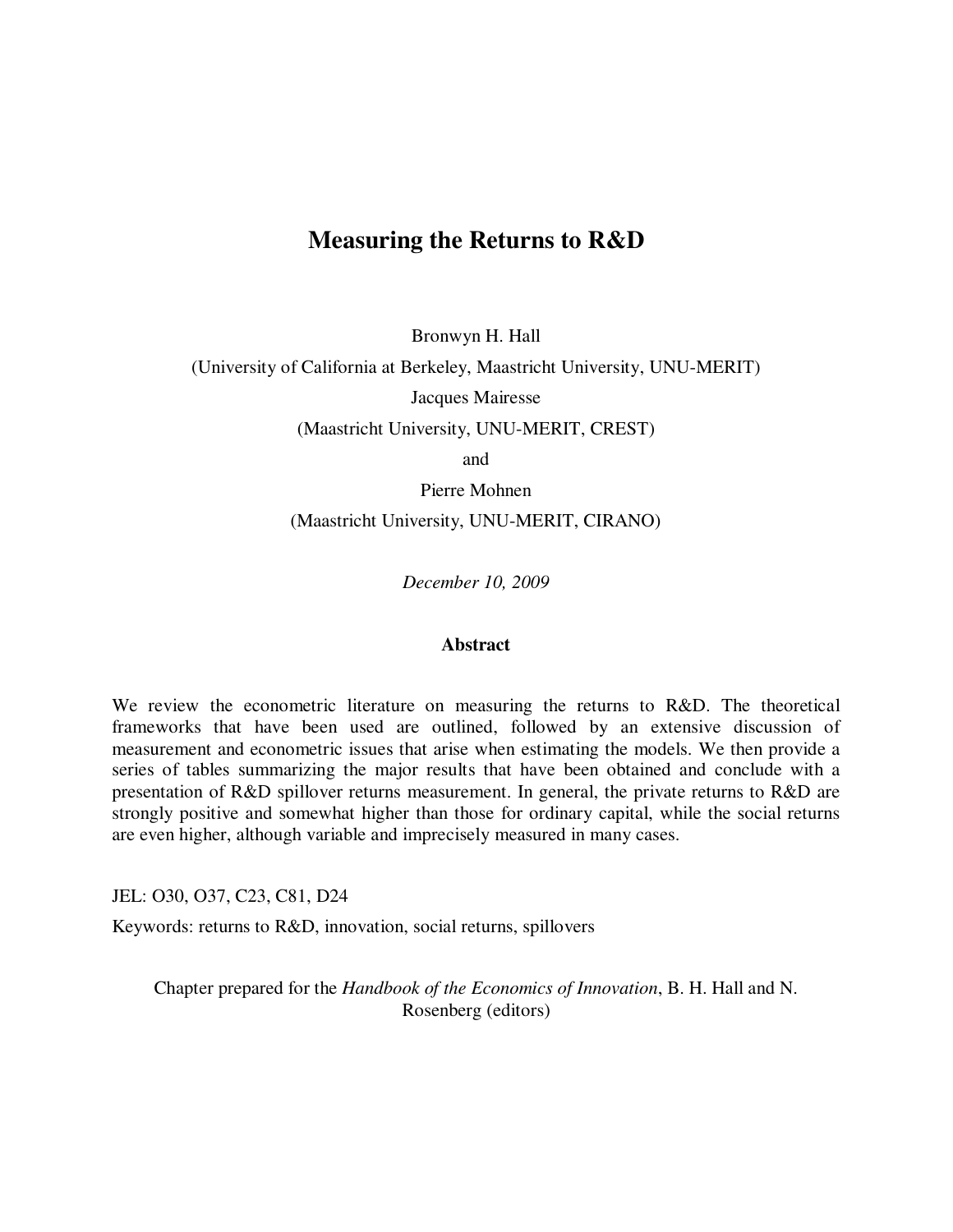### **Table of Contents**

| 1.                |                                                                                   |  |
|-------------------|-----------------------------------------------------------------------------------|--|
| 1.1               |                                                                                   |  |
| 2.                |                                                                                   |  |
| 2.1<br>2.2        |                                                                                   |  |
| 3.                |                                                                                   |  |
| 3.1<br>3.2<br>3.3 |                                                                                   |  |
| $\overline{4}$ .  | <b>EMPIRICAL ESTIMATES OF THE PRIVATE RETURNS TO R&amp;D  21</b>                  |  |
| 41<br>4.2         | R&D ELASTICITY AND RATE OF RETURN: ESTIMATES BASED ON THE PRODUCTION FUNCTION  22 |  |
| 5.                |                                                                                   |  |
| 51<br>5.2<br>5.3  |                                                                                   |  |
| 6.                |                                                                                   |  |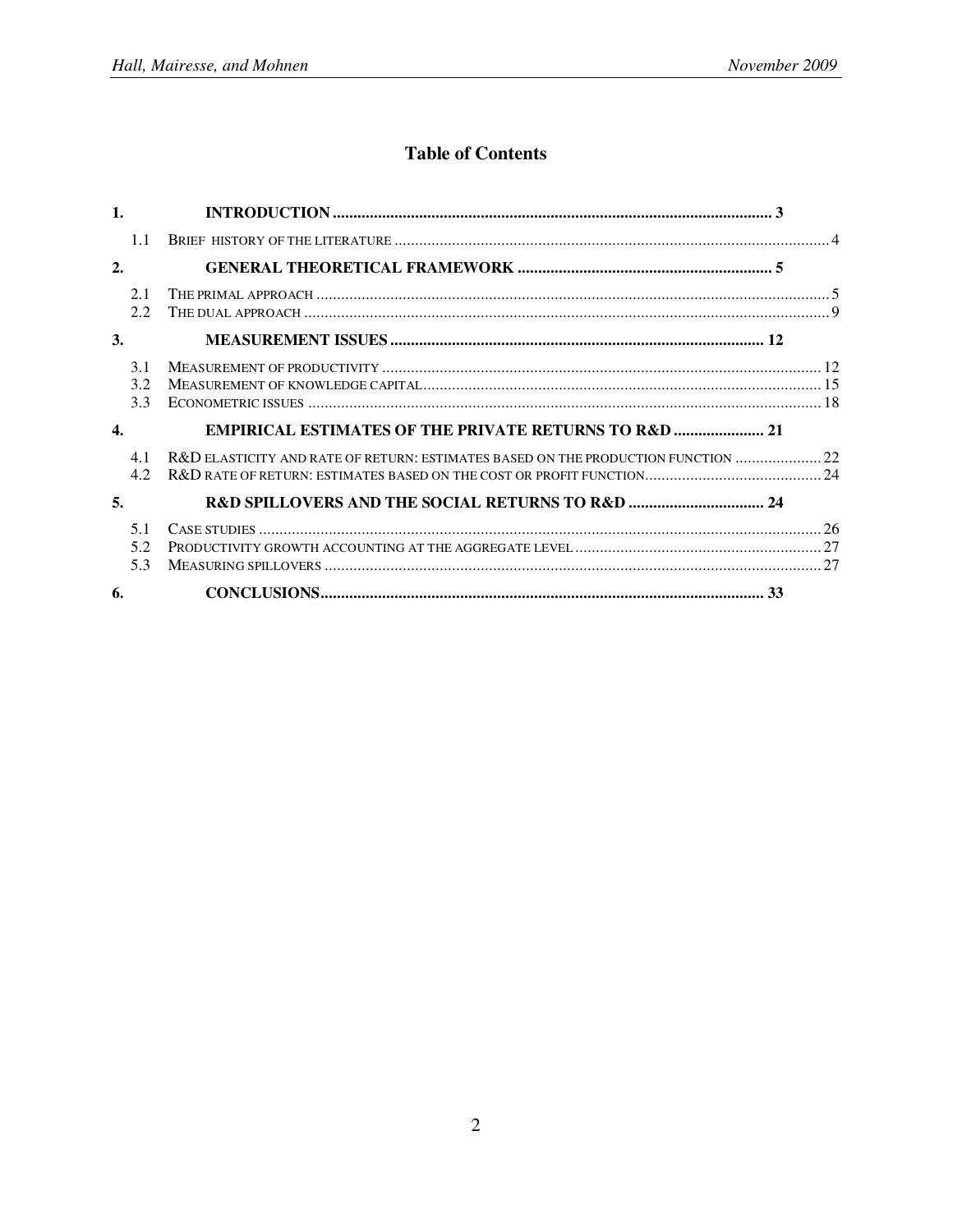### **Measuring the Returns to R&D**

Bronwyn H. Hall, Jacques Mairesse, and Pierre Mohnen

### **1. Introduction**

Returns to investments in R&D and other innovation assets are a subject of considerable interest to accountants, firm managers, policy makers, and economists in general. The reason is obvious: investment in R&D and innovation is expensive and one would like to be sure that there is a positive return, and would also like guidance as to how to direct investments in the future. Policy makers are especially interested in the social or economy-wide returns to R&D investment, which can be greater or less than the private returns to individual firms, while economists and managers are more often interested in the private returns, the former because they are interested in the incentives firms face for undertaking such investment, and the latter because they are the decision makers in question. That is, accountants and firm managers are interested in this topic because they would like to use the information to help guide their investment decisions and evaluate the success of various strategies.

For half a century, economists have been developing various methods of estimating the rate of return to research and development spending (R&D). For the most part, the literature has used the familiar growth accounting framework augmented with measures of R&D investment or capital, at various levels of aggregation from plant level all the way up to the macro-economy. This approach essentially relates the growth of total factor productivity (TFP) to R&D. To put it another way, the residual growth factor in production that is not accounted for by the usual inputs (labor, capital, intermediate inputs) is assumed to be the product of R&D that produces technical change.

R&D expenditures may differ in type but their object is always to increase the stock of knowledge in order to find new applications and innovations. A distinction is usually made between basic research, applied research, and development, according to how close the research is to commercial applications. In general the closer it is, the larger the expenditure share devoted to it. Similarly, a distinction is made between R&D directed toward invention of new methods of production (process R&D) and R&D directed towards the creation of new and improved goods (product R&D). R&D can also be broken down on the basis of its funding source, either private or public, or on the basis of whether it is carried out by businesses or by other organizations such as universities and research institutes. Finally, R&D statistics are available classified by economic sector or industry and, for the portion of R&D devoted to research, by scientific and technical fields.

R&D can increase productivity by improving the quality or reducing the average production costs of existing goods or simply by widening the spectrum of final goods or intermediate inputs available. As a consequence, we may observe profit increases, price reductions, and factor reallocations as well as firm entry and exit. Moreover, R&D carried out in one firm/sector/country may produce positive spillover effects in other firms/sectors/countries. Such spillovers are all the more likely and significant as the sender and the receiver are closely related. "Pecuniary" spillovers occur when new or improved intermediate goods or investment goods are sold to other firms at prices that reflect less than the full value of the progress they incorporate.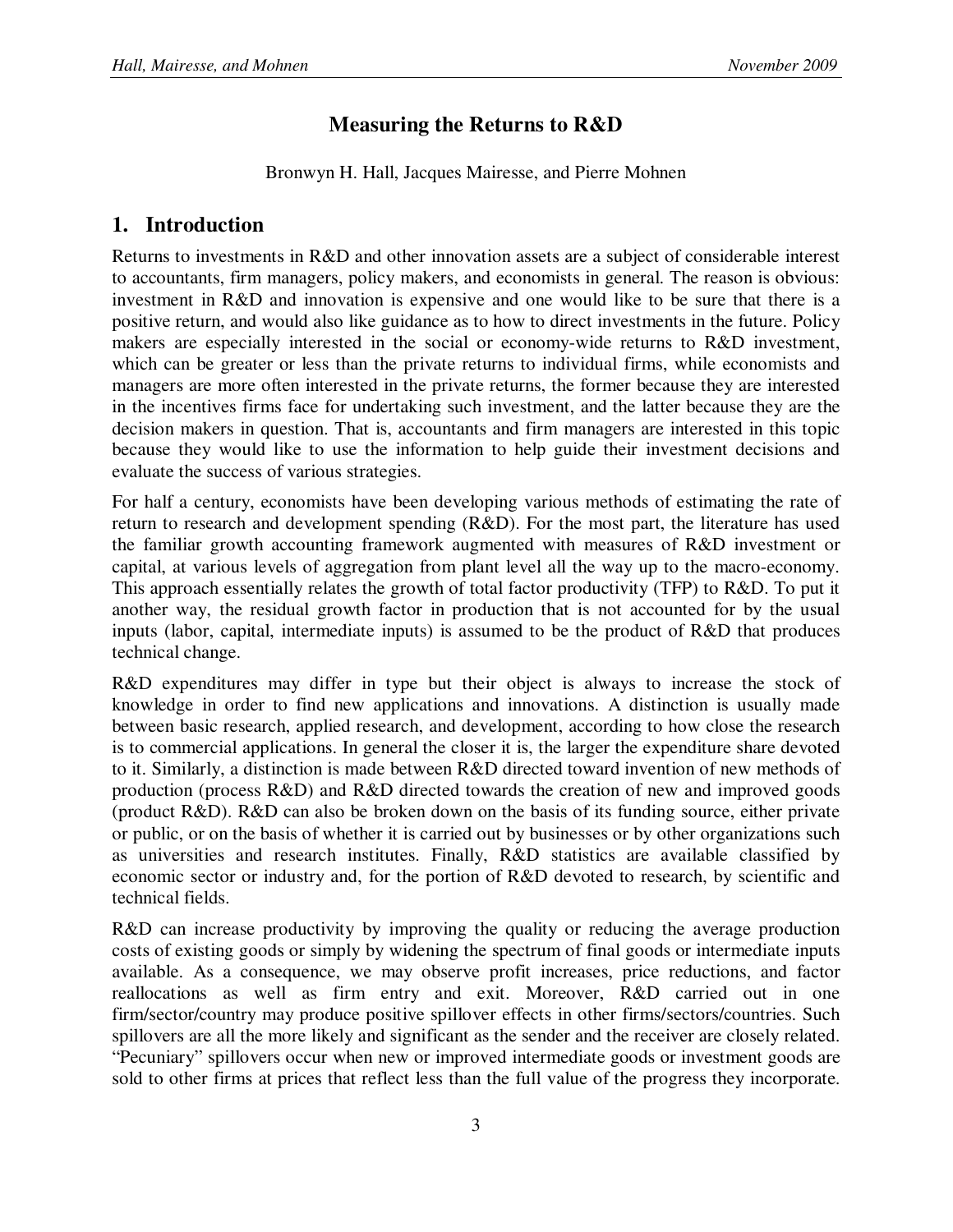In contrast, "Non-pecuniary" spillovers are those that come from the knowledge created by R&D as it disseminates and becomes useful to other firms.

Before continuing, we would like to caution the reader that the "return" to R&D is not an invariant parameter, but the outcome of a complex interaction between firm strategy, competitor strategy, and a stochastic macro-economic environment, much of which is unpredictable at the time a firm chooses its R&D program. Therefore, there is no reason to expect estimates of the *ex post* returns to be particularly stable over time or across sectors or countries. And in the case of social returns, they are not even tied to some kind of cost of capital. However, these estimates can still be useful for making comparisons between various financing systems, sectors, or countries, and can also be a guide to policy-making toward R&D. Nevertheless, keep in mind that the measurement process is not a search for a "scientific constant."

#### *1.1 Brief history of the literature*

There are a number of prior surveys of the literature on the economic measurement of returns to R&D. Some have catalogued the various results and others have discussed the many analytical problems that confront a researcher in this area. The first and pioneering analytic survey was that by Griliches (1979) in the *Bell Journal of Economics,* although some of the issues discussed there were anticipated in his 1973 survey. In that article Griliches laid out the structure of the problem in the production function context and discussed two major measurement difficulties: the measurement of output when a great deal of R&D is devoted to quality improvement and nonmarket goods and the measurement of input, specifically, of the stock of R&D capital. He returned to these themes in Chapter 4 of the Kuznets lectures of 1996, published posthumously (Griliches, 2000). Also see his 1998 book, which collects all the articles he wrote on this topic.

Hall (1996) reviews what was known to that date about the private and social returns to R&D, and discusses some of the measurement problems. Hall (2007) presents a detailed analysis of the problem of estimating the depreciation of R&D capital at the firm level. Mairesse and Sassenou (1991) focus on the econometric studies dealing with firm data, while Mairesse and Mohnen (1995) expand the topic to take in econometric studies at all levels of aggregation and to include measures of R&D spillovers. The surveys by Debresson (1990), Mohnen (1990a), and Griliches (1992) deal exclusively with spillovers.

The concern with which government policy makers view the problem of measuring the returns to R&D is reflected in a large number of government publications on the topic. For example, see the U.S. Bureau of Labor Statistics (1989) and Sveikauskas (2007), as well as past issues of the OECD *STI Review*. For the UK, see the report by Griffith et al. (2003), and for Canada, Longo (1984) and Mohnen (1992a).

This chapter will concentrate on the econometric approach to measuring returns to R&D that is based on the production function and its cost or profit dual. By far the largest number of quantitative studies has been performed using this approach, which can be applied in various ways at the plant, firm, industry, or country level.

There are alternative approaches to valuing R&D econometrically, the most important of which is the market value or Tobin's q methodology, which relates the current financial value of a firm to its underlying assets, including knowledge or R&D assets. This methodology is clearly limited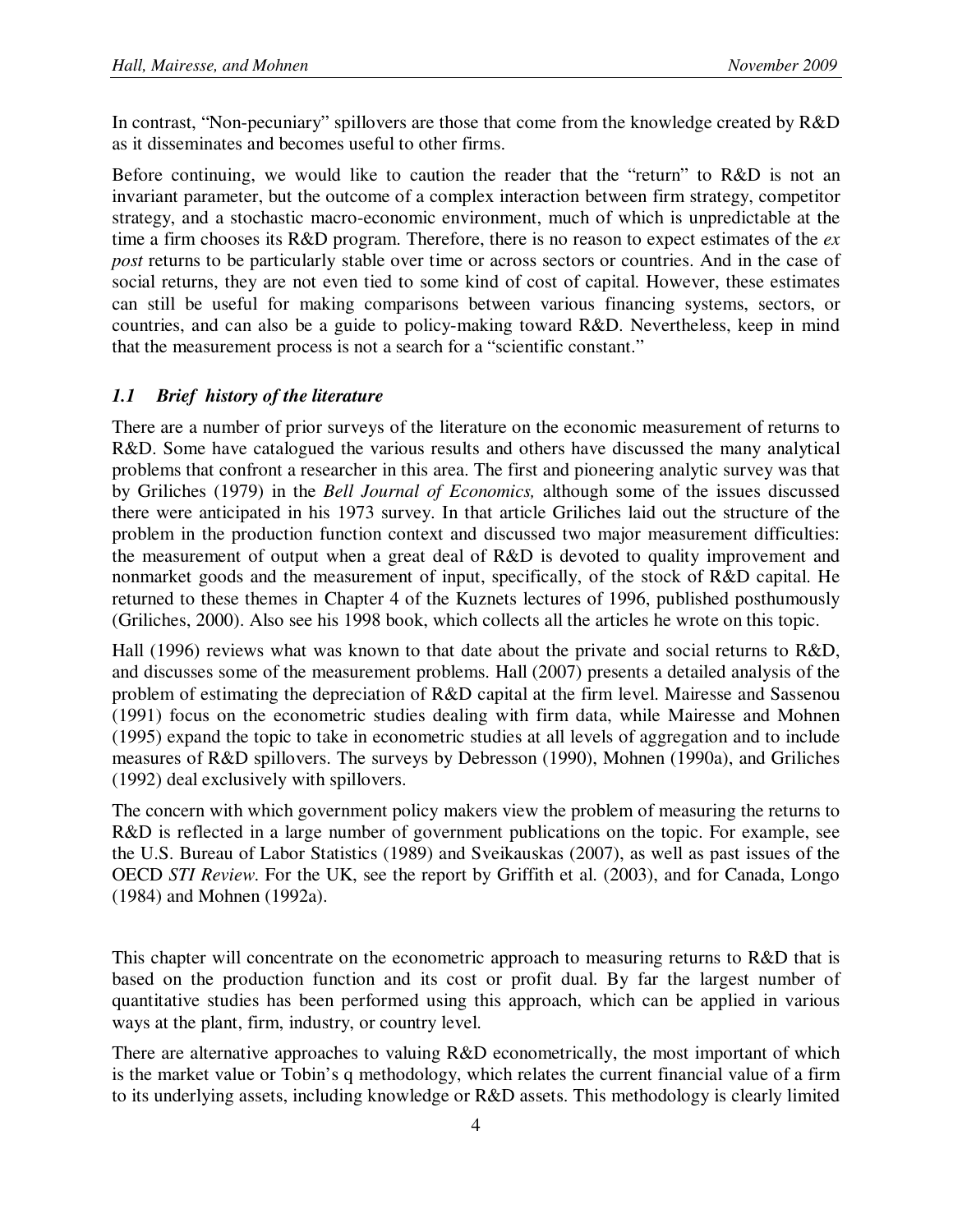in use to the firm level, and to economies with thick publicly traded financial markets and we will not survey it extensively here. There are recent surveys of this literature by Hall (2000), Czarnitzki et al. (2006), and Grandi et al. (2009). For an overview of the accounting approach to the problem together with recommendations for improvements in reporting, see Lev (2001).

In the following pages we first present the general theoretical framework for the models customarily used in estimating returns to R&D, and then we discuss in some detail the complex measurement issues that arise in practice. This is followed by a review of the empirical results that have been achieved using these models that includes an extensive set of tables which organize the various results. The final substantive section of the paper discusses the measurement of R&D spillovers and presents some of the results on their impact across firm and across country. We conclude with a brief discussion of future research topics.

#### **2. General theoretical framework**

As observed earlier, much if not most of the literature that measures the returns to R&D, whether at the micro or the macro level, relies on a production function framework, where the output of a firm, a sector, or an economy is related to its stock of R&D or knowledge capital, and potentially to the stock of external R&D capital, along with other inputs. Two major approaches have been followed: the primal approach, which estimates a production function with quantities as inputs, and the dual approach, which estimates a system of factor demand equations derived from a dual (cost function) representation of technology.<sup>1</sup> We present each of these approaches in the next two sections of the chapter.

#### *2.1 The primal approach*

 $\overline{a}$ 

The Cobb-Douglas production function augmented with knowledge capital terms takes the following (stylized) form:

$$
Y = AL^{\alpha}C^{\beta} \left[K\right]^{\lambda} \left[K^{\circ}\right]^{\varphi} e^{u}
$$
 (1)

where *Y* is a measure of production,<sup>2</sup> *L* is a measure of labor input, *C* is ordinary (tangible) capital, *K* is own knowledge (intangible) capital,  $K^{\circ}$  is external knowledge capital and *u* is a disturbance. External knowledge capital can be that held by other firms in the sector, or, in the case of economy-wide estimation, that held by other countries. The coefficient *γ* measures the elasticity of output with respect to own R&D capital and *φ* the elasticity of output with respect to external R&D capital (the spillover term).

<sup>&</sup>lt;sup>1</sup> There are also a couple of studies, few thus far, which have examined the R&D productivity connection using technological frontier analysis (see Fecher 1992, Fecher and Perelman (1989, 1992) and Perlman 1995). The idea is to estimate frontier (or best practice) production functions instead of average production functions, to decompose productivity growth into movements of the frontier and toward the frontier and then to regress the estimated changes in these two components on, among other things, R&D. The estimation of best practice technology can be achieved from a cost function or from a production function.

 $2$  This formulation has abstracted from the presence of intermediate inputs such as energy and materials. Therefore production should be measured by value added in their absence; by gross output if these inputs are available.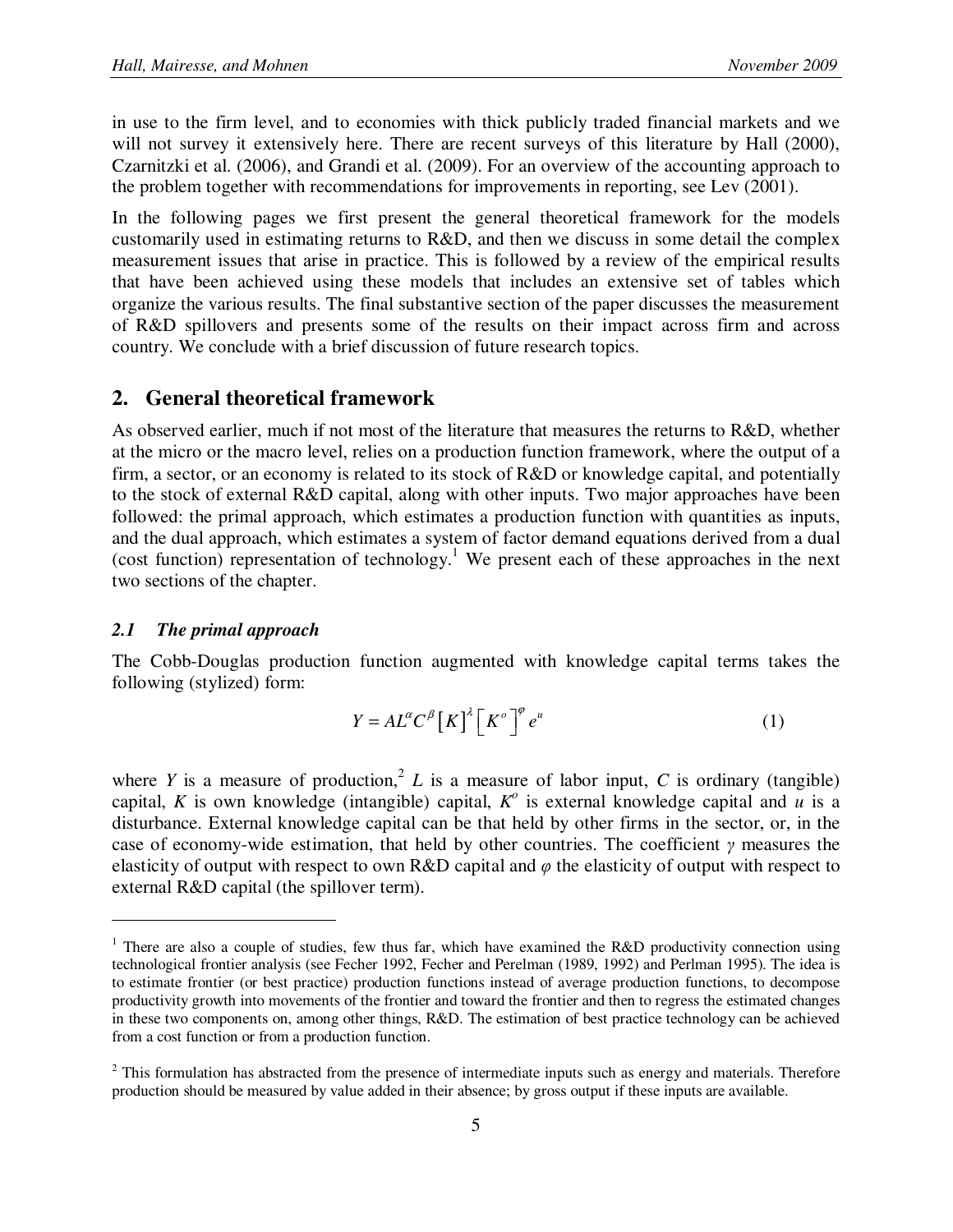Ordinarily, logs are taken of this equation, converting it to a linear model that can be easily estimated. Writing the equation using *t* to denote time and *i* to denote firm or sector:

$$
y_{it} = \eta_i + \lambda_t + \alpha l_{it} + \beta c_{it} + \gamma k_{it} + \varphi k_{it}^o + u_{it} \qquad (2)
$$

In deriving this equation, we have implicitly assumed that the log of technical progress (*A*) can be written as the sum of a sector or firm-specific effect  $\eta_i$  and a time effect  $\lambda_t$ . Many variations of this assumption are possible, although not all will be identified, given the data available. Frequently equation (2) is converted to a growth rate version by first differencing:

$$
\Delta y_{it} = \lambda_t + \alpha \Delta l_{it} + \beta \Delta c_{it} + \gamma \Delta k_{it} + \varphi \Delta k_{it}^{\circ} + \Delta u_{it} \quad (3)
$$

In this case, an expression for TFP growth as a function of R&D capital stocks and a disembodied trend can be derived by subtracting the terms involving the other inputs from the left hand side of the equation. Note that the additive sector or firm effect has disappeared, and that the time effect is now a growth rate effect rather than a level (that is, it is relative to the initial observation).

By definition, the elasticity  $\gamma = \rho(K/Y)$ , where  $\rho$  is the marginal productivity of R&D capital. Consequently and dropping the external R&D capital term for the moment, equation (3) can be rewritten as

$$
\Delta y_{it} = \lambda_t + \alpha \Delta l_{it} + \beta \Delta c_{it} + \rho \frac{(R_{it} - \delta K_{i,t-1})}{Y_{it}} + \Delta u_{it}
$$
(4)

where *R* is gross R&D investment, and  $\delta$  is the depreciation rate of R&D capital. If we assume a constant marginal product *γ* and a constant discount rate *r* along with an infinite planning horizon, then  $\rho$  can be given the economic interpretation of a marginal gross (of depreciation) internal rate of return.<sup>3</sup> After subtraction of the R&D depreciation rate, we obtain a marginal net internal rate of return. As opposed to specification (3), specification (4) estimates the gross rate of return to R&D directly. As usually implemented, the depreciation rate is assumed to be approximately zero, so that a simple measure of R&D intensity (R&D to output ratio) can be used on the right hand side.

At the aggregate level, using gross R&D to measure the R&D intensity may not be a bad approximation, but at the firm level, it is clearly problematic, since much of their R&D investments are "replacement" investments.<sup>4</sup> The true net investment rate may be substantially

 $3$  The internal rate of return is the one that equates a dollar of investment in R&D to the present value of the marginal productivities of that investment in the future:  $1 - \int_0^\infty \rho e^{-(r+\delta)} dt$ . Solving this integral yields  $\rho = r+\delta$ .

<sup>&</sup>lt;sup>4</sup> For a derivation of the bias involved in ignoring the R&D depreciation rate, see Mairesse and Sassenou 1991, footnote 19). Goto and Suzuki (1989) report large differences depending on whether net or gross R&D intensities are being used. Hall and Mairesse (1995) find that the rates of return increase by an increment of about 5-7% when net intensities are used.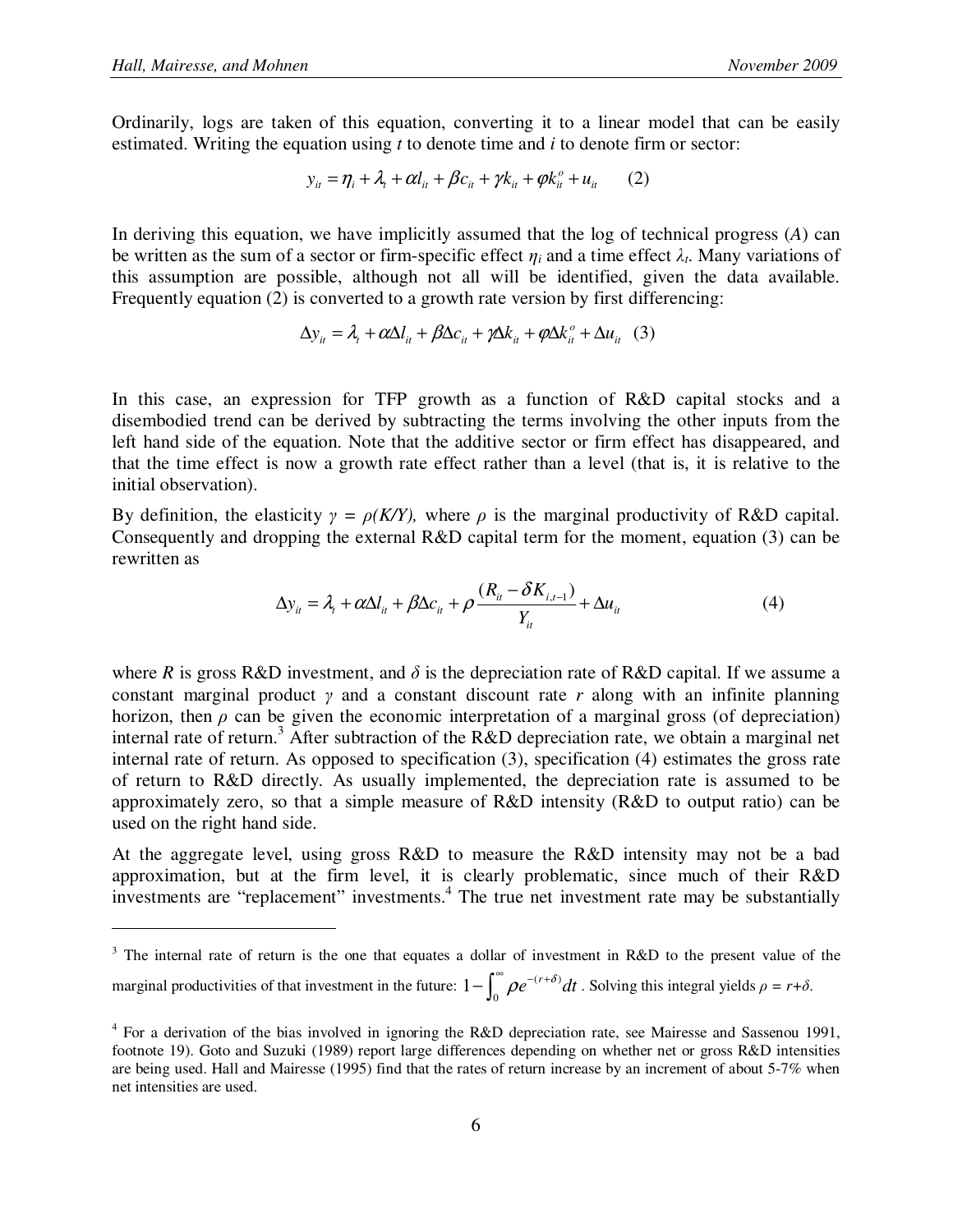lower than that measured by the gross R&D spending-sales ratio. To see the consequences of this assumption, we use the equation for capitalized R&D presented later in the chapter to construct an approximation to net R&D investment:

$$
\Delta k_{ii} = \frac{R_{ii} - \delta K_{i,i-1}}{K_{i,i-1}} \approx \frac{R_{ii} - \delta R_{i,i-1}/(\delta_i + g_i)}{K_{i,i-1}} = \frac{R_{ii}}{K_{i,i-1}} \left[1 - \frac{\delta_i}{(1 + g_i)(\delta_i + g_i)}\right]
$$
  
\n
$$
\Rightarrow \hat{\rho} \approx \left[1 - \frac{\delta_i}{(1 + g_i)(\delta_i + g_i)}\right] \rho \approx \left[\frac{g_i}{\delta_i + g_i}\right] \rho
$$
 (5)

This equation shows that the estimated gross rate of return in the R&D intensity formulation underestimates the true rate of return by the ratio of R&D growth to the sum of R&D growth plus depreciation. In a typical sample, the median growth of real R&D ranges from about 3 to 10 per cent per annum. If the depreciation rate is 15 per cent, this implies that the true gross rate of return will be 2.5 to 5 times the estimated value, a point which seems to have gone unnoticed in the literature.

Recall that  $\rho$  and  $\gamma$  are related simply by the ratio *K/Y*, so that in principle, estimates obtained for one can be easily translated into estimates of the other. However, in most samples the R&D intensities are very heterogeneous, so it will make quite a bit of difference whether one estimates *ρ* or *γ* directly and derives the other one. Conceptually it seems preferable to assume that the rate of return  $\rho$  is constant across units rather than the elasticity  $\gamma$  (which is more likely to vary directly with the share of R&D capital itself), but such estimates have proved less stable than the elasticity estimates. The explanation lies in the uncertainty of R&D output: the *ex ante* expected rate of return is what the firms consider when investing and it is likely to be roughly equal to the cost of capital (possibly with a risk adjustment and lemons' premium), but the *ex post* returns, which is what we measure, could be highly variable.

Using the production function framework, it is possible to estimate the model in another way. If we assume constant returns to scale, competitive behavior, and profit-maximizing levels of factors of production, we can replace the production elasticities with the appropriate total cost shares. For example, the elasticity with respect to labor would be equal to the labor share in total  $\cos t$ <sup>5</sup> Equations (3) and (4) can then be replaced by the following:

$$
\Delta T F P_{it} = \lambda_t + \gamma \Delta k_{it} + \Delta u_{it} \tag{6}
$$

$$
\Delta TFP_{it} = \lambda_t + \rho \frac{(R_{it} - \delta K_{i,t-1})}{Y_{it}} + \Delta u_{it}
$$
\n(7)

<sup>&</sup>lt;sup>5</sup> Using ideas in Hall (1998) and Griliches and Mairesse (1984), the constant returns assumption can be relaxed to an assumption of homogeneity, that is, proportionality among the production coefficients that varies with their shares. We develop this later in this section.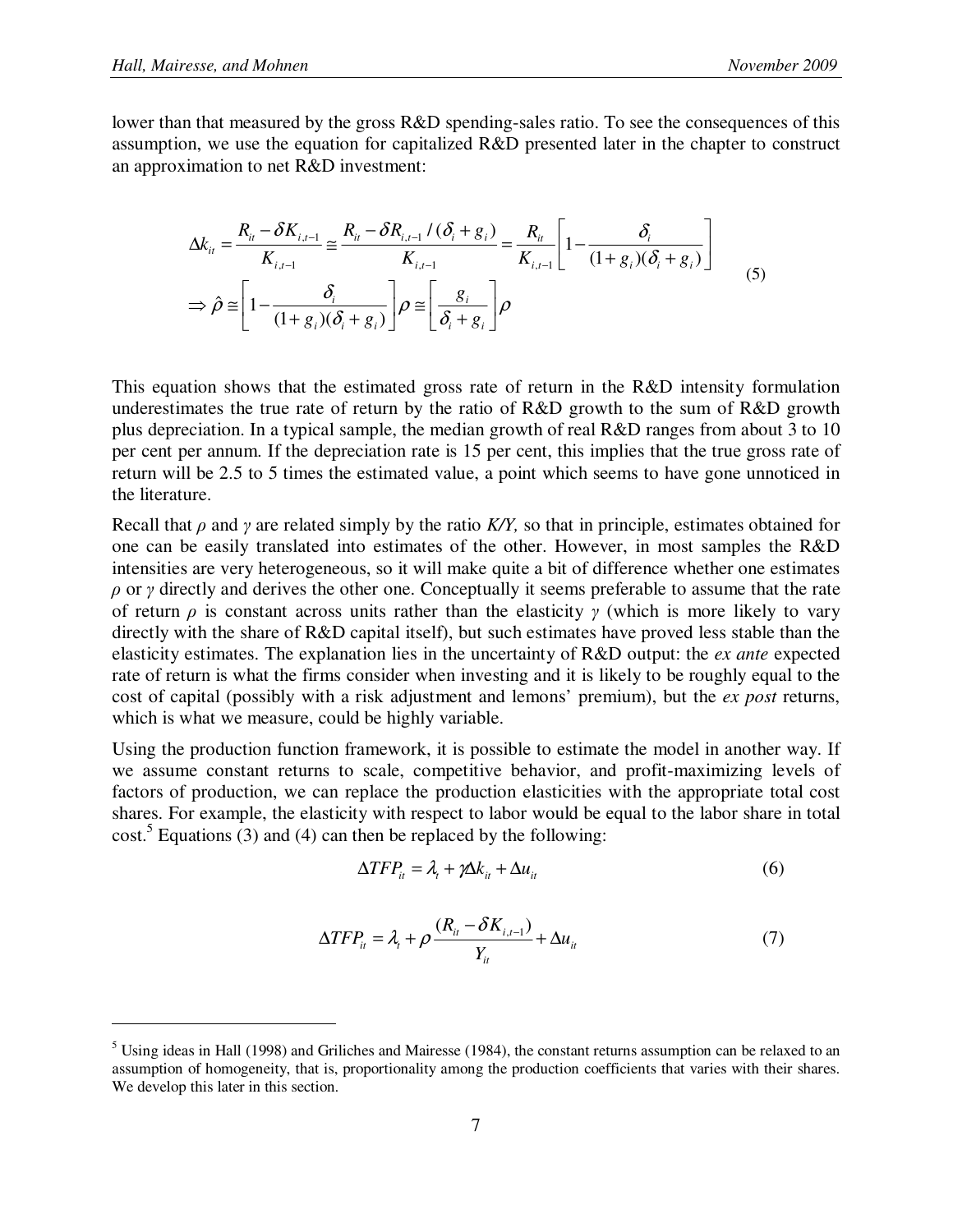where  $\Delta TFP_{it} = \Delta y_{it} - s_{Lit} \Delta l_{it} - s_{Cit} \Delta c_{it}$  is the Divisia index of total factor productivity growth.<sup>6</sup> The same kind of simplification could be applied to the equation in levels (2).

In the last two specifications, additional information is added to the model regarding producer behavior and market structure. A more general model would allow for scale economies, mark-up pricing in the presence of imperfect competition and intertemporal R&D investment decisions. Such a model is developed by Klette (1994) following on the work of Hall (1988). In the version presented here, we have added an additional variable factor, materials  $M<sub>it</sub>$  that is needed for identification. Starting with equation (3), multiply the output elasticities for the variable inputs labor and materials by  $\mu$ , where  $\mu$  is the mark-up ratio of price to marginal revenue (or marginal cost). The output elasticity of the quasi-fixed factor (physical capital) is given by the difference between the scale elasticity  $\sigma$  and the sum of the other output elasticities:

$$
\Delta y_{it} = \lambda_t + \mu \big[ \alpha (\Delta l_{it} - \Delta c_{it}) + \theta (\Delta m_{it} - \Delta c_{it}) \big] + \sigma \Delta c_{it} + \gamma \Delta k_{it} + \Delta u_{it} \tag{8}
$$

The model as it has been presented so far basically concerns process R&D, although in estimation on firm-level data with sector or economy-wide deflators, some of the benefits of product R&D will be present in the output measure in the form of higher relative prices for the output of particular firms. That is, the production function being estimated is a form of revenue production function with relative price times quantity on the left hand side. But a richer approach is to actually model the demand side. Suppose we have a log-linear expansion of the demand growth function in terms of price and quality change (proxied by R&D capital growth):

$$
\Delta y_{it} = \eta \Delta p_{it} + \xi \Delta k_{tt} \tag{9}
$$

where  $\eta$  is the price elasticity of demand,  $p_{it}$  is the price of the firm's output relative to the sector or economy, and *ξ* is the elasticity of demand to a change in product quality. Defining sales as *Sit*  $= p_{it}Y_{it}$ , equation (9) can be rewritten as

$$
\Delta y_{it} = (1 + \eta)^{-1} \left( \eta \Delta s_{it} + \xi \Delta k_{it} \right) \tag{10}
$$

If we combine equations (8) and (10) and ascribe the price markup entirely to the price elasticity of demand, i.e.,  $\mu = \eta (1+\eta)^{-1}$ , then we obtain the following:

$$
\Delta s_{ii} = \tilde{\lambda}_t + \alpha (\Delta l_{ii} - \Delta c_{ii}) + \theta (\Delta m_{ii} - \Delta c_{ii}) + (\sigma / \mu) \Delta c_{ii} + (\gamma / \mu - \xi / \eta) \Delta k_{ii} + \Delta \tilde{u}_{ii} \quad (11)
$$

The tildas on the time dummies and disturbances reflect the fact that these now contain both supply and demand influences. Equation (11) could also be estimated in a TFP growth form under the assumptions that allow the shares to be measured directly. It combines the costreducing and product-creating aspects of R&D, as well as allowing for imperfect competition, scale economies and markup pricing. The real output variable, which is hard to measure because of firm-specific changes in quality, has been substituted out in favor of a simple gross sales

<sup>&</sup>lt;sup>6</sup> In discrete time, the Divisia index of TFP growth would be approximated by a Tornqvist index, where the weights are the arithmetic means of the cost shares over two successive periods.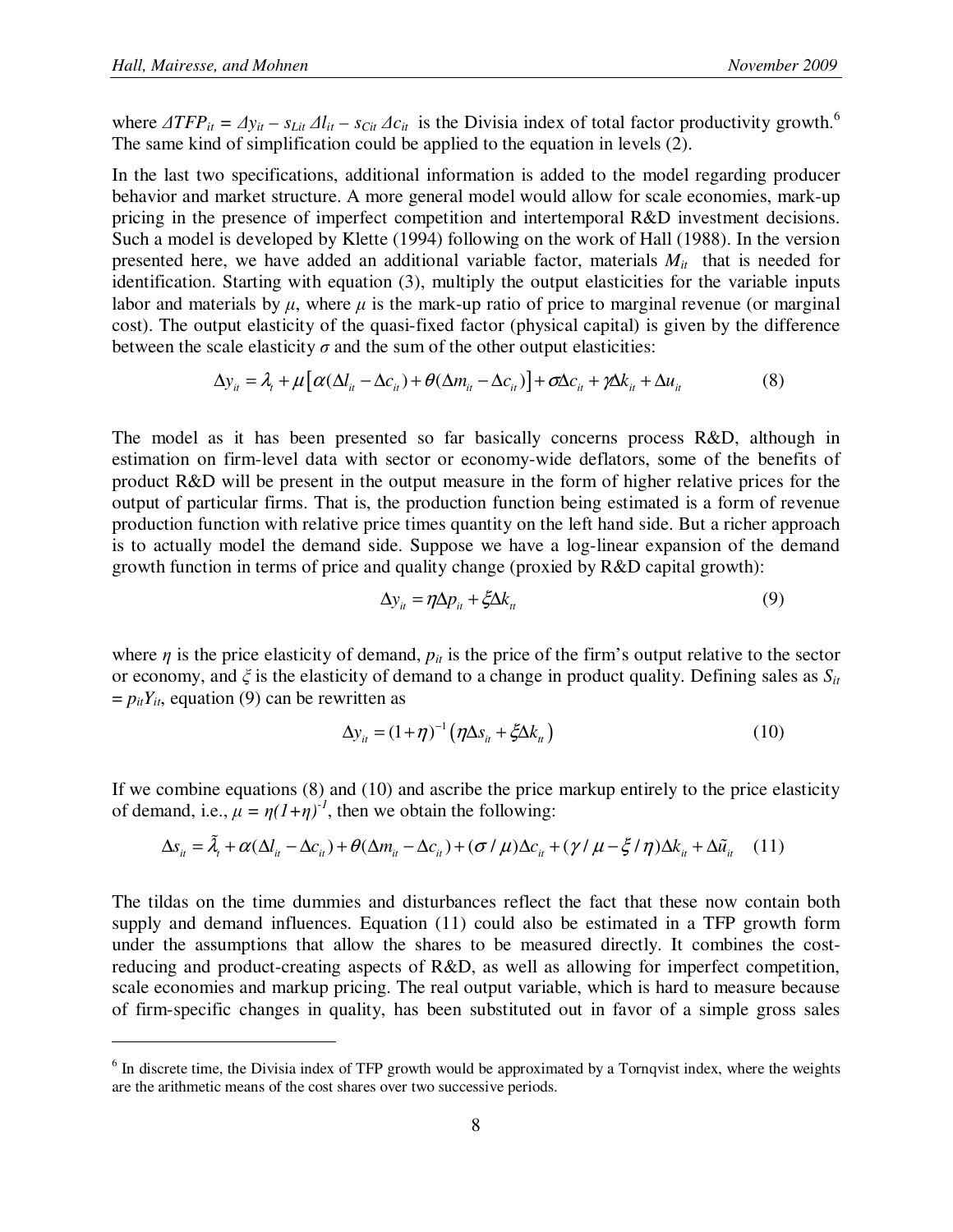variable. The R&D elasticities are now a combination of output elasticities and price elasticities, and cannot be identified separately by this equation alone, although identification might be achieved if firm-specific prices are available, as they are in some establishment censuses.

#### *2.2 The dual approach*

The dual approach relies not just on a technological representation but also on the assumption of some kind of optimizing behavior. Under the assumptions of cost minimization, profit maximization, or firm value maximization, the theorems of duality can be exploited to represent the technology by a cost function, a profit function or a value function, and to derive from them the factor demand and/or output supply equations. A distinction can be made between variable and quasi-fixed inputs, i.e., those that are optimized and those which for various reasons such as adjustment costs are not at their optimal long-run value. Equations describing the adjustment of the quasi-fixed inputs to their long-run value can also be derived, by formulating some kind of dynamic model, such as the adjustment cost model based on an intertemporal optimization. The model can moreover be enlarged to incorporate financial choices, pricing decisions, or multiple outputs. A great deal of structure is imposed on the estimation, allowing the estimation of a number of economic effects within a unified framework and increasing the efficiency of the estimation, if the assumed specification is correct. The technology is often represented by a flexible functional form, which does not assume *a priori* that the rates of return on R&D are constant, but allows them to vary in conjunction with variations in factor prices, R&D spillovers, output and quasi-fixed inputs.

To illustrate the dual approach, we present a simplified version of the model constructed by Bernstein and Nadiri (1991). The technology is represented by a variable cost function:

$$
C^V = C^V(w_t, Y_t, C_{t-1}, \Delta C_t, A_t)
$$
\n(12)

Where  $C^V$  is the variable cost (the sum of the costs of the variable inputs only),  $w_t$  is the ndimensional vector of variable input prices, C*t-1* is the m-dimensional vector of quasi-fixed input quantities,  $Y_t$  is the level of output,  $A_t$  is a shift variable reflecting technical change, and  $\Delta C_t = C_t$ *- Ct-1* is the m-dimensional vector of net investment in the quasi-fixed inputs, entering because of adjustment costs.<sup>7</sup> The R&D stock of knowledge *K* is a component of the vector *C*. At period *t*, the capital stocks at the end of the preceding period  $(C<sub>t-1</sub>)$  are the relevant inputs. Adjustment costs to R&D are justified by the installation costs of R&D equipment, the search costs for R&D personnel, the setup costs of R&D projects, and the fact that R&D programs generally take time and are not easily sped up.

As in the primal approach, the demand function and hence the differential role of product and process R&D can be explicitly modeled. The inverse product demand function is given by

$$
p_t = D(Y_t, K_{t-1}, z_t)
$$
\n(13)

 $\overline{a}$ 

 $7$  To simplify the presentation, the firm or sector index  $i$  is omitted.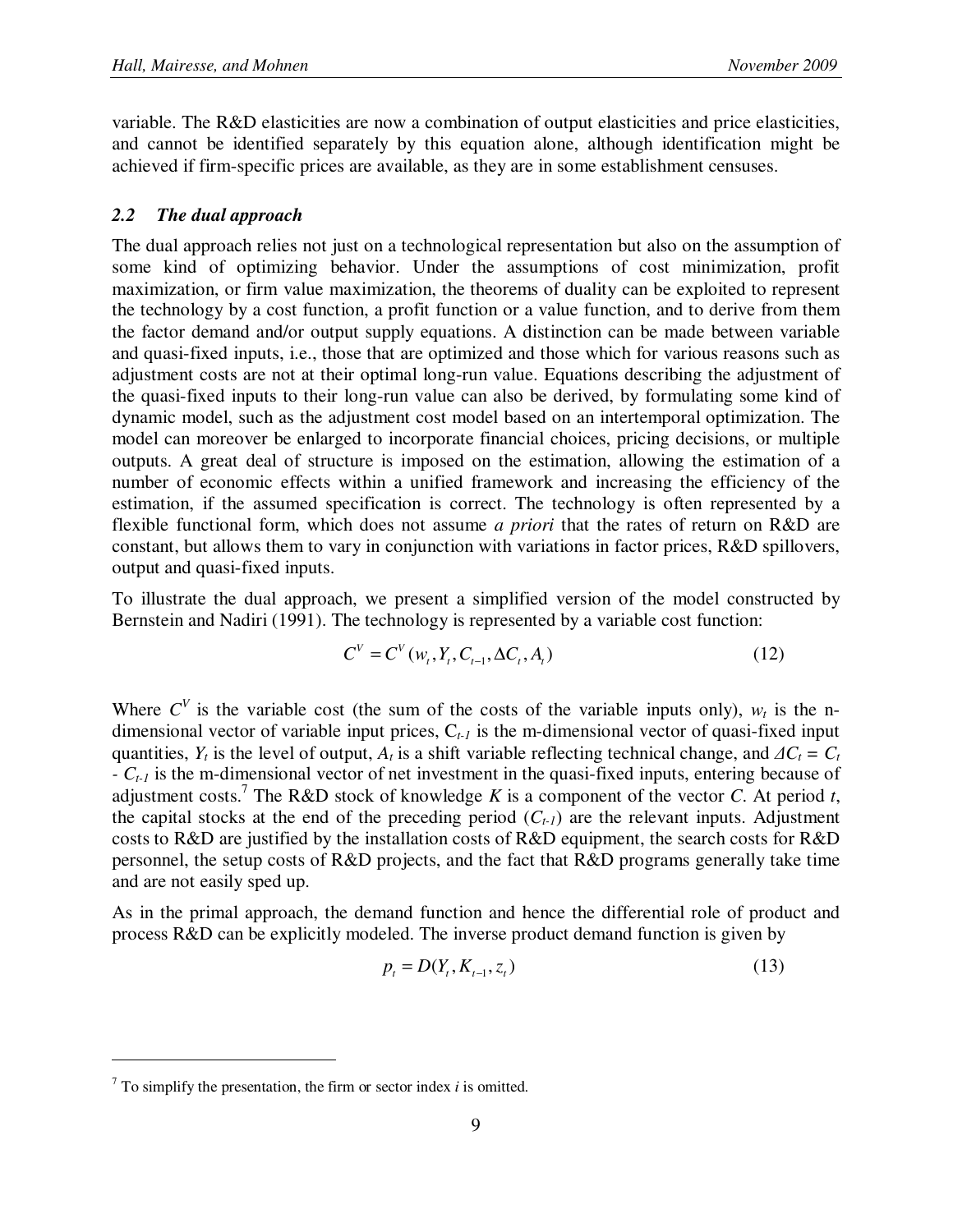where  $p_t$  is the output price,  $K_{t-1}$  is the R&D stock, and  $z_t$  is a vector of exogenous variables affecting demand.

The producer's input and output choices over his planning horizon (assumed to be infinity for simplicity) are determined by maximizing the expected present value of the net inflow of funds:

$$
\max_{\{Y_{s}, V_{s}, C_{s}\}} \sum_{s=t}^{\infty} E_{t} \alpha^{t,s} \Big[ D(Y_{s}, K_{s-1}, z_{s}) Y_{s} - C^{V}(w_{s}, Y_{s}, C_{s-1}, \Delta C_{s}, A_{t}) - q_{s}(K_{s} - (I_{m} - \delta)K_{s-1}) \Big] (14)
$$

where  $E_t$  is the conditional expectation operator, *V* is the n-dimensional vector of variable inputs,  $\alpha^{t,s}$  is the discount factor, *q* is the row vector of quasi-fixed input prices,  $I_m$  is the m-dimensional identity matrix, and  $\delta$  is the m-dimensional diagonal matrix of depreciation rates of the quasifixed inputs.

A flexible functional form (such as a translog, a generalized Leontieff, or a generalized McFadden) is used for the demand and variable cost functions. The input demand and output supply functions are then readily derived from them. By Shephard's lemma, the variable input demand function in competitive factor markets are given by

$$
v_{is} = \left(\frac{\partial C^V}{\partial w_i}\right)_s \qquad i = 1,...,n \quad s = t,...,\infty
$$
 (15)

In monopolistic or imperfectly competitive markets, the output supply is given by

$$
p_s^Y \left[ 1 + \left( \frac{\partial \log D}{\partial \log Y} \right)_s \right] = \left( \frac{\partial C^V}{\partial Y} \right)_s \qquad s = t, ..., \infty \tag{16}
$$

This equation includes a price mark-up over marginal cost that is determined by the inverse of the price elasticity of the demand function.

The accumulation of R&D (or other capitals) is given by the following Euler equation:

$$
w_{rs}^{e} + \left(\frac{\partial C^{V}}{\partial K}\right)_{s+1}^{e} + (1+\rho_{s})\left(\frac{\partial C^{V}}{\partial \Delta K}\right)_{s} - \left(\frac{\partial C^{V}}{\partial \Delta K}\right)_{s+1}^{e} - \left(\frac{\partial D}{\partial K}\right)_{s+1}^{e} Y_{s+1}^{e} = 0 \qquad s = t, ..., \infty \quad (17)
$$

where  $w_{rs}^e = (1+\rho_s) q_{rs} - (1-\delta_r) q_{rs+1}^e$  is the R&D capital rental rate,  $(1+\rho_s) = \alpha^{s,s+1}$ , the index r denotes the R&D component of a vector and the superscript *e* denotes the conditional expectation of a variable. Similar Euler equations, except for the absence of the last term from the demand equation, describe the accumulation of the other quasi-fixed inputs.

The equations describing the technology (12), the inverse product demand (13), the factor demands (15), (17), and the output supply or pricing equation (16) are then estimated jointly. More restricted versions of this kind of model do not account for the demand effects of R&D (equations (13) and (16) are not estimated), or do not model the accumulation of the quasi-fixed inputs. In the latter versions, referred to as temporary equilibrium models, the quasi-fixed inputs are completely fixed, their variation does not appear as an argument in the cost function and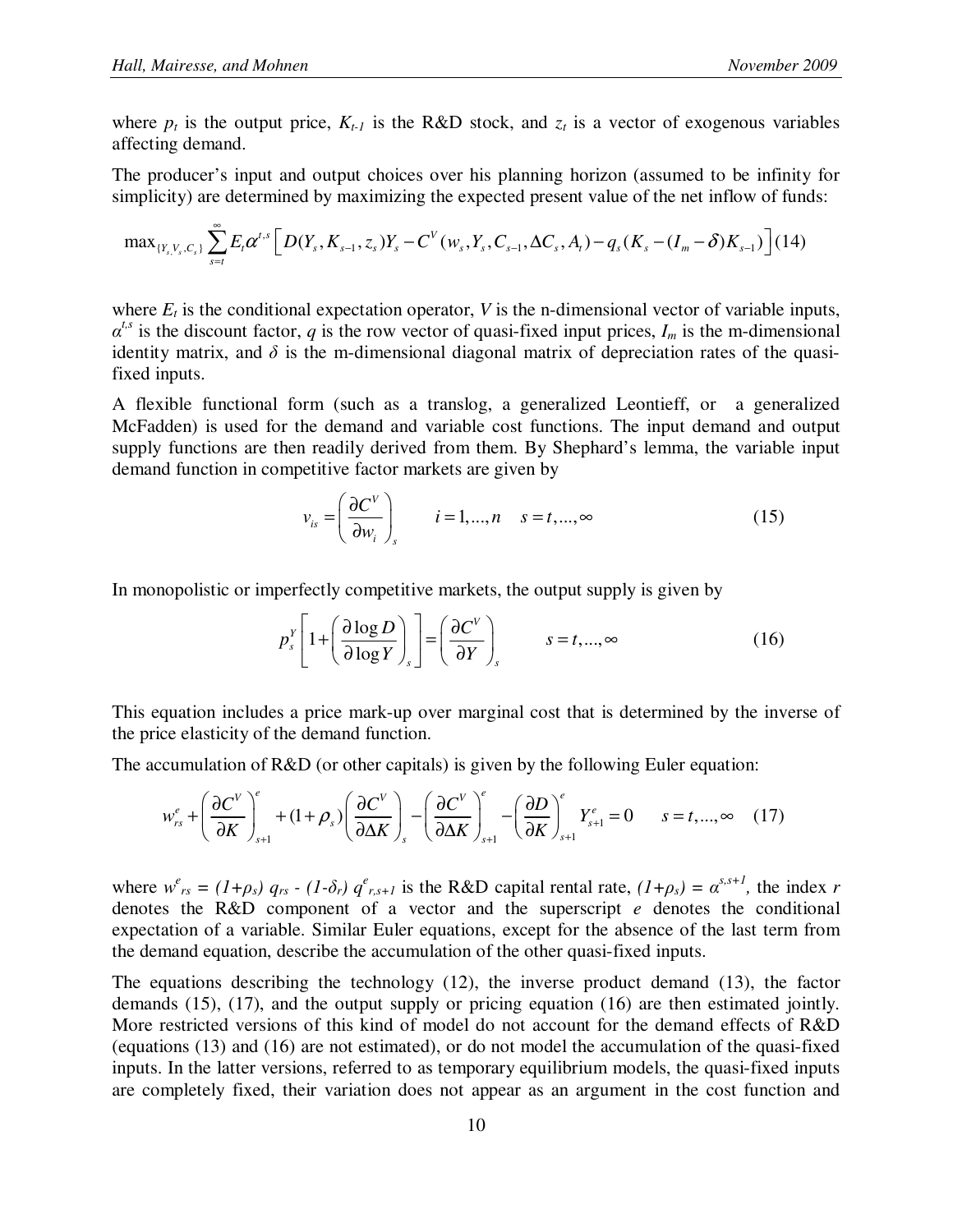hence the Euler equation (17) is eliminated. Alternatively all inputs can be treated as variable (static equilibrium models) and then equation  $(15)$  holds for all inputs.<sup>8</sup>

*Ex ante*, in the model of intertemporal maximization, over the planning horizon R&D earns the normal rate of return under the expectations which hold at the time of decision making. *Ex post*, those expectations might not materialize, and hence the marginal R&D investment could earn more or less than the normal rate of return. If we are interested in short-run growth accounting, we need only the short-run rate of return, earned in the period just following the investment. Whereas, in the primal approach, this rate of return is estimated by its marginal (revenue) productivity, in the dual approach it is estimated by its shadow price, normalized by the acquisition price of R&D. In the presence of a demand effect, the shadow price consists of the marginal cost and marginal revenue effects. Again, if we assume the constancy of the shadow price of R&D, the R&D depreciation rate and the discount rate, and an infinite planning horizon, the shadow price of R&D less its depreciation rate can be interpreted as a net rate of return.

As can be seen from equation (17), if we were in the long run without growth, that is, when  $K_t =$ *Kt-1*, adjustment costs would disappear in the model as formulated above, and the shadow price of R&D would equal the normal rate of return plus the depreciation rate less the inflation rate, in other words the net (of depreciation) normal real rate of return.<sup>9</sup> In the short run, however, which corresponds to the observed data, the shadow price at period t matches the long-run rate plus the difference in the marginal adjustment costs between two adjacent periods. The short-term rate of return can thus fall above or below the normal rate of return.

The differences of specification in the studies using the dual approach are even more numerous than in the primal approach. First, the choice of how to represent the technology (by a total cost, variable cost, profit, or value function) implies an a priori assumption about which inputs are variable and which ones are quasi-fixed and about which inputs and output decisions are considered endogenous or exogenous in the model. Second, the choice between a temporary equilibrium and a dynamic model implies a choice between adding or not equations describing the evolution of the quasi-fixed inputs. Third, an indicator of autonomous technological progress (time dummies or a time trend) is generally not included given its collinearity with the stock and output variables, and this may imply some misspecification. Finally, the choice of functional form takes us back to the choice between a constant rate of return and a constant elasticity of R&D. A translog function will estimate elasticities, while a quadratic functional form estimates marginal productivities as a function of levels of the explanatory variables. In addition, any flexible functional forms, the quadratic being a major exception, are not amenable to aggregation and make the fitting of micro models to macro data problematic.

Having presented the basic framework for estimating the returns to R&D, in the next section we turn to some measurement issues.

<sup>&</sup>lt;sup>8</sup> Even more general models would allow for monopsonistic input markets, strategic competition with R&D reaction functions, or induced technical change.

 $9$  If the adjustment costs had been formulated in terms of gross investment, the long-run rate of return would be the normal discount rate augmented by an expression involving the marginal adjustment costs associated with replacement investment.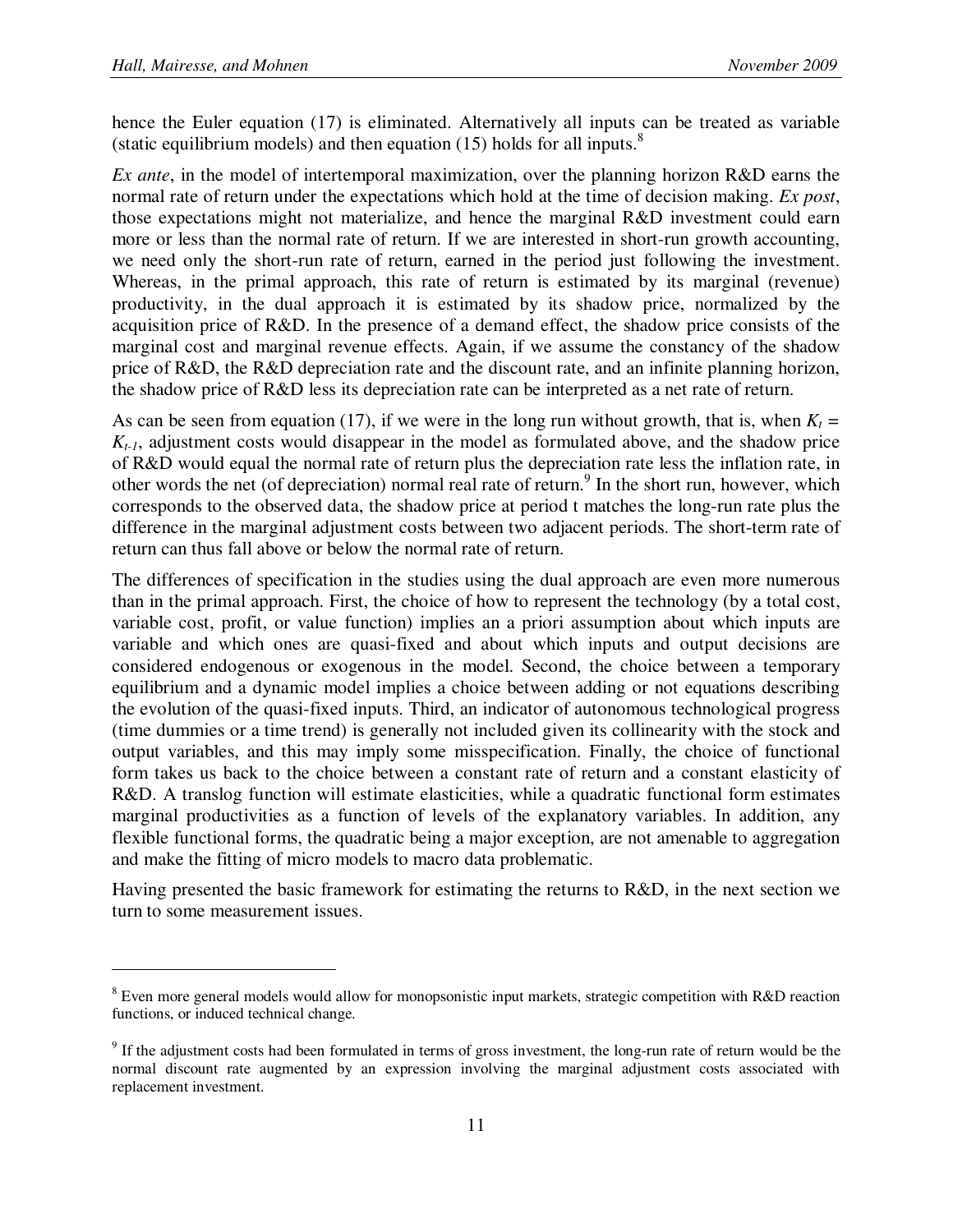### **3. Measurement Issues**

In this section, we discuss a certain number of technical and conceptual problems that arise in the econometric studies of R&D and productivity. Some of them pertain to productivity analysis in general, others are specific to R&D. After a brief presentation of the issues, we summarize what has been learned regarding their important and relevance, confining ourselves to those issues which are particular to R&D. Most of the work exploring these problems of sensitivity to measurements and specifications and of various sources of bias in the estimation has been done using the primal approach. To organize our presentation, we distinguish three categories: the measurement of productivity, the measurement of the R&D stock of knowledge, and the issues of exogeneity and heterogeneity.

#### *3.1 Measurement of productivity*

Productivity can broadly be defined as the ratio of an output index to an input index. Hence the first issue is how to properly measure output and input and how to separate out the R&D effect from other determinants or explanations of productivity.

#### **3.1.1 Measurement of output**

Output can be measured by gross output, value-added, or sales. Value-added is the output obtained from the combined use of labor and capital, and can be defined as gross output less purchased inputs such as materials. Thus gross output is the value of the combined use of these two primary inputs plus the intermediate inputs. Frequently sales, which is gross output less increases in inventories of finished goods, is used as a proxy for output. Theoretically, gross output is to be preferred over value-added as a measure, because it allows for substitution between materials and the other two inputs. However, there are reasons to prefer the use of value-added, especially when using firm data. First, the materials-output ratio can vary a great deal across firms because of different degrees of vertical integration; second, proper modeling of the demand for intermediate inputs would probably require modeling adjustment costs related to the stocking of materials; third, good data on materials and value-added are often not available when using data based on public firm accounts instead of the census data available within national statistical agencies.

The studies by Cunéo and Mairesse (1984) and Mairesse and Hall (1994) on French data show that the estimates of R&D elasticities derived from a value-added specification do not differ by much from those obtained using sales without including materials. As exposited in Griliches and Mairesse (1984), omitting materials in the sales regression yields an upward bias in the R&D elasticity, because materials are correlated with R&D. In the cross section dimension, where the proportionality of materials to output is likely to hold, the bias in the R&D elasticity is predictable, being roughly equal to the estimated R&D elasticity times the materials share in output. However, in the within dimension, materials may be sluggish in responding to output changes, and hence the bias is less easy to quantify. These predictions are confirmed in the previously mentioned studies by Mairesse and co-authors.

A more substantial problem, particularly acute in relation to R&D, is the incorporation of quality changes in price deflators. New or improved products make their way into the price indices only with a substantial lag, if at all. The consequence is that R&D-intensive goods, as outputs or as inputs, are underestimated and that their prices are overestimated. For a striking illustration of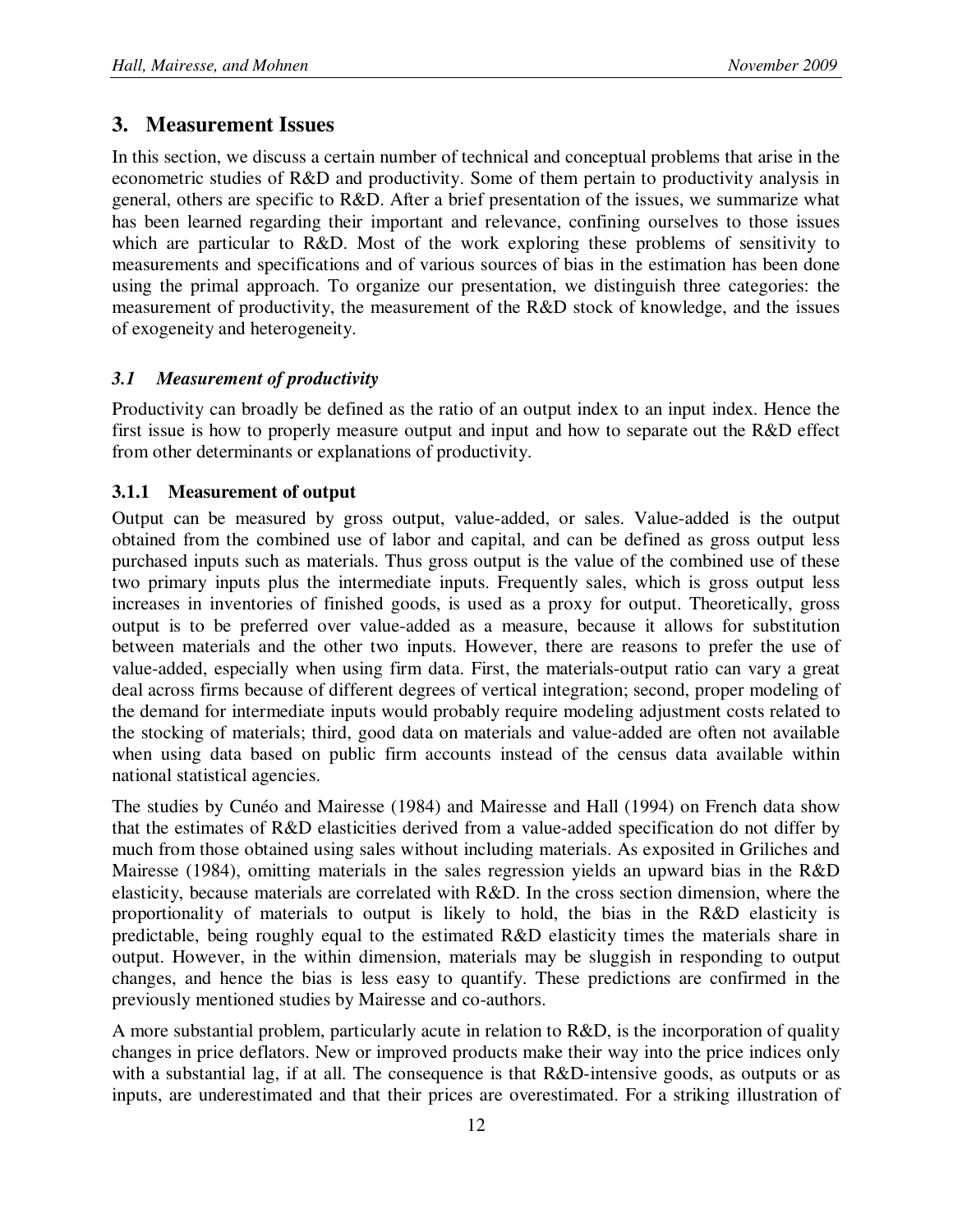the difference the use of hedonic prices can make to the estimated rates of returns to R&D, see Griliches (1994a). Regressing TFP growth rates on R&D intensities across industries, he obtains an estimated rate of return to R&D of 35.7% for the 1973-89 period. When the computer industry, which is the only that has quality changes incorporated in its output price index, is excluded from the regression, the rate of return drops to 13.4%. But when TFP growth in semiconductors and pharmaceuticals is also corrected for quality change in outputs, and TFP growth in the computer industry is corrected for quality change in the inputs of semiconductors, the estimates rise again to 34.8%, even without including the computer industry. Hanel (1994), using Canadian industry data, and Mairesse and Hall (1994), using U.S. firm data, also report an outlier effect in the computer industry.

With panel data, quality differences can be captured by sector-time dummies, even in the absence of good prices, leaving only the inter-firm differences. The R&D estimates are thus biased but only to the extent that sector prices or dummies do not fully capture the quality differences and the latter are correlated with the explanatory variables. Note that if one is interested in the private returns to R&D, this potential bias is not a problem, as those returns can come either through increased productivity, or through increased prices or markups relative to competitors, and it would be incorrect to omit the latter effects. See the earlier discussion of incorporating the demand equation into the model for way of identifying these effects separately.

#### **3.1.2 Measurement of the inputs**

Three issues regarding the correct way to measure the inputs in productivity analysis are particularly relevant for R&D: the R&D double-counting and expensing bias in the estimated returns to R&D, the sensitivity of these estimates to corrections for quality differences in labor and capital, and the sensitivity with respect to variations in capital utilization. We discuss each of these in turn.

First, since R&D expenditures are composed of labor, capital, and material costs, they are likely to be counted twice, unless the conventional inputs are cleared of their R&D components. Moreover, when output is measured by value-added, value-added should include net R&D on the output side, because often value-added does not include R&D when the latter is expensed. Schankerman (1981) shows that double-counting of R&D results in mismeasured input quantities and cost shares. The bias due to expensing can go either way depending on the evolution of R&D intensity.

Cunéo and Mairesse (1984) found a substantial downward bias in the R&D elasticity when the inputs were not corrected for R&D double-counting and expensing. The bias was mostly prevalent in the cross-section dimension and not in the time or within-firm dimension. In Hall and Mairesse (1995), Harhoff (1994), and Mairesse and Hall (1994), the bias appears in both dimensions. When the rate of return is estimated from levels in the variables, the excess rate of return interpretation, although empirically plausible, is theoretically questionable. Schankerman (1981) shows that it is not necessarily correct, even using a simple Cobb-Douglas functional form; what matters is the correlation between the measurement errors and R&D. Cunéo and Mairesse (1984) argue that the excess rate of return interpretation is theoretically correct with a linear production function, but that empirically it depends on what varies and what remains relatively constant over the sample. Interpretation as an excess rate of return is more likely when the bias appears in the cross-section but not in the within firm dimension.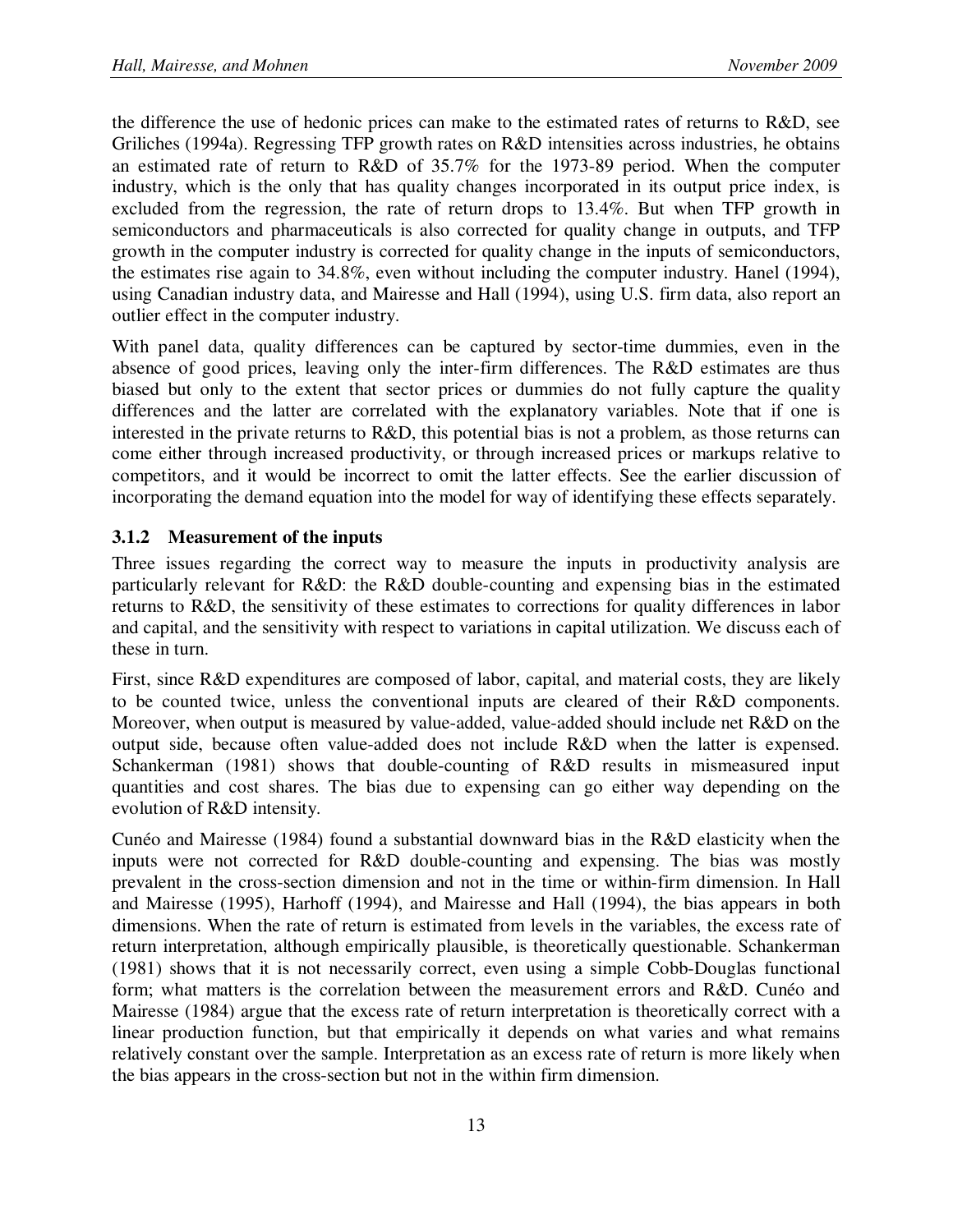Ideally, when aggregating the various inputs, individual productivity differences should be allowed for by adopting a weighting scheme such as the Divisia index to construct TFP. Mairesse and Cunéo (1985), Mairesse and Sassenou (1989), and Crépon and Mairesse (1993) obtain lower R&D elasticities when different kinds of labor, corresponding to different levels of educational qualifications are introduced separately into the production function. Their elasticities for French manufacturing firms in the cross-sectional dimension decline by one half when labor qualifications are accounted for. This result is due to the positive correlation between highly qualified labor and R&D, indicating a complementarity between the two. This phenomenon does not show up in the within dimension as differences in the quality of the inputs do not change much over time. In a similar way to labor, differences in the quality of the physical capital stock have been modeled by adding a capital age variable to the regression. However, Mairesse and Sassenou (1989) and Crépon and Mairesse (1993) find little different in the estimates of R&D coefficients when this is done.

Finally, whereas first differencing controls for permanent differences across firms, it leaves too much cyclical noise and measurement error in the data. In the within firm dimension, the rates of return to R&D are therefore difficult to estimate. Long-differencing (i.e., over 5 to 10 years) helps in removing the cyclical variation. Hall and Mairesse (1995) report more significant R&D elasticities (but not rates of return) using long-differenced rather than first-differenced data. The cyclical effect (although not the measurement error) can also be captured by a variable measuring the rate of capacity utilization, as in Mohnen (1992a). Some studies using the dual approach (e.g., Mohnen et al. 1986 and Bernstein and Nadiri 1991) have modeled adjustment costs to explain the sluggishness of input adjustments to cost changes.

#### **3.1.3 The form of the technology**

When assessing the role of R&D in productivity growth, one has to keep in mind that other factors affect the level and the growth rate of TFP, among which are the returns to scale and technical change that is not a direct result of R&D. If not accounted for, these other determinants of productivity could bias the estimates of the returns to R&D.

In the studies based on the production function, returns to scale tend to be constant in the cross section dimension (across firms). Controlling for permanent firm effects (that is, within firm), the elasticities and rates of returns to R&D tend to be higher when constant returns to scale is imposed or when factor elasticities are replaced by observed factor shares (see Griliches and Mairesse 1984, Cunéo and Mairesse 1984, Griliches 1986, Griliches and Mairesse 1990, and Hall and Mairesse 1995). Consistent with this result, the decreasing returns to scale tend to reduce the conventional input elasticities as well (especially that for capital). Griliches and Mairesse (1984) explain this result by the fact that the sources of downward bias such as measurement error are stronger in the within dimension, where much of the relevant information has been removed. Griliches and Hausman (1986) provide a useful analysis of the effects of measurement error on panel data estimates in general, with an application to the production function.

In the cross-sectional study of productivity, account should be taken of firm-specific variations in management skills, sector-specific appropriability or technological opportunity conditions. In panel data, these factors will be captured by dummy variables, either at the industry or the firm level. There are also variations across the time dimension that may have little to do with the real R&D-productivity relationship, such as macro-economic conditions, errors in deflators that are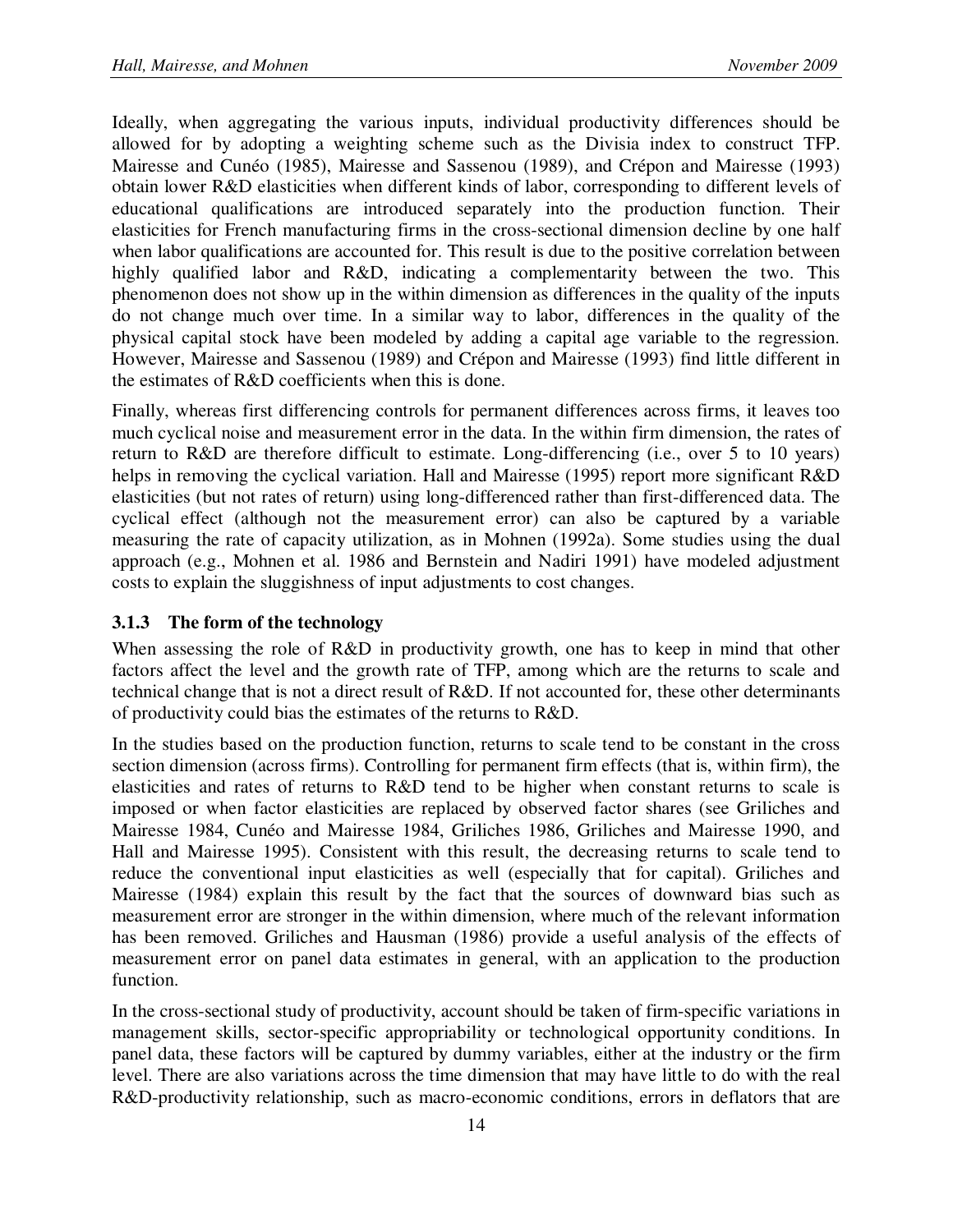common to a sector or the economy, or other economy-wide measurement errors. Thus it is invariably a good idea to include time dummies when doing the analysis at the plant, firm, or sector level. At the macro-economic level, this option is not available, which renders the analysis effectively impossible due to the confounding effects of other changes on the relationship between  $R&D$  and productivity.<sup>10</sup>

#### *3.2 Measurement of knowledge capital*

The underlying assumption behind the econometric measurement of the returns to R&D is that R&D creates a firm-level stock of knowledge that yields returns into the future. Constructing such a stock from a string of R&D investments requires depreciating the past stock in some way. How fast do R&D expenditures enter and exit the relevant stock of knowledge? What is the starting point? How should we convert nominal flows into real terms? We now turn to these issues.

Almost all the studies reviewed here have used a simple perpetual inventory or declining balance methodology with a single depreciation rate to construct the knowledge capital produced by R&D investments:

$$
K_{it} = (1 - \delta)K_{i, t-1} + R_{it}
$$
\n(18)

where *K* is the knowledge stock of firm *i* at time *t*, *R* denotes real R&D investment at time *t* and  $\delta$  is a suitably chosen (private) depreciation rate.<sup>11</sup> A few authors (Hall and Hayashi 1989, Klette 1994) have suggested a simple variation of this model that incorporates the idea that the productivity of R&D depends on the level of the current stock:

$$
\log K_{it} = \sigma \log K_{i,t-1} + (1 - \sigma) \log R_{it}
$$
 (19)

In this multiplicative formulation, the R&D impact on next period's knowledge stock depends on the level of last period's stock. Exploring the impact of alternative specifications of this kind may be a useful avenue for future work. See Bitzer and Stephan (2007) for another alternative.

However, the workhorse of R&D stock estimation remains the perpetual inventory model, leaving us with the problem of choosing a depreciation rate. From the perspective of a firm, this is the rate at which the private returns to past R&D investments decline if no further R&D is undertaken. Determining this rate is difficult if not impossible, for at least two reasons. First, the appropriate depreciation rate is endogenous to the firm's own behavior and that of its

is given by the equation  $K_{it}^* = K_{it} \frac{v_i}{s^0}$  $\frac{1}{it} = K_{it} \frac{C_i + S_i}{S_i}$  $i$ <sup> $\tau$ </sup> $\delta$ *i*  $K_{it}^* = K_{it} \frac{\delta_i + g}{\delta_i}$ *g*  $\delta$  $\delta$  $= K_{it} \frac{\delta_i +}{\delta_i}$ + , where  $\delta_i^0$  is the depreciation rate used to construct the measured *K* 

(usually 15 per cent).

 $\overline{a}$ 

<sup>&</sup>lt;sup>10</sup> Obviously, including a full set of time dummies in a single time series relationship leaves nothing else to identify the impact of R&D. Some researchers have tried to avoid this problem in the past by including only a time trend or a quadratic in time, but this is a fairly unsatisfactory solution.

 $11$  For future reference, note also that under the assumption of constant depreciation and constant R&D growth at the firm level, equation (18) implies that the "true" R&D capital *K\** (*K* computed using correct economic depreciation)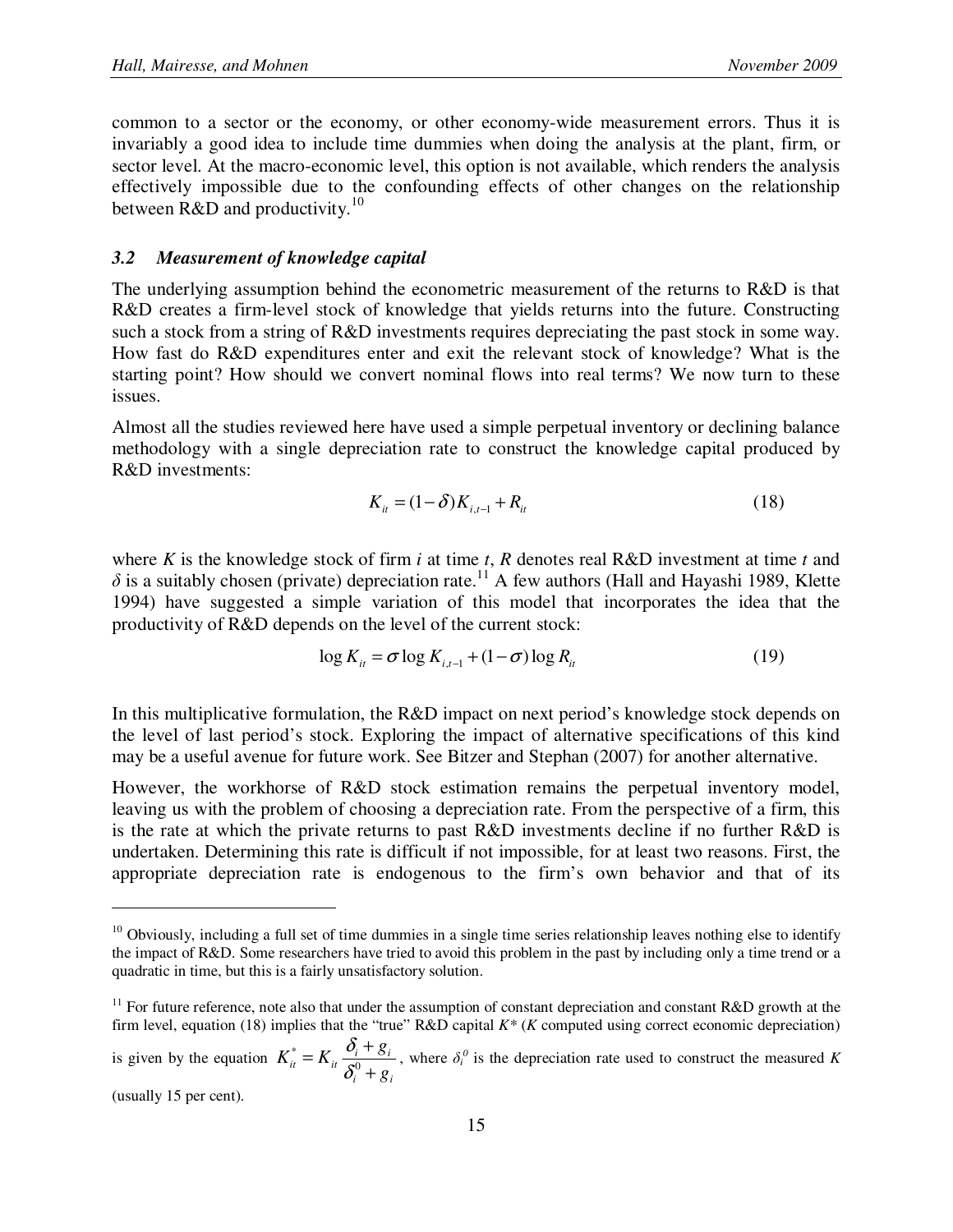competitors, in addition to depending to some extent on the progress of public research and science. Therefore there is no reason to assume that it is constant over time or across firms, although it will usually (but not always) change slowly in the time dimension. Second, identifying the depreciation rate independently from the return to R&D requires determination of the lag structure of R&D in generating returns. But years of experience with the specification of production functions, market value equations, or even patent production functions (Hall, Griliches, and Hausman 1986) has shown convincingly that this is extremely difficult, because of the lack of appropriate natural experiments. That is, in practice R&D does not vary much over time within firm, so that trying to identify more than one coefficient of R&D is problematic and leads to very unstable results. In the data used in Hall (2007), which is a fairly heterogeneous time series-cross section of firms, the variance of R&D growth rates within firms is only about 4 per cent of the variance of the levels. In addition, as has been observed by earlier authors (e.g., Hall and Mairesse 2005), the log R&D series exhibits close to random walk behavior.<sup>12</sup> The implication of these properties is that including more than one linear function of the (log) R&D series in an equation will be a futile exercise.

In spite of these difficulties, some researchers have attempted to estimate the private (firm-level) depreciation rate for R&D directly. One approach is to estimate the rate of obsolescence using patent renewal data; obviously this is not ideal, since the knowledge may remain useful even if patent protection is not required and since this method covers only certain kinds of knowledge, that which can be patented. Bosworth (1978) estimates the rate of obsolescence to lie in the 10% to 15% range and to be variable across cohorts, whereas Pakes and Schankerman (1984) obtain a point estimate of 25%. Klette (1994) estimates a 20% physical R&D depreciation rate using the model in equation (19) in combination with a revenue growth equation. Bernstein and Mamuneas (2006) estimate industry-specific rates that range from 18% for chemicals to 29% for electrical products. Hall (2005) uses a Tobin's q market value equation together with data on a large panel of U. S. manufacturing firms over the 1974-2003 period. She obtains an overall estimate of 27%, with estimates ranging from 15% for pharmaceuticals to 36% for electrical product firms.

An alternative approach to estimating the magnitude of knowledge depreciation is to experiment with different rates in constructing the knowledge stock. Griliches and Mairesse (1984), Mairesse and Cunéo (1985), Bernstein (1988), Bernstein and Nadiri (1989), Hall and Mairesse (1995), and Harhoff (1994) report small differences, if any, in the estimated R&D effects when the rate varies from about 8% to 25%. Because of this evidence, most researchers use the 15 per cent that Griliches had settled on in his early work.

It is easy to see why the resulting elasticity is not sensitive to the choice of depreciation rate: assume that R&D grows over a sufficiently long period at a constant (firm-specific) rate *gi* and that knowledge capital K depreciates at a firm-specific rate  $\delta_i$ . Then one can show that

$$
K_{ii} \cong \frac{R_{ii}}{\delta_i + g_i} \text{ or } \log K_{ii} \cong \log R_{ii} - \log(\delta_i + g_i) \tag{20}
$$

<sup>&</sup>lt;sup>12</sup> A typical correlogram for the first three lags of the log R&D series in the US data is  $(0.99, 0.97, 0.96)$  and the partial correlogram is (0.99, 0.00, 0.00).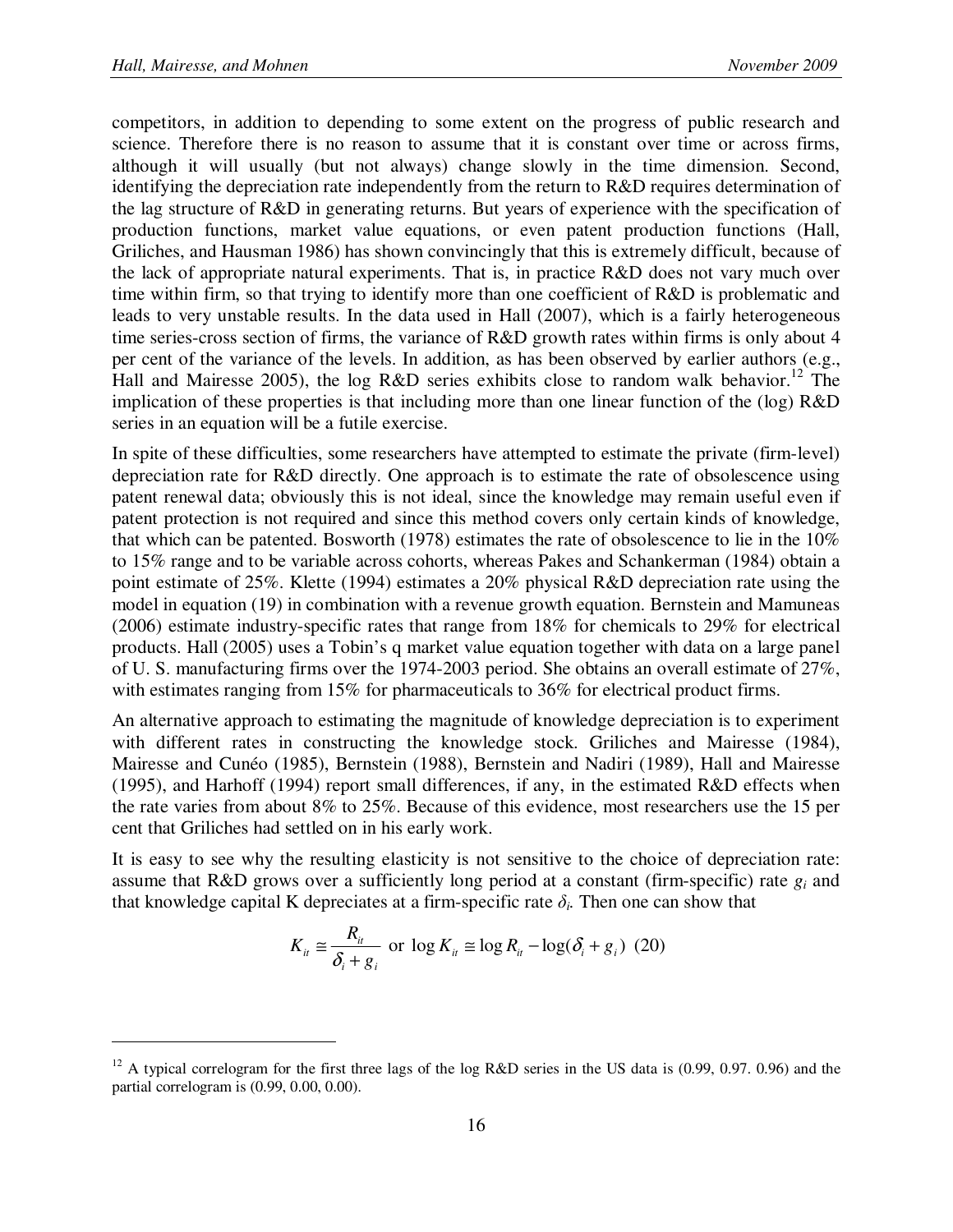As long as the growth rate and depreciation do not change very much within firm over time, they will be incorporated into the firm effect, and the estimated elasticity of output with respect to either *K* or *R* will be the same, and that for *K* will not depend on the choice of depreciation rate. Note that the fact that we also observe little sensitivity to the choice of depreciation rate in the cross section dimension suggests that depreciation and growth rates are not very variable across firms when compared to the level of R&D spending, or that they are not very correlated with the R&D level.

However, although the elasticity of output with respect to R&D may not be affected by the choice of the depreciation rate, the same is not true of the rate of return derived from the elasticity. To see this, note that the gross and net rates of return to K are:

$$
\rho^G \equiv \frac{\partial Y}{\partial K} = \gamma \frac{Y}{K^*} \text{ and } \rho = \gamma \frac{Y}{K^*} - \delta \tag{21}
$$

where *Y* is output or value added,  $K^*$  is the true knowledge stock, and  $\rho^G$  and  $\rho$  are the gross and net rates of return respectively. Therefore the production function approach to measuring returns requires knowledge of  $\delta$  both to compute the correct level of *K* and also to convert gross returns to net returns.

#### **3.2.1 Lag effects**

The use of a particular rate of R&D depreciation in the construction of the R&D stock by the perpetual inventory method presumes a certain distribution of the R&D effects over time. However, it is unlikely that the latest addition to the R&D stock becomes productive immediately, because of the lag from expenditure to innovation, and from innovation to commercialization. It seems reasonable to expect even longer lags for spillovers because of the additional diffusion lag and also for basic R&D because of the longer invention to innovation lag. Often only contemporaneous stocks are used in estimation, because of the shortness of the available time-series of R&D expenditures.

A few examples exist in the literature where the use of alternative lag distributions has been explored. Mansfield et al. (1971) report a median lag from R&D to innovation of about three years for firms. Leonard (1971) reports that "the effect of R&D upon growth on the average begins in the second year after the R&D investment and continues with steadily rising influence for at least nine years after the initial input year." Ravenscraft and Scherer (1982) cite survey responses from companies stating that 45% reported a typical time lag between the beginning of development and the first introduction of a new product of one to two years, 40% reported a lag between two and five years and 5% a lag of more than 5 years.

Using patent renewal data, Pakes and Schankerman (1984) derive a gestation lag between R&D outlay and its first revenues in the range of 1.2 to 2.5 years. From their econometric analysis, Ravenscraft and Scherer (1982) conclude that the lag structure is roughly bell-shaped, with a mean lag from 4 to 6 years. Seldon (1987) discriminates among different lags in the forest products industry on the basis of correct signs and t-statistics. The best-fitting lags were found at two years, for both private and public R&D. Adams (1990) obtains best fitting lags of 20 years for the effect of own R&D on productivity growth and of 10 to 30 years for the effects of spillovers from basic research and science. Using a similar procedure to Adams, Ducharme and Mohnen (1996) generally find lags of 5 to 6 years for own R&D and of 7 to 11 years for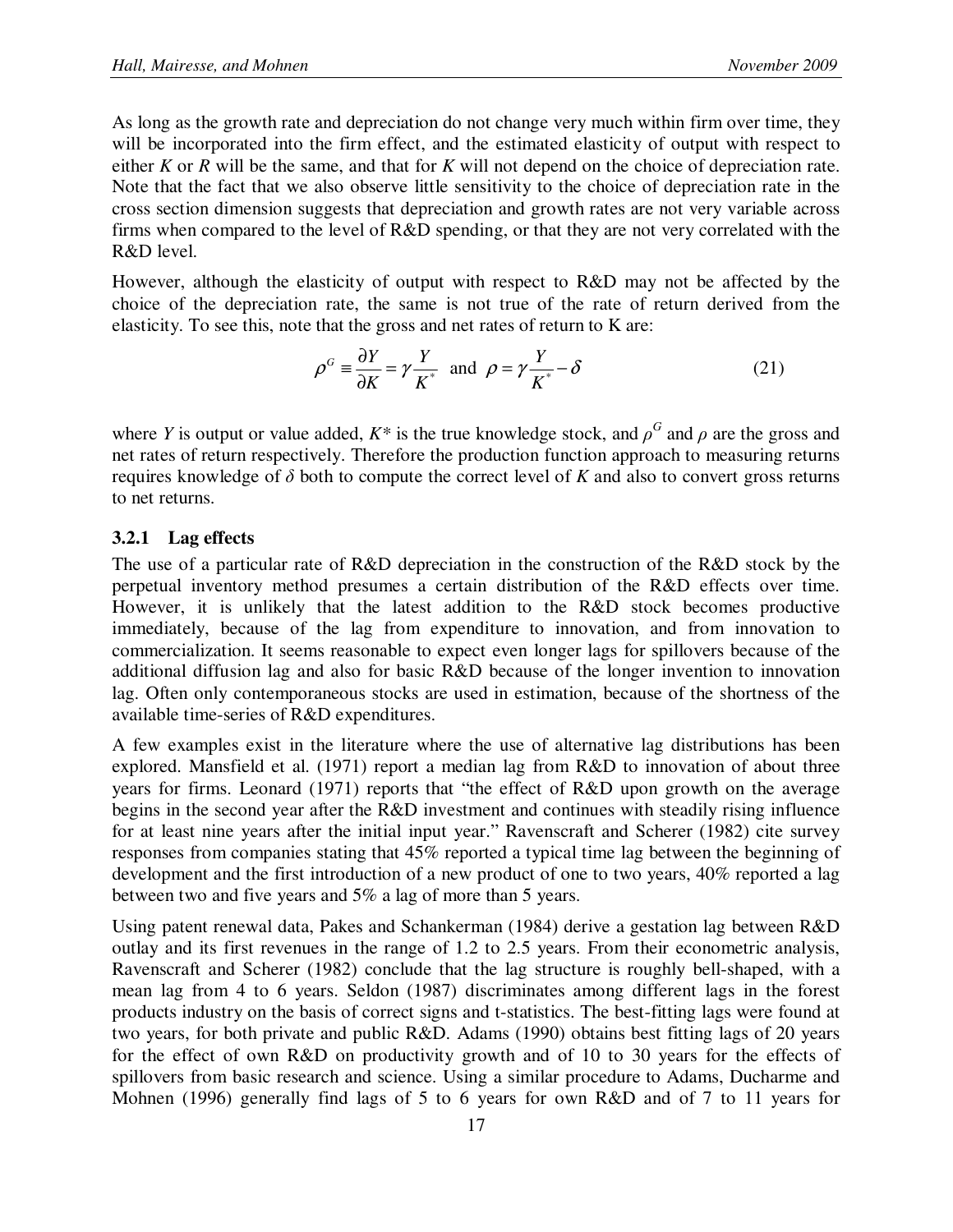spillovers. Griliches and Mairesse (1984) obtain some evidence that the lag effect drops sharply after two years, but that the lag structure hardly matters for estimates obtained across firms. Hanel (1994) also obtains more significant results with lagged R&D up to a certain lag. Geroski (1989) finds that innovations continue exerting an effect on productivity growth three years after their introduction.

#### **3.2.2 Benchmark stock and R&D deflator**

The perpetual inventory method used to construct an R&D stock of knowledge from past R&D expenditures needs to have an initial benchmark stock. Generally the latter is measured by dividing the first observation of R&D expenditure by the sum of the R&D depreciation rate and an estimate of the R&D growth rate as in equation (20). Various methods are used to estimate the growth rate: the *ex post* R&D growth rate, the output or capital stock growth rate, or merely a notional value such as 3 or 5 per cent. Griliches and Mairesse (1984) and Mairesse and Hall (1995) find somewhat higher R&D elasticities within firm but not across firms when they use stocks constructed from longer R&D series.

The ideal for constructing a deflator for R&D expenditures would be a Divisia index of the prices of the various components of R&D, as done for example by Bernstein for Statistics Canada (1986). However, in practice the choice of R&D deflator does not seem to matter greatly. The U.S. Bureau of Labor Statistics (1989) study reports little difference between the use of the Jaffe-Griliches R&D deflator, which is constructed as an index of the hourly compensation index and implicit output deflator for non-financial corporations, and the GDP deflator. The Jaffe-Griliches index itself was found to approximate fairly well the Mansfield, Romeo, and Switzer (1981) Laspeyres index of price components of R&D. Harhoff (1998) reports very small differences when using sector-specific investment deflators vs. R&D deflators for Germany.

#### *3.3 Econometric issues*

 $\overline{a}$ 

#### **3.3.1 Definition of the sample**

One problem facing the econometrician is the definition of the sample from which to infer his estimates, i.e., the issues of selection bias, cleaning the data for outliers and incorrect numbers and accounting for heterogeneity.

Is there selection bias if only R&D-performing firms are included in the sample? The studies by Mairesse and Cunéo (1985), Mairesse and Sassenou (1989), and Crépon and Mairesse (1993), which in various ways impute a stock of knowledge for non-R&D-performing firms tend to show that the rate of return on R&D is not fundamentally different for the firms with and without R&D. R&D-performing firms have a higher stock of knowledge or benefit from more spillovers than those without apparent R&D activities; still the estimated stock of knowledge for non-R&D firms can be quite sizeable. However, Klette (1994) reports that non-R&D performing firms have a lower productivity performance.

Given the presence of extreme outliers with firm data, it is customary to clean the sample by removing the observations for which some variables are abnormally high or low.<sup>13</sup> The estimates

 $13$  For an example of the criteria used to clean the dataset, see Hall and Mairesse (1995).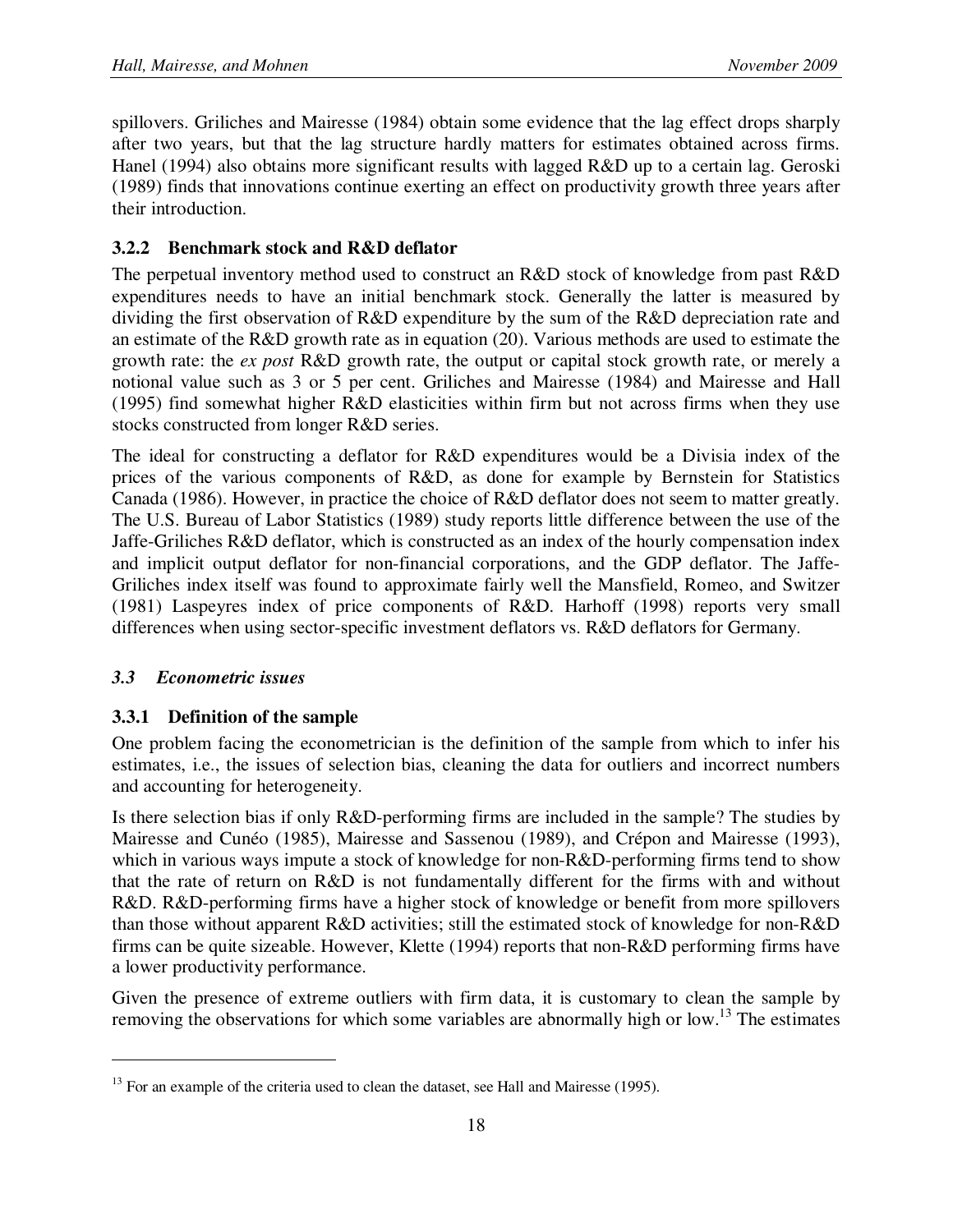can be very sensitive to the removal of outliers as the following two examples illustrate. Lichtenberg and Siegel (1989) report 3.8% lower rates of return on total R&D when influential outliers are discarded and 29.5% lower when a robust estimator is used instead of least squares.

Severe jumps in firm data are often the results of mergers and acquisitions. As Griliches and Mairesse (1984) illustrate, excluding the firms that merged during the sample period sharply drops the estimated R&D elasticity in the within firm dimension, but not in the across firm (total) dimension. Merger firms have higher R&D growth rates and apparently more R&D. A similar phenomenon is reported by Hall and Mairesse (1994), using a much larger sample.

As mentioned earlier, the estimates can also differ according to the R&D-intensiveness of the firms, industries, countries, and time periods. Many studies obtain higher R&D elasticities for the scientific (R&D-intensive) firms, at least in the cross section dimension (see Griliches 1980, Griliches and Mairesse 1984, Cunéo and Mairesse 1984, Mairesse and Cunéo 1985, Sassenou 1988, Odagiri 1983, Englander et al. 1988, Bartelsman 1990b, Hall 1993 and Ortega-Argilés et al. 2009). If R&D is earning an approximately normal rate of return, this result, that the R&D elasticity varies with the R&D share, is to be expected. However, in the time-series dimension, where the R&D elasticities tend to decline or even become insignificant, the difference between the two types of firms tends to shrink (Griliches and Mairesse 1984). An analogous result is found by Verspagen (1995) with industry data: in the within dimension he only obtains significant R&D elasticities for the high-tech industries. But recall that within estimates are likely to have more downward bias from measurement error, and in both these cases, much of the variation in R&D intensity is removed when firm or industry effects are controlled for. Finally, using aggregate data, Soete and Verspagen (1992) and Coe and Helpman (1992) find that the productivity of R&D is higher in the more developed countries.

The estimated rates of return to R&D can also vary a great deal between sectors. Link (1981) estimates rates of return for large firms that range from 25% in chemicals to 160% in transportation equipment. Spreads of that order of magnitude in the rates of return are reported by Bernstein (1988, 1989), Bernstein and Nadiri (1988, 1989, 1991), and Mohnen and Lépine (1991) using industry data. The variation is even more pronounced for the estimated social rates of return. The reasons for these variations are likely to be quite different from those for elasticity differences. As discussed earlier, we would expect *ex ante* rates of return to be equalized across sectors, but there can be wide variations in *ex post* measures due to the great uncertainty of success that accompanies R&D.

#### **3.3.2 Disaggregation of R&D**

Most studies find a higher rate of return for process as compared to product R&D (Clark and Griliches 1984, Griliches and Lichtenberg 1984a, Link 1982, Terleckyj 1982, Scherer 1982, 1983, Hanel 1994). Why should product R&D have lower return? First, the impacts of the two types of R&D are difficult to disentangle and to a certain extent they are complementary. Second, the effects of product R&D are difficult to measure because of the poor reflection of quality improvements in the price indices. Third, new products imply adjustment costs that lower productivity in the short run: as Clark and Griliches (1984) put it "new products involve a startup and debugging phase of varying length in which new equipment and new tasks are specified and learnt."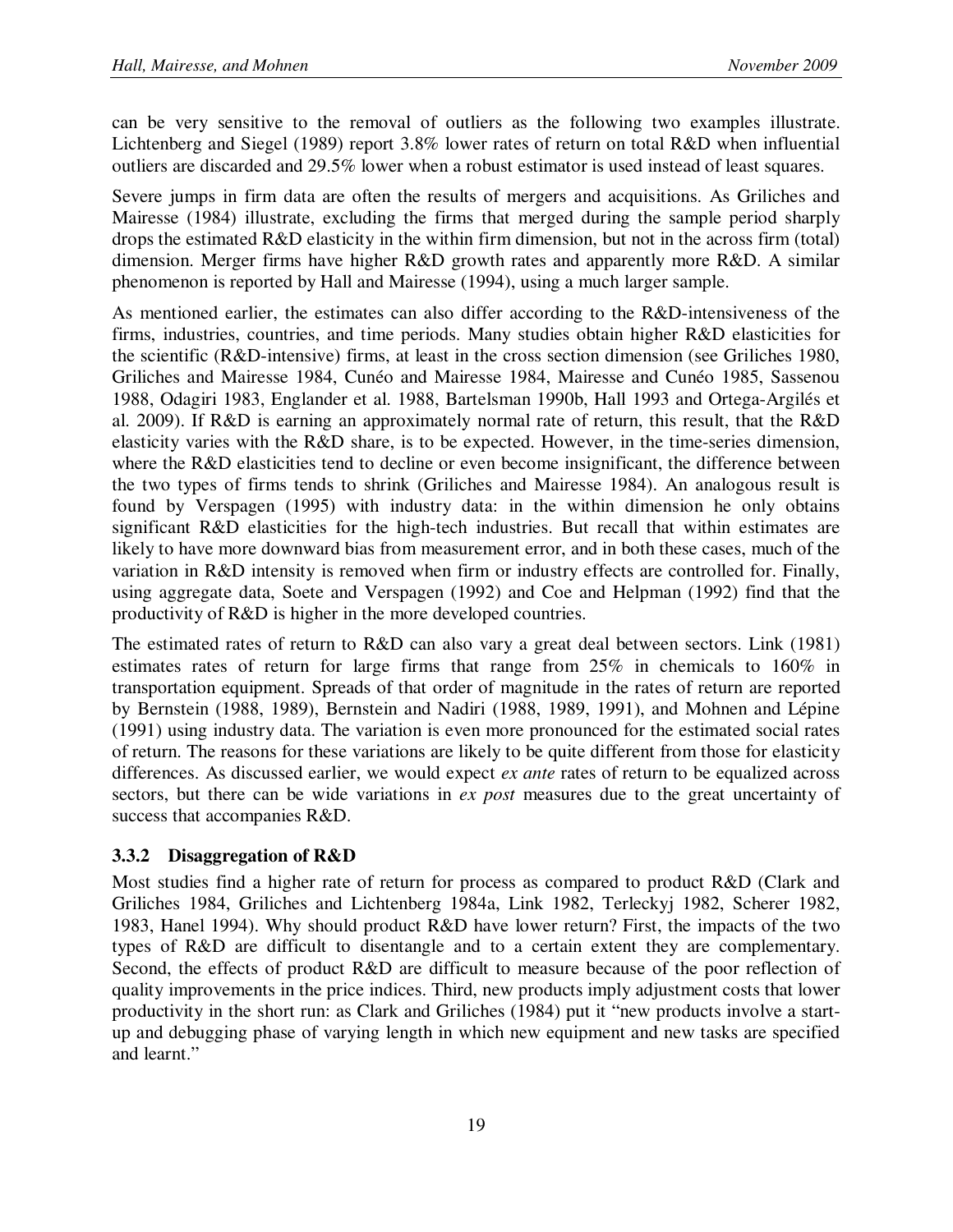Regarding the sources of R&D funding, a lower rate of return (or a less significant one) is reported by many authors to public rather than private R&D, both at the private and social level (Bartelsman 1990a, Griliches 1980, 1986, Griliches and Lichtenberg 1984b, Hanel 1988, Leonard 1971, Levy and Terleckyj 1989, Lichtenberg and Siegel 1991, Mansfield 1980, Nadiri and Mamuneas 1994, Patel and Soete 1988, Park 1995, Soete and Verspagen 1992, Terleckyj 1974, Hanel 1994). Lichtenberg (1993) and Poole and Bernard (1992) even report instance of negative contributions of government R&D.

Although it is likely that private firms are less efficient in their research when using the public purse, there are other reasons that explain this lower return for public R&D. First, the studies are generally restricted to the manufacturing industries, where a good deal of government R&D is directed to the service sectors, where a large share of the externalities thus created can only be measured imprecisely if at all, because of measurement difficulties of the output in the service sector in addition to quality problems (Griliches 1994). Second, a large share of public funds is spent precisely in areas where the risk is higher or where the government is already active because there is a public goods problem (such as the areas of defense and health). Third, public R&D can encourage private R&D and hence have an indirect rate of return (see David and Hall 2000 for a review of this evidence, which is mixed). Fourth, as Leonard (1971) reports, in the U.S., there is empirical support for the hypothesis that federal funds are concentrated in a few industries, such as aircraft and communications, where the returns are lower because of the magnitude of the R&D – that is, there is indeed overinvestment. Note that government R&D can yield high returns in basic research (see Link 1981 for US evidence), or in firms with high R&D budgets and a sizable government share of the market (see Cunéo 1984 and Hall and Mairesse 1995 for France).

A higher return is also generally reported on basic R&D as opposed to applied or development R&D (Lichtenberg and Siegel 1989, Lichtenberg 1992, Link 1981, Griliches 1986, Mansfield 1980). As Mansfield's (1980) results suggest, basic R&D is really long-term R&D. So the higher reward for basic R&D could simply reflect a higher risk factor associated with long-term R&D commitments. Again, the interaction effect or complementarity of different types of R&D may be important. For example, Link and Rees (1990) estimate higher rates of return to R&D for firms involved in university research, this effect being higher for smaller than for larger firms.

#### **3.3.3 Simultaneity**

Another potential source of bias in the estimate of the elasticity or rate of return to R&D from a production function is the simultaneity in the choices of output and inputs (see Griliches and Mairesse 1984 for a formal derivation of the bias expression). In the absence of data on factor prices (as is typically the case with firm data), a semi-reduced form can be estimated, where labor, materials, and output are expressed as functions of the fixed factors capital and R&D. If the left-out factor price variables are uncorrelated with the capital variables, it is then possibly to obtain unbiased estimates at least of the ratio of the capital and R&D elasticities. This assumption is more likely to be true in the within than in the total or cross section dimension. Griliches and Mairesse 1984 obtain higher R&D-capital elasticity ratios with the reduced form estimates, especially within firm. In contrast, Hall and Mairesse (1995) report lower R&D elasticities with the reduced form specification in both the total and the long differenced dimension, and hardly any differences in the within dimension.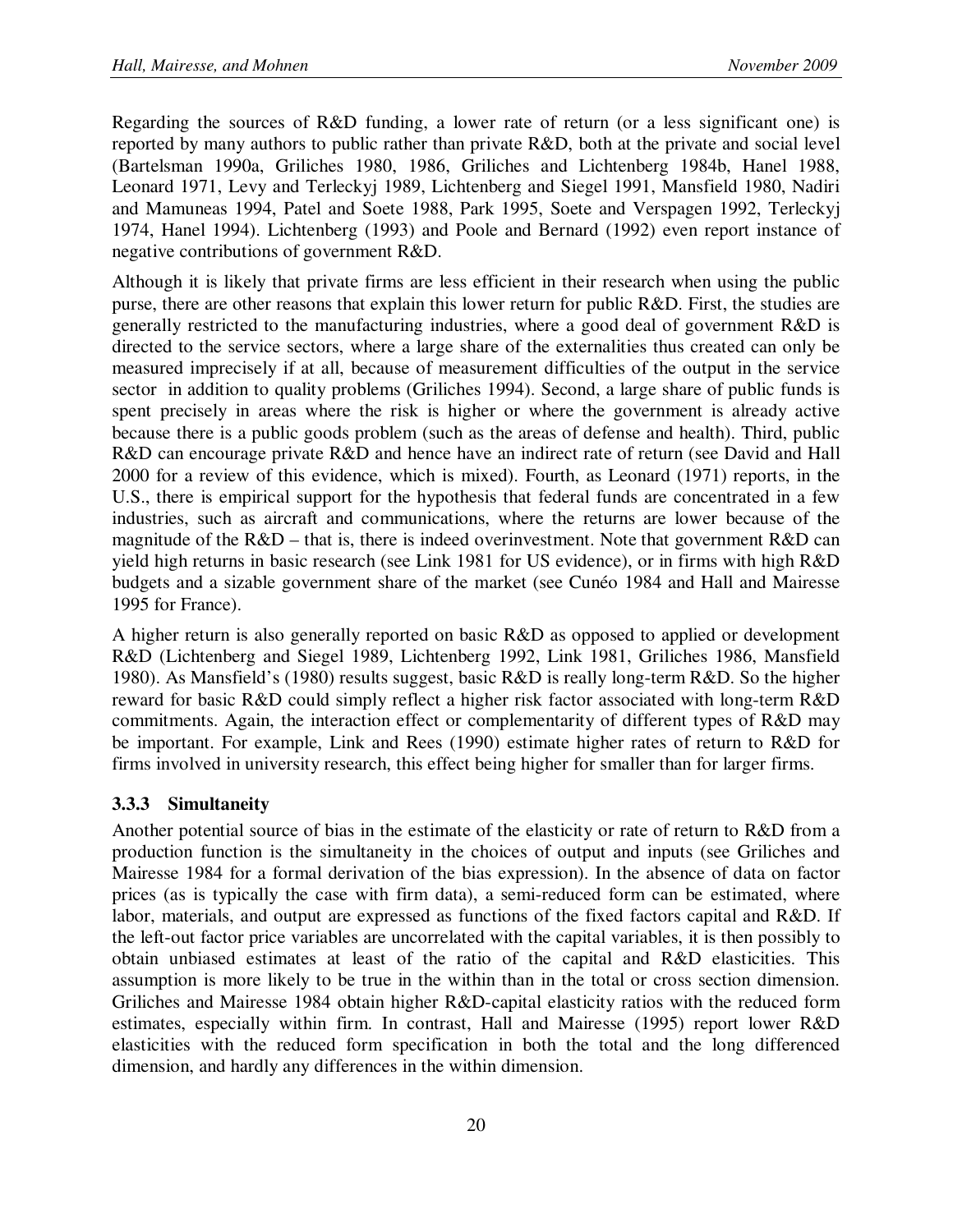Another way of handling the simultaneity issue is to use instrumental variable or Generalized Method of Moments (GMM) techniques, exploiting the orthogonality between instruments (e.g., appropriately lagged explanatory variables) and the error term. This approach has been followed by a number of researchers (among others, Hall and Mairesse 1995, Klette 1992, Bond et al. 2005, Griffith et al. 2006). Experience suggests that GMM estimates based on differences alone can be very imprecise, whereas GMM using both level equations and difference equations yields more precise estimates that are often close to those obtained by OLS (Blundell and Bond 2000).

The dual approach goes further in this direction by estimating a set of reduced form factor demand equations as functions of factor prices (more readily available at the aggregate or industry level), quasi-fixed inputs, and output (if the optimizing framework is one of cost minimization and not profit maximization). But even the dual approach can be affected by a simultaneity bias, to the extent that aggregate factor prices are correlated with aggregate input levels and that output is itself endogenous. Little systematic work has been done to verify the importance and the likelihood of these types of bias.

A simultaneity bias can also explain why some studies (e.g., Griliches and Mairesse 1984, Mairesse and Hall 1994) find higher R&D elasticities with end-of-period than with beginning-ofperiod R&D stocks (especially in the within firm dimension), because of the feedback from sales to current levels of investment. See also Hall et al. 1999 for some evidence on causality between output, profits, R&D, and investment.

### **4. Empirical estimates of the private returns to R&D**

Measuring the private returns to R&D is a subject that has received a great deal of attention since early work of Griliches, Mansfield, and others. A number of approaches to the problem have been advanced and the increasingly widespread availability of large panel datasets of firms has led to a corresponding increase in the use of various econometric methods for estimating returns. In parallel with these developments, the econometrics of panel data has made enormous progress, so that we now have a wide range of techniques to address the problems of simultaneity and unobservables that are inherent in such data. In this section of the paper we give an overview of the literature and discuss some of the results that have been obtained using these methods and data.

Table 1, which is in four parts (firm production functions, industry production functions, country production functions, and cost or profit functions) gives an idea of the literature that has been created since the 1960s. Clearly, there is too much here to survey in detail. We have made a selection based on a number of criteria such as publication in easily accessible journals, the use of more developed methodologies, and our own familiarity with the work in question. In what follows we present a series of tables that summarize the results for this selection of papers. However, we encourage the reader who is interested in a particular question, methodology, or geographical area to go back to the original papers, as our summary does not do justice to the full richness of many of them, and there are differences that we have not been able to catalogue, owing to lack of space. Among these are the details of the data construction, variation in the control variables included, and variations in methods of estimation.

In the tables, we have classified the empirical studies with which we are familiar according to four criteria: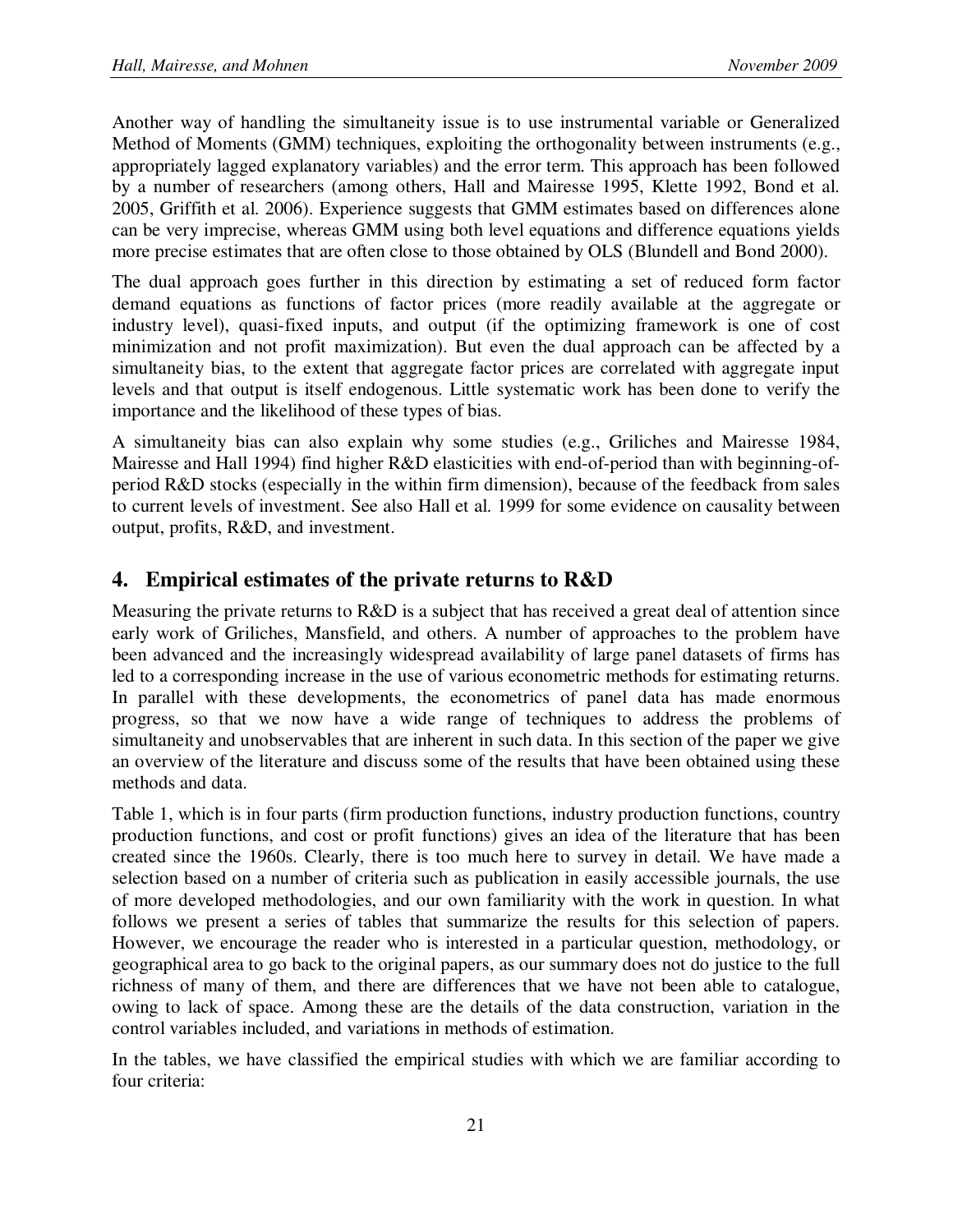- 1. Whether the model is in the primal or dual form (Tables 2, 3 vs. 4).
- 2. Whether the data are at the firm, establishment, industry, or aggregate (country) level (all Tables, although some methods are better suited to particular levels of aggregation).
- 3. Whether the estimates are cross-sectional or temporal, or both (Table 2 only, the other tables are temporal only).
- 4. Whether or not spillovers are accounted for (Table 5 as opposed to Tables 2-4).

In each of the subsequent Tables (2 through 5), we show the author(s) and dates of the studies, the country or countries covered, the number of cross-sectional observations, and the time period. Table 2 shows results for firm and industry-level data estimated using the primal or production function approach with the log of R&D capital stock included, in two parts: 2a for cross-sectional and pooled results and 2b for temporal or within results. Here we show the estimated R&D elasticities and the rate of return to R&D, where it can be derived. We also give a brief indication of the model used (sales or value added as the dependent variable, the presence or not of industry dummies, and occasionally the method of estimation if it is not OLS). In a few cases, we indicate that the variables have been corrected for the double counting of R&D inputs.

Table 3 presents the estimated rates of return that are based on the R&D intensity version of the production function regression and Table 4 those from various versions of the dual approach. All of the models in these tables are essentially estimated in the temporal dimension. In the case of Table 3, the regression is a growth rate regression; in Table 4, the identification typically comes from the temporal variation of the data. We often give a range of estimates in both Tables 3 and 4, which correspond to the range estimated across the individual industries or countries.

#### *4.1 R&D elasticity and rate of return: estimates based on the production function*

Table 2 shows the estimates of research elasticity and rate of return obtained using firm data and based on specifications of the (Cobb-Douglas) production function with R&D capital. The two panels 2a and 2b show estimates based on the cross-sectional dimension and those exploiting the temporal dimension of the data respectively. Overall, the results are plausible, with figures for research elasticity ranging from 0.01 to 0.25 but centered on 0.08 or so. In general, the crosssectional estimates are higher than the within estimates, which are often not even statistically significant.

Cross-sectional estimates use the information on individual differences in the levels of the variables, whereas temporal estimates rest on the individual differences in the evolution of the variables, independently of their levels. That is, cross-sectional estimates are based on the levels of the variables for a given year or on individual means over a certain number of years ("between" estimates). Temporal estimates are based on the growth rates of the variables, or on the deviations from the individual means ("within" estimates). Total estimates are pooled across the cross-sectional and temporal dimension, but because the cross-sectional variation is much larger than the temporal variation within firm or industry, they tend to be close to the between estimates.

It should also be pointed out that, with a few exceptions, the cross-section estimates tend to be somewhat lower when sectoral dummies are included in the specification. The interpretation is ambiguous. On the one hand, the indicators may correct the estimates for the bias resulting from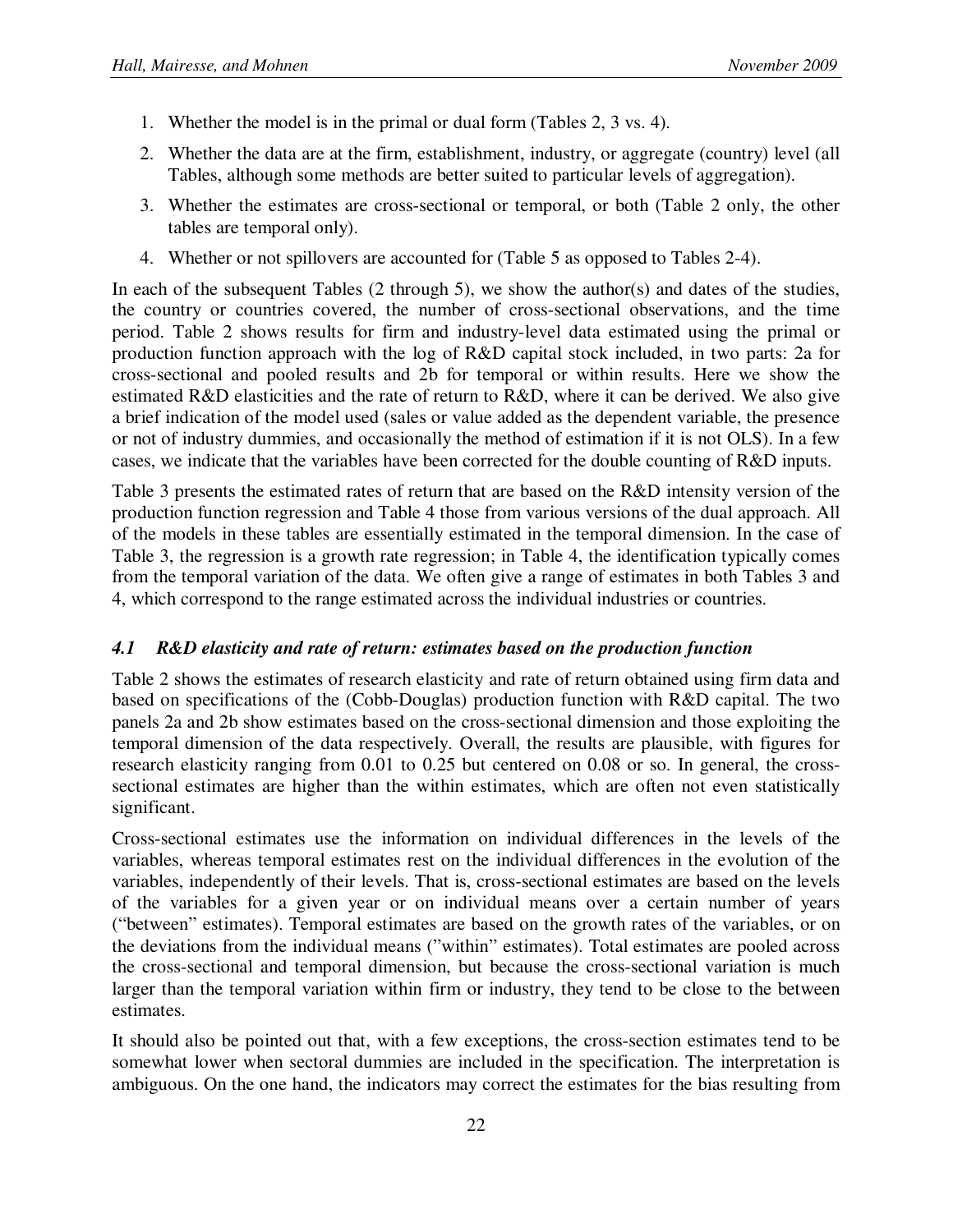the erroneous omission of structural variables correlated to the sectoral characteristics. On the other hand, the dummies themselves may be a source of distortion to the extent that they reflect in part the return to research resulting from technological opportunities that differ by sector. The latter are probably essential for explaining the greater tendency to carry out R&D in certain sectors.

The fact that the estimates are lower and more fragile in the temporal dimension can be explained in a number of ways. A simple but important reason relates to the collinearity between the physical capital and research capital variables and the time effects reflecting autonomous technical change. Another reason is the previously mentioned one that measurement errors have a much more serious impact on growth rates than on the levels of variables (Griliches and Hausman 1986). A further factor is no doubt the omission of cyclical variables in the production function, such as person hours rather than simply employment, capacity utilization, and, more generally, the difficulties of providing a satisfactory specification of the lags and the dynamic evolution of the variables. A few of the more recent papers, such as Klette 1994, Coe and Helpman 1995, Kao et al. 1999, Los and Verspagen 2000, and Guellec and van Pottelsberghe 2001, take some steps in the direction of proper time series modeling in the panel data context.

The rate of return estimates in Table 2 are mostly based on multiplying the estimated elasticity by the average output-R&D capital ratio in the sample and are generally quite high because of the skew distribution of this variable. Table 3 presents the estimates obtained directly using the R&D intensity formulation of the model (equation (4) or (7) with depreciation set to zero). As we noted, in principle, the choice between estimating an elasticity or a rate of return hinges on which one of the two is more likely to be constant. Griliches and Lichtenberg (1984b) obtain significant coefficients only with the constant rate of return assumption. Hall (1993) reports that the latter formulation proved to be very unstable across minor sample changes and was also sensitive to outliers. But Crépon and Mairesse (1993) show great heterogeneity in R&D elasticities when the translog functional form is used. In fact, the elasticities tend to increase with R&D intensity, suggesting that the constant rate of return is perhaps not unreasonable. It is interesting to compare the estimates of the R&D elasticity with those of the rates of return, at least for those studies where the sample characteristics necessary to make the conversion are available. As can be seen from Table 3, the estimates of the rates of return are consistent with those derived from the research elasticity. As the results in Hall and Mairesse (1995) show, the estimated rates of return are closer to the elasticities estimated within firm or industry, as we would expect, given that both of them are temporal estimates.

On the whole, although the studies are not fully comparable, it may be concluded that R&D rates of return in developed economies during the past half century have been strongly positive and may be as high as 75% or so, although they are more likely to be in the 20% to 30% range. Looking at these studies, we also confirm two findings made earlier about the R&D elasticity: the estimated returns tend to decrease and become less significant when sector indicators are introduced and when the returns to scale are not constrained to be constant. We find that estimates based on industry data are generally quite close to those obtained from firm data. Finally, studies based on plant or establishment data produce results similar to those obtained with firm data, not surprisingly, since they are invariably forced to use firm level R&D data due lack of disaggregated data on R&D. Given the presence of "within firm" spillovers, it is not even clear that disaggregation would be useful. The only exception is Clark and Griliches (1984), who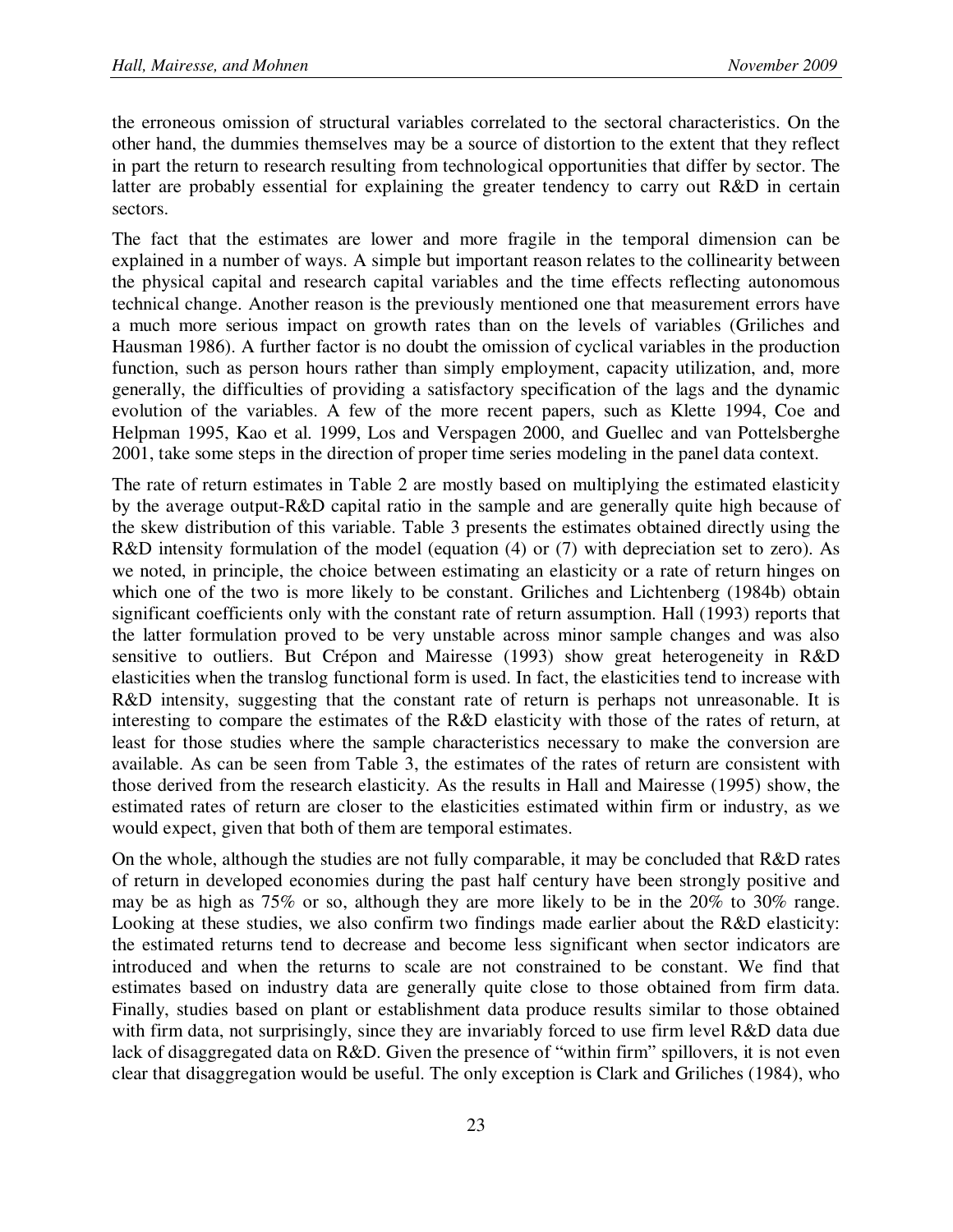have line of business data on R&D and even they report rates of return similar to the lower ones obtained at the firm level.

#### *4.2 R&D rate of return: estimates based on the cost or profit function*

Turning to the results obtained using the dual approach, we note first that because they rely mostly on variation in factor prices for identification, they are for the most part conducted at the industry level or higher. In addition, they are sometimes estimated with separate coefficients for each industry and/or country; in that case we observe a range of estimates in Table 4. Because of major differences in specification, comparing the results of the various studies is sometimes difficult. For example, the rates of return are constrained to be the same across industries in Bernstein (1988) and Bernstein and Nadiri (1989), in the former because R&D is being treated as a variable rather than a quasi-fixed factor and in the latter because the estimated rates are longterm rates of return (ignoring adjustment costs).

Looking at the estimates, we note that most of them are quite reasonable, on the order of 10% to 20%, although Bernstein (1989) and Mohnen and Lépine (1991) obtain a range across industries that is somewhat higher using a translog cost function applied to Canadian data. In general, the rates of return to R&D exceed those for physical capital in these papers. Bernstein (1989), who estimates the two types of rates in a comparable manner, finds the rates of return to R&D in Canada to be 2.5 to 4 times greater than those to physical capital.

In principle, one of the advantages of the dual approach as it has been implemented is that it allows measurement of the adjustment costs for R&D capital (as well as those for physical capital). For example, Bernstein and Mohnen (1998) find that R&D stock adjustment in the U.S. is relatively slow, with 5% taking place in the first year, whereas for Japan 41% takes place in the first year. Mohnen (1992) notes that these estimates can vary quite a bit and are often insignificantly different from zero. In his comparison of OECD countries, the amount of R&D gap closed in the first year ranged from zero in France to 30% in Japan.

### **5. R&D Spillovers and the social returns to R&D**

The R&D executed in one firm can affect the productivity performance of other firms operating in the same industry or in other industries, either locally or abroad. A discovery in one firm, sector or country can trigger new avenues of research, inspire new research projects or find new applications in other firms, sectors or countries. For example, the synthetic fiber initially developed in the chemical industry and subsequently applied in the textile industry. Or the wellknown examples of laser technology, which has found applications in many areas, and the invention of the microprocessor, upon which an entire industry has been built.<sup>14</sup>

Conceptually it is useful to distinguish two kinds of spillovers: rent spillovers and knowledge spillovers (Griliches, 1992). The first type occurs when a firm or consumer purchases R&Dincorporated goods or services at prices that do not reflect their user value, because of imperfect price discrimination due to asymmetric information and transaction costs, imperfect

<sup>&</sup>lt;sup>14</sup> For more examples in the history ot technical change, see the series of books by N. Rosenberg, in particular Rosenberg (1976, 1982a, 1982b).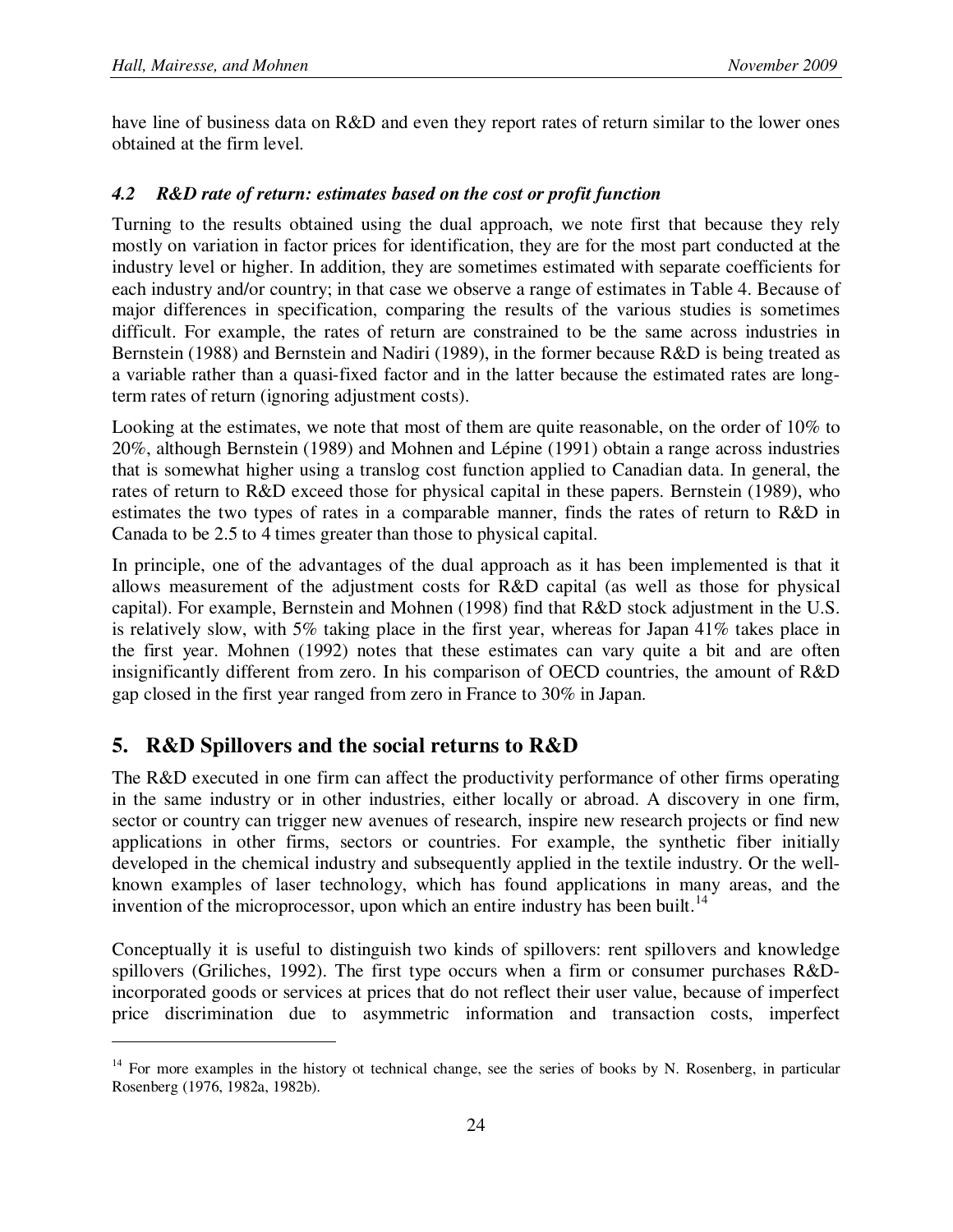appropriability and imitation, or mismeasurement of the true value of the transaction due to the lack of hedonic prices. The more competitive are markets, the less ability firms have to appropriate the benefits of their R&D and the more pecuniary spillovers will take place. By contrast, the more prices are corrected for quality improvements, the less we should observe spurious R&D spillovers.

The second type of spillover occurs when an R&D project produces knowledge that can be useful to another firm in doing its own research. Knowledge is a rival and only partially excludable good. Because of weak or incomplete patent protection, inability to keep innovations secret, reverse engineering and imitation, some of the knowledge and benefits from R&D are not kept within the firm. The more knowledge is codified and the higher is the absorptive capacity of other firms, the more knowledge spillover will take place. The concept of knowledge spillovers is very relevant for growth and development, because it lays the foundation for further knowledge creation and diffusion. It is important here to distinguish between spillovers and technology transfer. Technology transfer refers to trade in technology, which occurs when an agent sells a piece of technology with a price attached to the transaction. A non-pecuniary spillover, on the contrary, refers to an unintended transfer of knowledge, in which no payment is involved.

It is important to note that the topic of social returns to R&D is closely intertwined with that of R&D spillovers. From the perspective of a firm, spillovers can come from R&D done 1) by other firms in the sector, 2) by firms in other industries, 3) by public research laboratories and universities, and even 4) by firms, laboratories, and governments in other countries. From the perspective of the economy, the first three are components of the social or aggregate return, whereas the fourth is again an (unpriced) spillover. So whether we label something a spillover depends on whether it is being created by the unit under investigation or by an entity external to that unit.

How large are the social rates of return on R&D that result from the sum of private rates and the within economy spillovers? This question has been investigated in two fashions. The first one is based on case studies and relates to specific R&D projects. Due attention is paid to the various costs and benefits, private and social, present and future, associated with a particular innovation or R&D project, some of which may require the econometric estimation of the consumer and the producer surpluses derived from R&D. The second one is the econometric approach, which estimates a general relationship between productivity and R&D, irrespective of the particular environment that is being analyzed.

In this section of the chapter, we first discuss a few illustrative case studies, and then we present some aggregate productivity-R&D results. This is followed by a more detailed examination of the literature that traces spillovers via connections between firms, industries, and countries. Before proceeding, we note that one of the important questions about R&D spillovers is the extent to which they are localized to an urban area, region, or even country. The work we discuss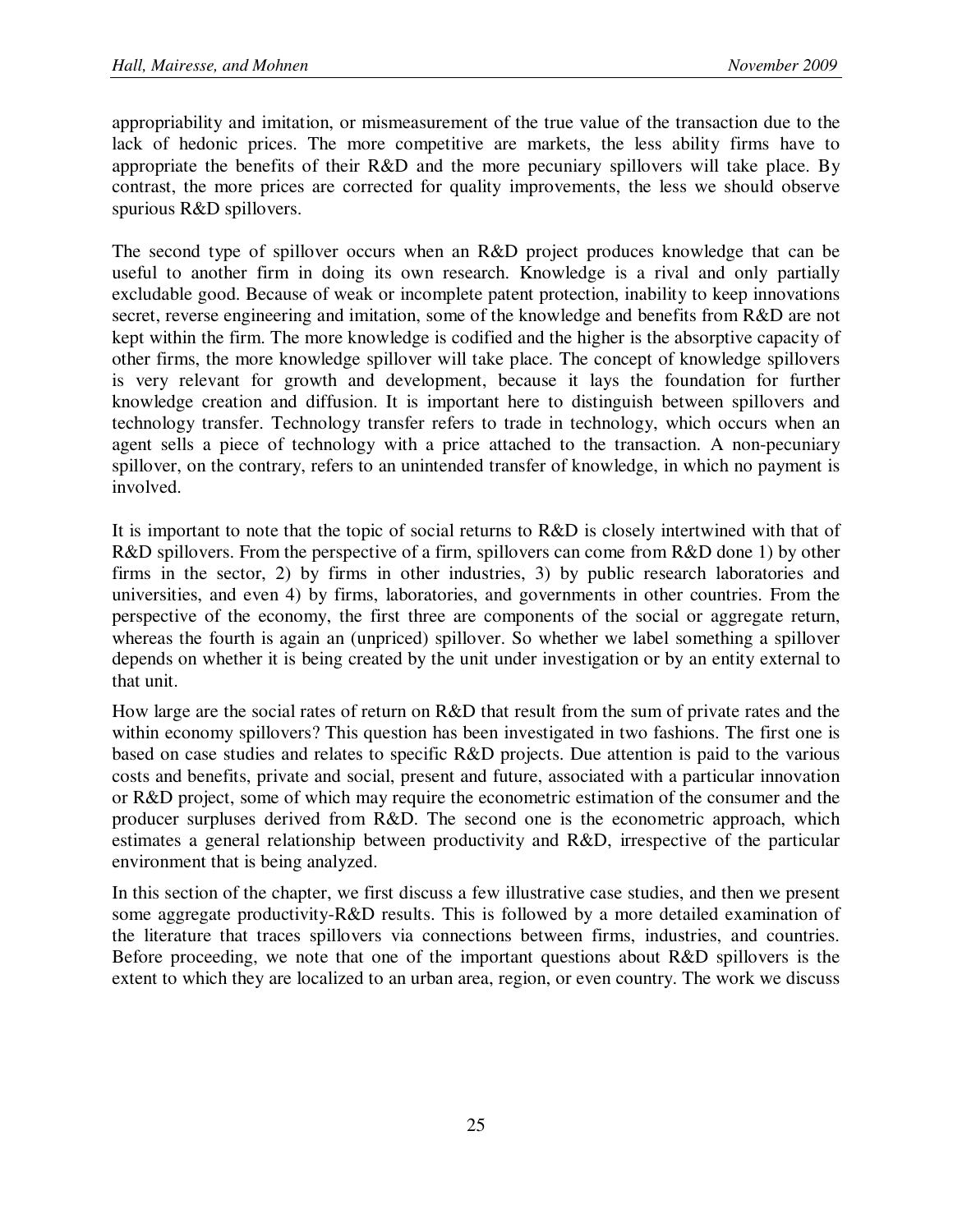here has little to say on this topic, and we refer the reader to Feldman and Kogler in this volume, as well as to the recent survey by Autant-Bernard, Mairesse, and Massard (2007).<sup>15</sup>

#### *5.1 Case studies*

 $\overline{a}$ 

A prime example of the case study approach is the pathbreaking paper by Griliches (1958) on the calculation of the social rate of return to research in hybrid corn. He adds up all private and public R&D expenditures on hybrid corn between 1910 and 1955, cumulated to 1955 using an external interest rate of 10%, and compares them to the net social returns over that period, cumulated to 1955, plus the projected future returns, where the net returns are assumed to be equal to the value of the increase in corn production with a price change adjustment. He arrives at a perpetual annuity of returns of 7\$ per dollar spent on R&D, or to an equivalent internal rate of return equalizing R&D expenditures and net social returns of 35% to 40%.

Much work on the social returns to R&D has been done on agriculture in the form of detailed case studies and estimations of producer and consumer benefits (see Ruttan (1980), Griliches (1992), and Huffman and Evenson (1993) for a list of references to such studies). Most conclude to underinvestment in agricultural research with social rates of return as high as 100%. In the same vein Seldon (1987) computes internal rates of return for R&D in the US Forest Product Industry that are even higher than those reported for agricultural research.

Mansfield et al. (1977) compute the private and social internal rates of return of 17 industrial innovations. Private benefits are measured by the profits to the innovator, net of the costs of producing, marketing and carrying out the innovation, and net of the profits the innovator would have earned on products displaced by the innovation, with an adjustment for the unsuccessful R&D. Social benefits are obtained by adding to the private benefits the change in consumer surplus arising from the possible price reduction and profits made by the imitators and by subtracting the R&D costs towards the same innovation incurred by other firms as well as possible environmental costs. The results indicate that the social rate of return generally exceeds the private rate by a substantial margin: the median social rate of return is about 56% against a median private rate of return of about 25%. Along the same lines, Tewksbury et al. (1980) examine the rates of return on 20 innovations. They obtain a median social rate of return of 99% against a median private rate of 27%.

Bresnahan (1986) evaluates the welfare gain from the reduction in the price-performance ratio of computers used in the financial services (banking, insurance, brokerage and related business). As no real output is available for these services, he assumes that the sector acts as an agent for its consumers. The value of the computer price-reducing innovation in this sector is inferred from the willingness to pay by the firm and its downstream customers. He estimates that between 1958 and 1972 the spillover from the adoption of mainframe computers in the financial services sector of the U.S. was at least five times the size of the expenditure for it in 1972.

<sup>&</sup>lt;sup>15</sup> For surveys on R&D spillovers in general, see Griliches (1992, 1995), Nadiri (1993) and Mohnen (1990, 1996); on international R&D spillovers in particular, see Mohnen (1998), Branstetter (1998), Cincera and van Pottelsberghe de la Potterie (2001).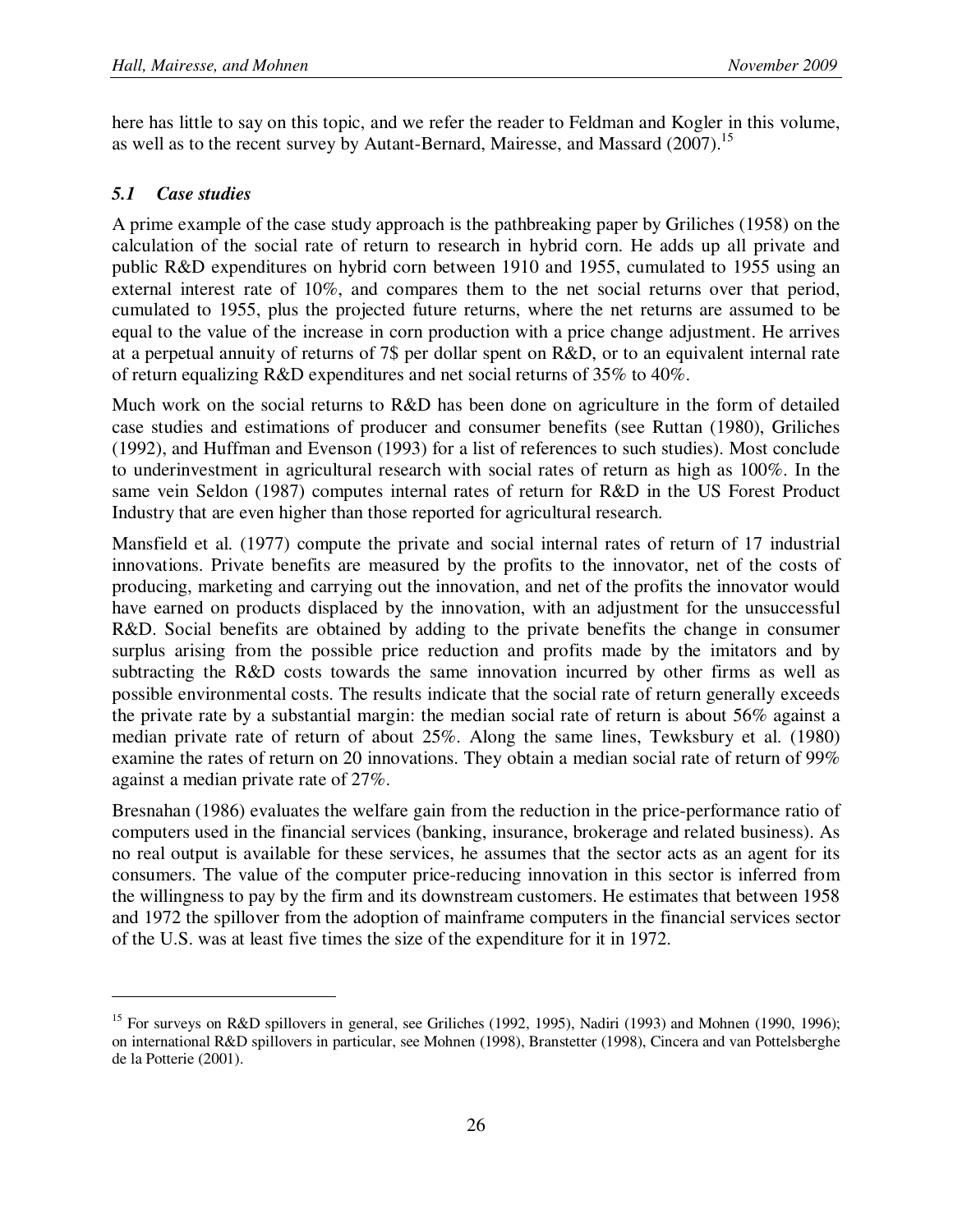In the area of medical research, Weisbrod (1971) applies a cost-benefit framework to estimate the internal rate of return to poliomyelitis research. Comparing the basic research and vaccination costs to the benefits of saving mortality, morbidity and treatment costs, he estimates a return of about 12%. Trajtenberg (1989) estimates the welfare effect of computed tomography (CT) scanners from a multivariate accounting for hedonic prices. Comparing them to the R&D expenditures in CT scanners he comes up with a capitalized benefit/cost ratio of 270%.

Bach et al (1992) do not provide figures but describe the various ways in which the European Space Agency (ESA) program was beneficial to society on the basis of interviews with ESA contractors: the emergence of new products, new technologies, improved product characteristics, new organizational modes, the creation of networks, the training of scientists, managers and personnel.

The case studies described above illustrate how valuable this approach can be, given the long and variable lags between R&D and the full social returns, which render empirical estimation very difficult. However, such case studies tend to focus on "winners," innovations that have been successful, and may therefore undercount the full cost of excavating the dry holes which was also necessary before these innovations took place. That is, given uncertainty of outcomes, not all research projects will lead to success, and those that do will need to earn a high rate of return to cover the ones that fail. So there is a role for aggregate analysis, even though it can be difficult to tease out the effects of R&D from other factors.

#### *5.2 Productivity growth accounting at the aggregate level*

In principle, the econometric approach to estimating the aggregate or social returns to R&D offers a simpler and more comprehensive way of measuring these returns. It usually involves the inclusion of an aggregate economy-wide R&D stock in the usual TFP growth equation. Unfortunately, a single TFP time series can be driven by other factors that are correlated with R&D as well as R&D itself, and it is difficult to adequately control for them. The best one can do is the kind of growth accounting exercise now being performed by national statistical agencies, which simply impose a cost of capital on R&D and are therefore able to construct its share (e.g., see Corrado, Hulten, and Sichel 2005, 2009 and Hulten (this volume)).

A few of the studies in Table 5 contain regressions of this form, but the majority go further by specifying the channel through which the spillovers come and estimating a return to this external R&D. We defer the discussion of the results in the table until after we present the methods used to measure the spillovers.

#### *5.3 Measuring spillovers*

Most of the results in Table 5 have been obtained by adding a measure of external R&D to the standard production or cost function framework used in the earlier tables. The R&D spillover variable is measured as a weighted sum of the R&D stocks from sources outside of the firm:

$$
S_{it} = \sum_{j \neq i} a_{ji} R_{jt}
$$
 (22)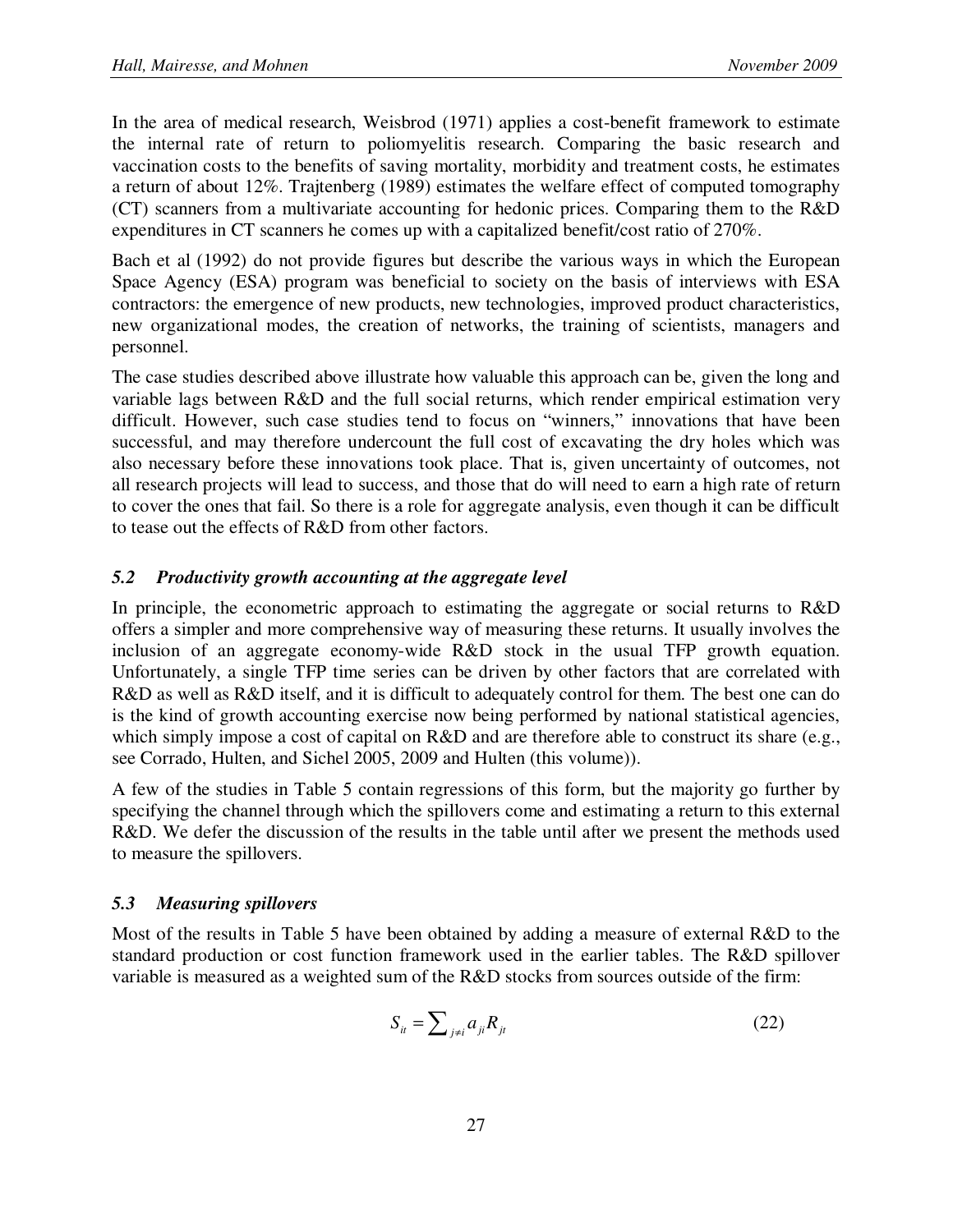where the  $a_{it}$  weights are proportional to some flows or proximity measures between firm, industry, or country *i*, the receiver of R&D spillover, and firm, industry, or country *j*, the source of R&D spillover. Various flow related weights have been used in the literature: intermediate input transactions (Terleckyj, 1980), investments in capital goods (Sveikauskas, 1981), hiring of R&D personnel, attendance at workshops, seminars or trade fairs, collaborations, adoption of new technologies, flows of patents (Scherer, 1984) or innovations (Sterlacchini, 1989) from industry of origin to industry of use, and patent citations. The intuition is that the more *j* trades with *i*, invests in *i*, collaborates with *i* or gets cited by *i*, the more it is likely to diffuse its knowledge to *i*. Spillovers can also be measured independently of any economic transaction simply on the basis of proximities in various types of space. These proximities can be uncentered correlation coefficients between positions in patent classes (Jaffe, 1986), fields of research (Adams and Jaffe, 1996), qualifications of personnel (Adams, 1990) or lines of business.

Measures of proximity that are independent of any economic transactions are expected to capture pure knowledge spillovers. Rent spillovers, in contrast, are likely to occur whenever monetary transactions take place, i.e. with trade, direct investment, technology payments, hiring of workers, research collaborations, and mergers and acquisitions. In practice the two types of spillover are hard to dissociate, because, on the one hand, knowledge flows are often concomitant with user-producer transactions and the capture of rents, and on the other hand, knowledge gains can be used to reap economic rents.

Taking the primal approach as an example, this measured R&D spillover term is then introduced into an extended Cobb-Douglas production function besides the stock on own R&D:

$$
Q_{it} = f(X_{it}, R_{it}, S_{it}, T_{it}, \varepsilon_{it})
$$
\n(23)

where  $Q_{it}$  is output,  $X_{it}$  are the conventional inputs,  $R_{it}$  denotes the own stock of Research and Development (R&D), a proxy for the stock of knowledge,  $T_{it}$  is an index of technological change and  $\varepsilon_{it}$  is a random error term. The return from outside R&D is then estimated as the marginal effect of  $S$ <sub>*it*</sub>, which represents an elasticity or a marginal productivity depending on the chosen functional form of the production function.

A couple or remarks are worth making at this point. First, while rent or knowledge spillovers are expected to be positive, there can also be negative spillovers associated with R&D. Bloom et al. (2007) find evidence for a market stealing effect for spillovers in the industry segment space as opposed to the technology space. This is the case at the firm level when new products render old products obsolete (creative destruction) and at the social level when R&D is used as a mere strategy to preempt competition or when patent races lead to duplicative R&D (what Jones and Williams (1998) call congestion externalities). Second, while it is reasonable to assume that knowledge gets transmitted more easily the closer are the issuer and the receiver, it may be argued that there is more knowledge to gain if the cognitive distance between them is larger (Nooteboom et al. 2007). Third, whereas most studies have aggregated the diverse sources of R&D knowledge into some kind of index, some authors have followed the vectorization approach, i.e. included all individual sources of outside R&D as separate arguments in a production function (Bernstein and Nadiri 1988). While this approach does not choose *a priori* a certain ad hoc weighting scheme, it suffers from multicollinearity and consequent difficulty of identifying the individual contributions of spillover sources.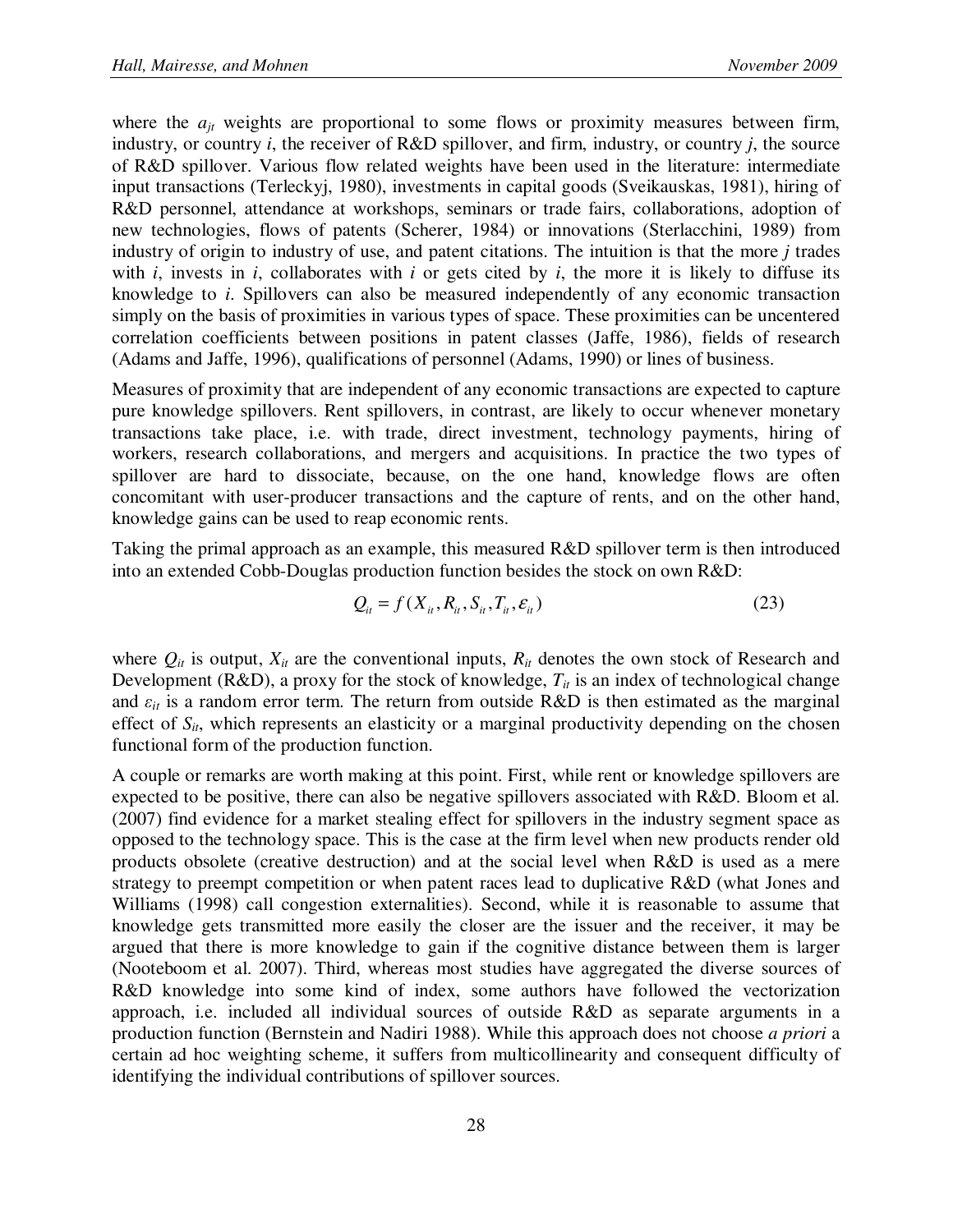Fourth, the rate of return on R&D can also be estimated from a dual representation of technology, e.g. a variable cost function, where it appears as a quasi-fixed input (Bernstein 1988, 1996, 1998, Bernstein and Nadiri 1988, 1989, Nadiri and Prucha 1990, Mohnen and Lépine 1991, Mohnen 1992a, Nadiri and Mamuneas, 1994, Bernstein and Mohnen 1995, Nadiri and Kim 1996b, Bernstein and Yan 1996, 1997, and Rouvinen, 2002). As discussed earlier, these models can describe a static equilibrium where all factors of production, in particular R&D, are at their optimal level, or they can model a partial equilibrium where some factors are quasi-fixed and describe a dynamic adjustment process to the long-run equilibrium via the modeling of adjustment costs. They models are generally based on a flexible functional form for the dual representation of technology that allows through the estimation of derived factor demand equations and cross-equation parameter restrictions to estimate separate rates of return for each industry and a possible factor bias of own R&D and R&D spillovers. Fifth, the R&D spillovers are usually expressed in terms of productivity increases, but they could also be captured in terms of patents (Jaffe 1986, 1989), market values (Jaffe 1986), or innovation counts (Acs et al. 1992).

Spillovers have been estimated at various levels of aggregation - countries, sectors, firms, projects – and combinations thereof – intra-sectoral and inter-sectoral, domestic and international. In general they have been found to be quite large, but rather imprecisely estimated. In addition, many of the estimates are obtained using models without time trends or time effects, so that the external R&D coefficients may be biased upward due to the presence of confounding influences and the general increase in the R&D share in developed country economies during the time periods covered.

The social rate of return is obtained by adding the private rate of return (the benefit to the firm that performs the R&D) to the sum of the returns on outside R&D for all recipients of spillovers from that firm:

$$
\frac{\partial Q_{it}}{\partial R_{i,t}} + \sum_{j \neq i} \alpha_{ij} \frac{\partial Q_{jt}}{\partial S_{jt}}
$$
(24)

The magnitude of the social rate of return depends of course on the number of spillover receivers. For example the social rate of return of U.S. R&D will be greater if all countries of the world are included as potential U.S. R&D spillover recipients than if only the G-7 countries are involved. E.g., compare the estimates of Coe and Helpman 1995 for spillovers from the G-7 with those of Coe, Helpman, and Hoffmaister 1997 for spillovers from 22 developed countries.

Which weighting matrix is more appropriate and to the extent that the weighting reflects the channels of transmission of R&D spillover, which channel is the most important? Van Meijl's (1997) results clearly show that the estimated social rates of return may vary a great deal depending on the weighting matrix used. Kaiser (2002) tests various ways of aggregating outside knowledge into a spillover construct on the assumption that horizontal (intra-industry) spillovers should be associated with high scores for horizontal sources of knowledge indicated by firms in innovation surveys (i.e. from competitors) and the vertical (inter-industry) spillovers are associated with vertical sources of knowledge (i.e. from customers and suppliers). Intra-industry spillovers are hard to measure. Uncentered correlations of firms' characteristics or skill mix predict inter-industry spillovers better than the Euclidian distance between firm characteristics, geographical distance between firms, or a measure of imitation hazard (from perceived obstacles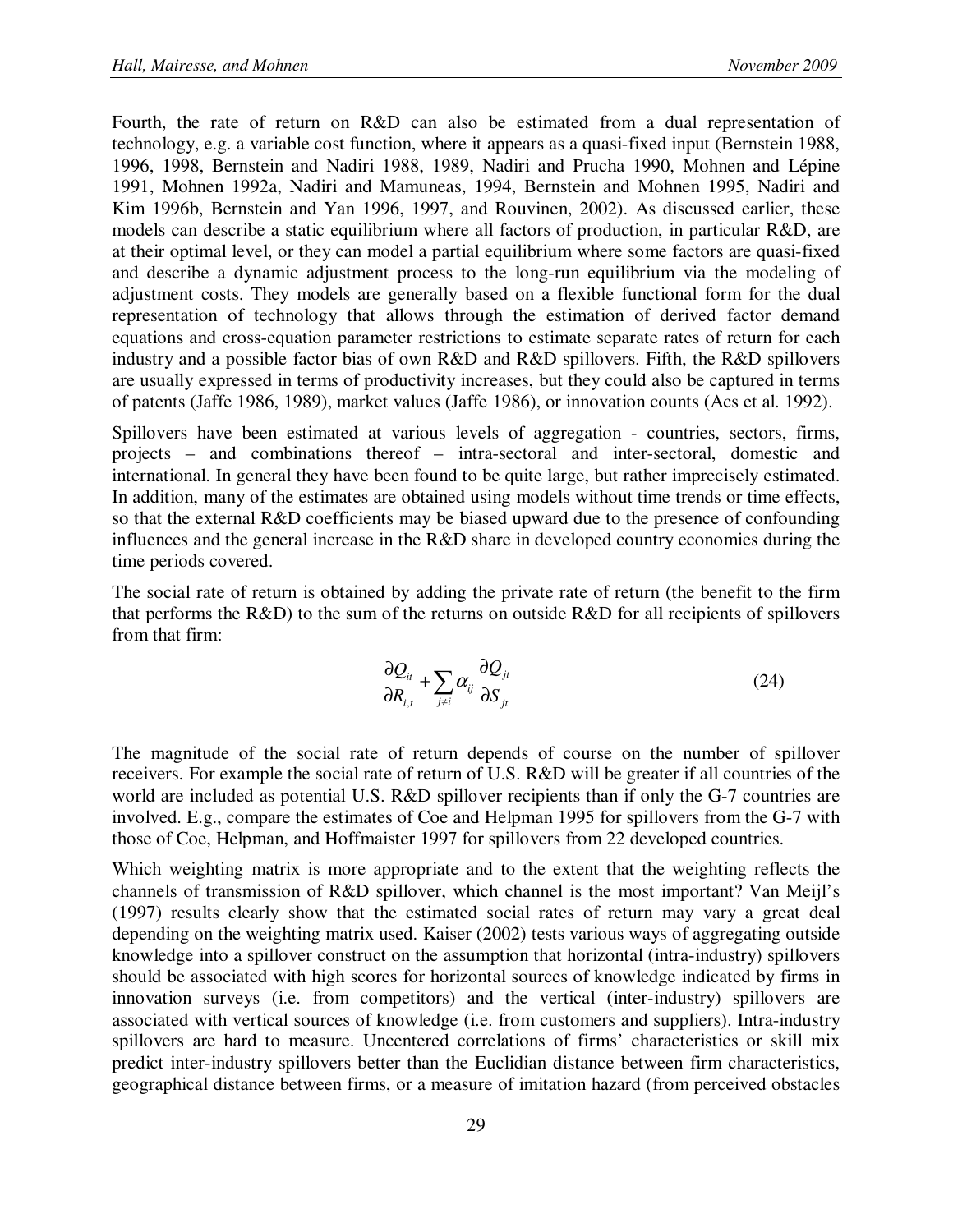of innovation revealed in innovation surveys). In a special issue of *Economic Systems Research* (vol. 9(1), 1997) a number of authors have tried to compare the performance (in significance and economic returns) of different types of spillovers (on the basis of patent flows, patent citations, intermediate inputs and capital goods transactions). The ideal aggregator differs by sector and the identification of spillover channels from the simultaneous use of different spillover measures quickly runs into collinearity problems.

Crespi et al. (2008) also use the direct measures of knowledge flows, as they are revealed in the innovation surveys, for explaining TFP growth in the UK. They find that flows from competitors, suppliers and plants that belong to the same group explain half of TFP growth. Information from competitors is considered to be pure knowledge spillovers; this is correlated with the presence of multinational enterprises.

Using an endogenous growth model, Jones and Williams (1998) argue that the social rate of return of R&D should include, besides the output expansion effect examined so far, the intertemporal spillover effects, namely the increase in knowledge that will lead to more knowledge in the future and the capital gain effect that allows a decrease of the knowledge investment in favor of more consumption in the future. Along a balanced growth path they evaluate the social rate of return to exceed the static marginal productivity of R&D by a factor of 2 to 4. In a later paper, Jones and Williams (2000) build an endogenous growth model that incorporates four market distortions related to R&D investment: the appropriability problem, the presence of knowledge spillovers, creative destruction, and the externalities from R&D duplication. They use this model to show that unless the duplication externality is extremely high together with a high interest rate, a decentralized economy will underinvest in R&D, again implying higher social returns than private.

#### **5.3.1 Empirical evidence on industry-level spillovers**

Table 5 presents the results from a selection of models that have been estimated at the firm, industry, or country level. A wide range of spillover measures are used, which makes it difficult to compare the estimates, although with a few exceptions the elasticities with respect to external R&D are similar, around 0.05 to 0.09. As we alluded to earlier, one difficulty is that unlike the private returns case there is no "cost of capital" that provides a focal point for these returns. In addition, many of the dual estimates are obtained without time effects, and to some extent this may bias the external R&D coefficient upwards. In general, the rates of return obtained using the dual approach are somewhat higher than the others.

As we saw, estimates of the own rate of return based on industry data are quite close to those obtained from firm data. In contrast, the estimated rates of return to outside R&D vary considerably across studies: from 80% in Goto-Suzuki (1989) to statistically negligible in one version of Wolff and Nadiri (1993). As shown by the detailed results in Griliches and Lichtenberg (1984a), the rate of return to outside R&D seems to be highly variable, depending on the period, and in general estimates of it are less precise than those for the own rate of return. In most cases, however, the estimates are significant and indicate the existence of major spillovers of research from one industry to another. In Table 5, we can see that when the estimates are obtained separately for each industry, they range from close to zero to a full 100% (or even larger in a few cases).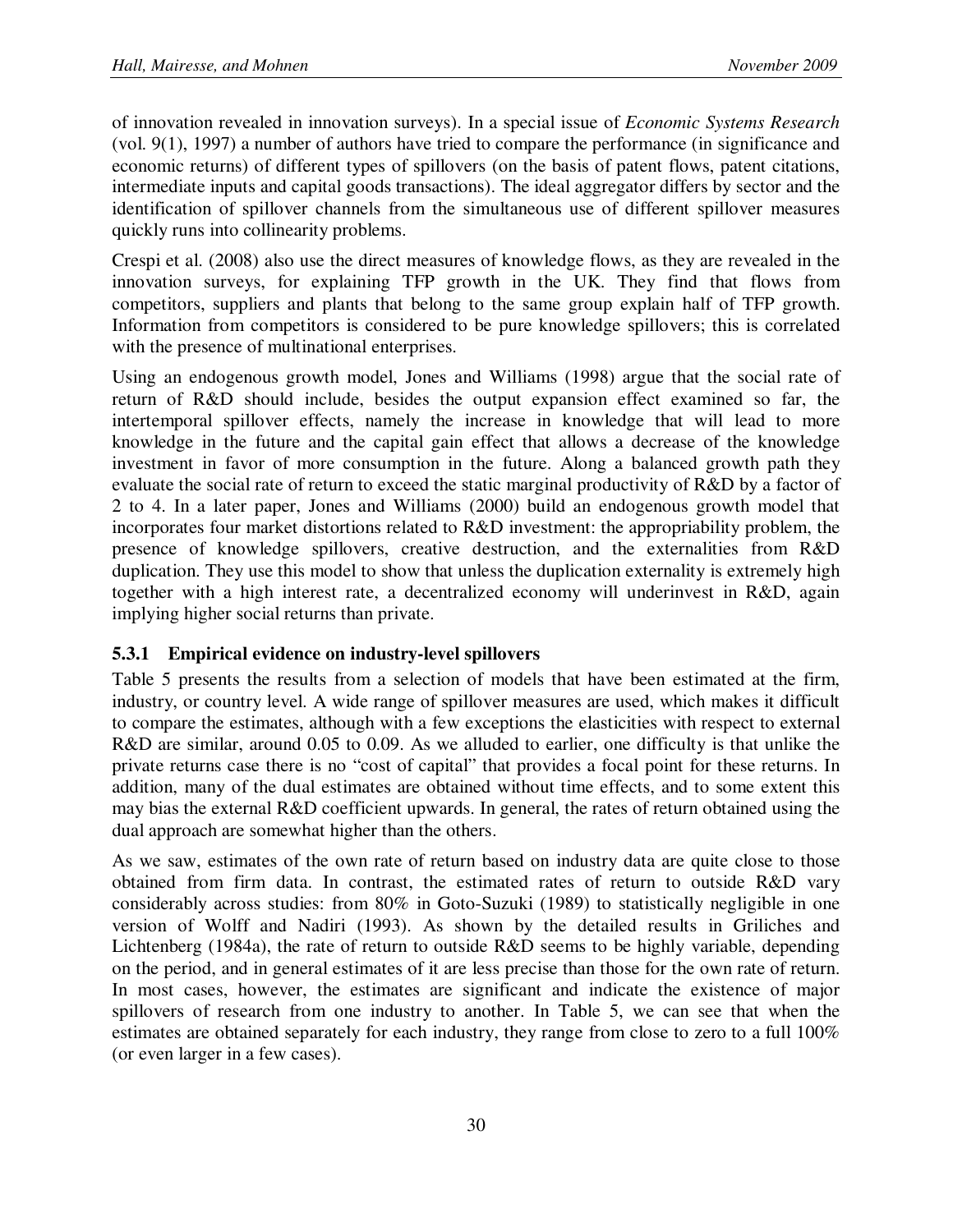As noted previously, the spillover estimate vary much more across studies than the own rate of return estimates. There are a number of reasons for this. First, the spillover effect gets larger the more receiving sectors are include in the computation of the social rate of return to R&D. Second, there is no a priori reason to expect the estimates obtained with various measure of proximity to yield similar results, since the proximities are measured in different spaces. The results might even depend on the date of the chosen weighting matrix, if the proximity between sectors evolves over time. Third, spillovers are expected to reduce variable cost, since it is reasonable to assume that firms would not adopt new ideas that are variable cost increasing. However, for strategic and absorptive reasons, firms may also feel obliged to enter the R&D race and incur the research costs that go with it. On the demand side, R&D spillovers can increase or decrease the price that a producer can charge for his product, depending on whether the new product based partly on outside R&D is substitutable or complementary to the firm's own product (Bernstein and Nadiri 1991). Adams (1990) also advances the argument that adjustment costs in knowledge absorption might cause perverse sign effects on the spillover variable in the short run. For all these reasons, spillovers can in principle be negative.<sup>16</sup> A final explanation for large variations in spillover return is of course the fact that nothing in the system constrains them to take on any particular value, precisely because they are unpriced and to a great extent, an accidental side effect of firm R&D strategy, even if some conscious management of disclosure does occasionally take place.

#### **5.3.2 Empirical evidence on international spillovers**

International R&D spillovers are transmitted through the same channels as those documented in the literature on technology transfer: international trade in final goods, intermediate inputs, capital goods, b) foreign direct investment (FDI), especially if it comes with manpower training to operate the new machines and to assimilate new production and management techniques, c) migration of scientists, engineers, educated people in general, or their attendance at workshops, seminars, trade fairs and the like, d) publications in technical journals and scientific papers, referencing other publications, invention revelations through patenting, patent citations, e) international research collaborations or international mergers and acquisitions, f) foreign technology payments, i.e. royalties on copyrights and trademarks, licensing fees, the purchase of patents, the payments for consulting services and the financing of R&D conducted abroad.

A highly cited study of the impact of international R&D spillovers on TFP was conducted by Coe and Helpman (1995). In this study, conducted for 22 developed countries, they used the share of imports from the sending country as weights to aggregate the R&D, confining the possible set of sending countries to the G-7 economies (Canada, France, Germany, Italy, Japan, the UK, and the US). They were able to estimate the own rate of return to R&D as 123% for the G-7, and 85% for the other 15 countries, and the spillover return from the G-7 as 32%, implying that roughly a quarter of the benefits from R&D in G-7 countries accrues to their trading partners.

Their study has been critiqued and revisited in many subsequent studies. Keller (1998) cast doubt on the trade-related interpretation of Coe and Helpman's R&D spillover by showing that

<sup>&</sup>lt;sup>16</sup> For some examples of negative spillover estimates in the literature, see Jaffe (1986), Englander et al. (1988), Fecher (1992), Griliches and Mairesse (1984), Hanel (1994), and Yamada et al. (1991).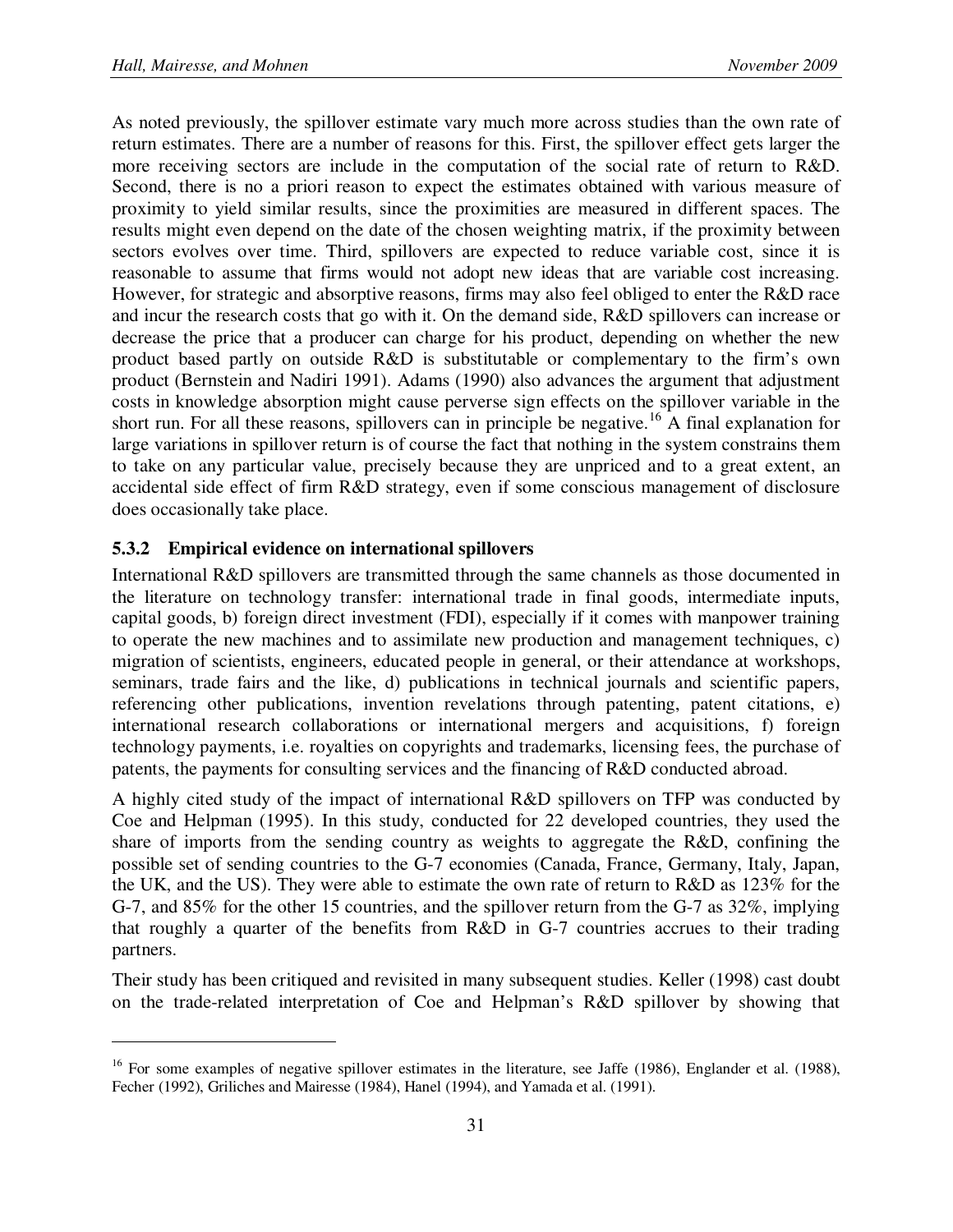significant foreign R&D spillovers can be obtained when the weights in the construction of the spillover are random rather than based on import shares. This result suggests that the important identifying variation was in the total amount of external R&D rather than being mediated by trade. Lichtenberg and van Pottelsberghe (1998) critique Coe and Helpman's weighting of the foreign R&D stocks by means of the proportion of total imports originating from the foreign R&D sources for being too sensitive to the aggregation of the data and propose instead to normalize the imports from the recipient country by the GDP of the sending country. van Pottelsberghe and Lichtenberg (2001) provide evidence for outward FDI as another channel of international R&D spillovers. Kao, Chiang and Chen (1999) find cointegration between the TFP and R&D variables, using cointegration tests that are appropriate for panel data. When they reestimate the Coe and Helpman specification with a dynamic ordinary least squares (DOLS) estimator (which is not biased in small samples, unlike the ordinary estimator) they no longer obtain a significant effect for the trade-related foreign R&D spillover, although the domestic R&D impact is essentially unchanged.

Abdelmoula (2009) adds spatial correlations (via a spatial lag model or a spatial error model) to the Coe and Helpman specification. In the presence of other spatial effects, the foreign R&D spillover remains significant whether the weights in the spatial correlation are proportional to imports or to the inverse of the geographical distance between the countries.

The relative importance of domestic and foreign R&D contributions to total factor productivity growth depends on the channels of transmission used to estimate foreign R&D spillovers, but all channels combined it is likely that small R&D spenders have relatively more to gain from foreign R&D than big R&D spenders by the sheer size of the absorbable knowledge. It depends of course on the absorption capacity of the receiver and her openness to transmission channels, and therefore the output elasticity to foreign R&D may be higher or lower than the output elasticity of domestic R&D (as shown by van Pottelsberghe and Lichtenberg, 2001).

#### **5.3.3 Studies of channels of transmission of R&D spillovers**

At the micro level, the knowledge management literature has given rise to a new series of studies that looks in more detail at the ways in which knowledge is transmitted from firm to firm and from public research to firm, both within and across borders. A complete survey of this literature would take us well beyond the scope of this survey, but we provide a few references and comments in this section.

The first is the literature on R&D spillovers that treats the individual researcher as a carrier of tacit knowledge. There are two approaches: either researcher mobility across firms or countries brings with it the transmission of knowledge, or alternatively, researchers do not move, but their personal connections help knowledge to diffuse across borders. Almeida and Kogut (1999) discuss this phenomenon and provide an empirical example. For other examples of this literature, see Moen 2005, Kerr 2008, and Maliranta, Mohnen, and Rouvinen 2010.

A particular source of knowledge spillover that has received a fair amount of attention is the impact of academic research. Adams (1990) measures for each industry a stock of academic science by the count of past and present academic publications by science field weighted by the share of industrial scientists per field of science as well as a knowledge spillover measure by weighting the other industries knowledge stocks by the closeness of industries in the employment in science fields. For 18 U.S. manufacturing industries he estimates that academic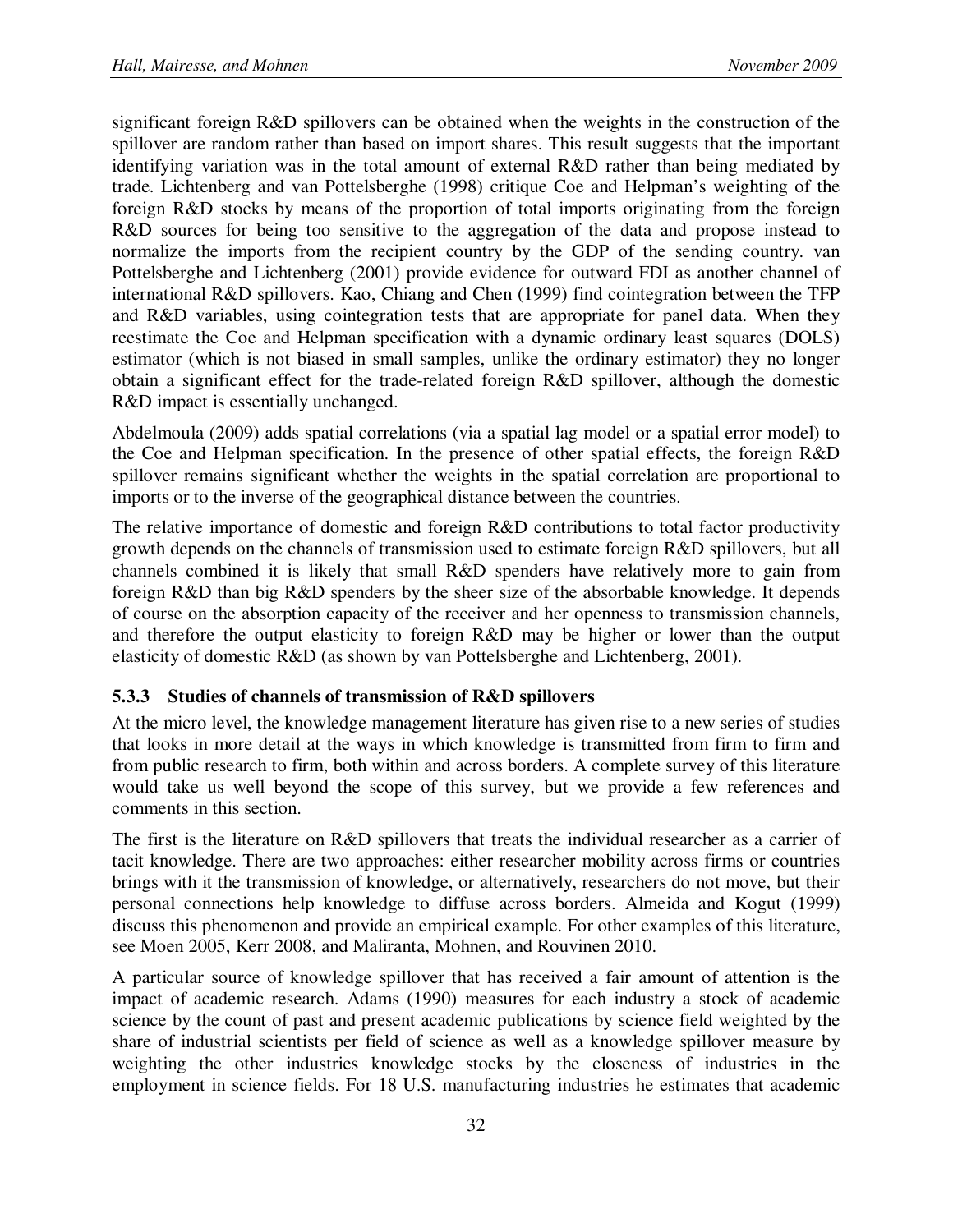scientific knowledge in the own industry accounts for 50% of total factor productivity growth and academic knowledge in other industries account for 25% of TFP growth, with lags of scientific publications on TFP of 20 years and 30 years respectively. Jaffe (1989) presents evidence that university research in a state produces spillovers in terms of corporate patents granted in that state: the direct elasticity is approximately 0.1 and rises to 0.6 when the inducement effect of corporate R&D is taken into account. Acs et al (1992) estimate an effect at least twice as high when the innovation output is measured by innovation counts rather than by patents granted.

One of the drivers of the empirical literature on knowledge flows has been the widespread availability of data on patent citations and scientific paper citations. For more on research in this area, we refer the reader to the chapters by Nagaoka et al. and Foray and Lissoni in this volume.

### **6. Conclusions**

This chapter has surveyed a very large literature from the past 50 years of economic research, almost all of which has been directed to answering a few simple questions: What is the private rate of return to investing in research and development? What is the social rate of return? Are there spillovers? The questions may be simple but the answers turn out to be complex. First, it has become very clear during the course of this research that the stochastic nature of R&D outcomes means that there is nothing like a single private "rate of return" that is close to a cost of R&D capital. Second, the need for a measure of R&D depreciation or obsolescence in order to compute the net or even gross rate of return has become increasingly obvious, even though such a measure is not necessary if we simply want to measure the production R&D elasticity. Finally, we have seen that a number of fairly complex econometric methods to deal with omitted variables, measurement errors, adjustment costs, etc. have been developed in response to perceived problems in the earlier round of estimates.

In spite of the revealed complexity of the problem, we have learned something about the rates of return to R&D. They are positive in many countries, and usually higher than those to ordinary capital. The adjustment costs are also greater than that to ordinary capital. The depreciation rates appear to vary across industrial sector, probably reflecting the nature of competition and the ease of appropriability. When the production function is estimated in first-differenced form, there is a very substantial downward bias to the R&D coefficient that can be mitigated by imposing constant returns or performing GMM-SYS estimation.

As to social returns, these are almost always estimated to be substantially greater than the private returns, and often to be quite asymmetric among trading partners and industries. In addition, most estimates for public government-funded R&D suggest that it is less privately productive than private R&D, as it should be, given the fact that it targets goals that either do not show up in conventional GDP or have substantial positive externalities.

Where should this research go now? One thing we would like to know more about is the impact of increased R&D in mid-level developing countries and how this interacts with R&D spillovers to these countries. Given the general internationalization of R&D activities, it might be useful to develop the channels of knowledge transmission literature and revisit some of the international spillover estimates to see if they are changing.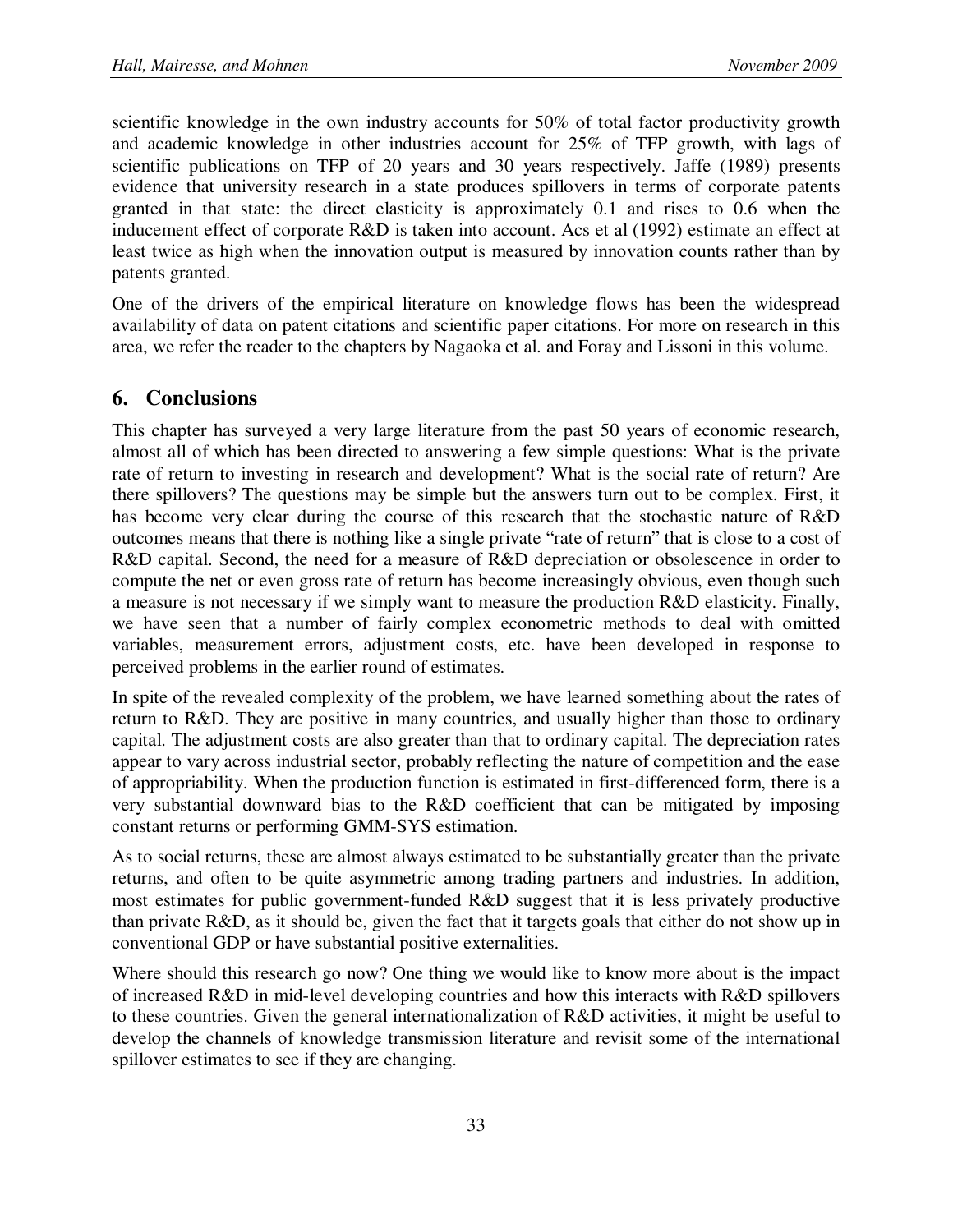Looking at the samples in the tables, one can see that almost all of the results have been obtained for the manufacturing sector, which is an increasingly small share of the economy in most developed countries. So the challenge here is to apply the methods that have been developed for that sector to data from the service and financial sectors, where there is now quite a bit of R&D and innovation. This would require some attention to the problem of under and non-reported R&D in these sectors and some rethink on what the production function actually should be.

On the data and econometrics side, much of the industry work has been done using quite aggregate sectors, partly because of R&D data availability limitations. As more of this data has become available worldwide, it may be possibly to produce more informative disaggregated industry samples. A second open set of question has to do with repeating the R&D analysis using newly available data for some countries via the Community Innovation Survey (Mairesse and Mohnen, this volume) on total innovation expenditures rather than just R&D. Clearly this would require a somewhat new conceptual framework given the varied nature of these expenditures.

Finally, because of the difficulties uncovered in constructing an R&D capital and choosing the appropriate depreciation and because the additive model is not really a very good description of knowledge production, further work on the best way to model the R&D input would be extremely desirable.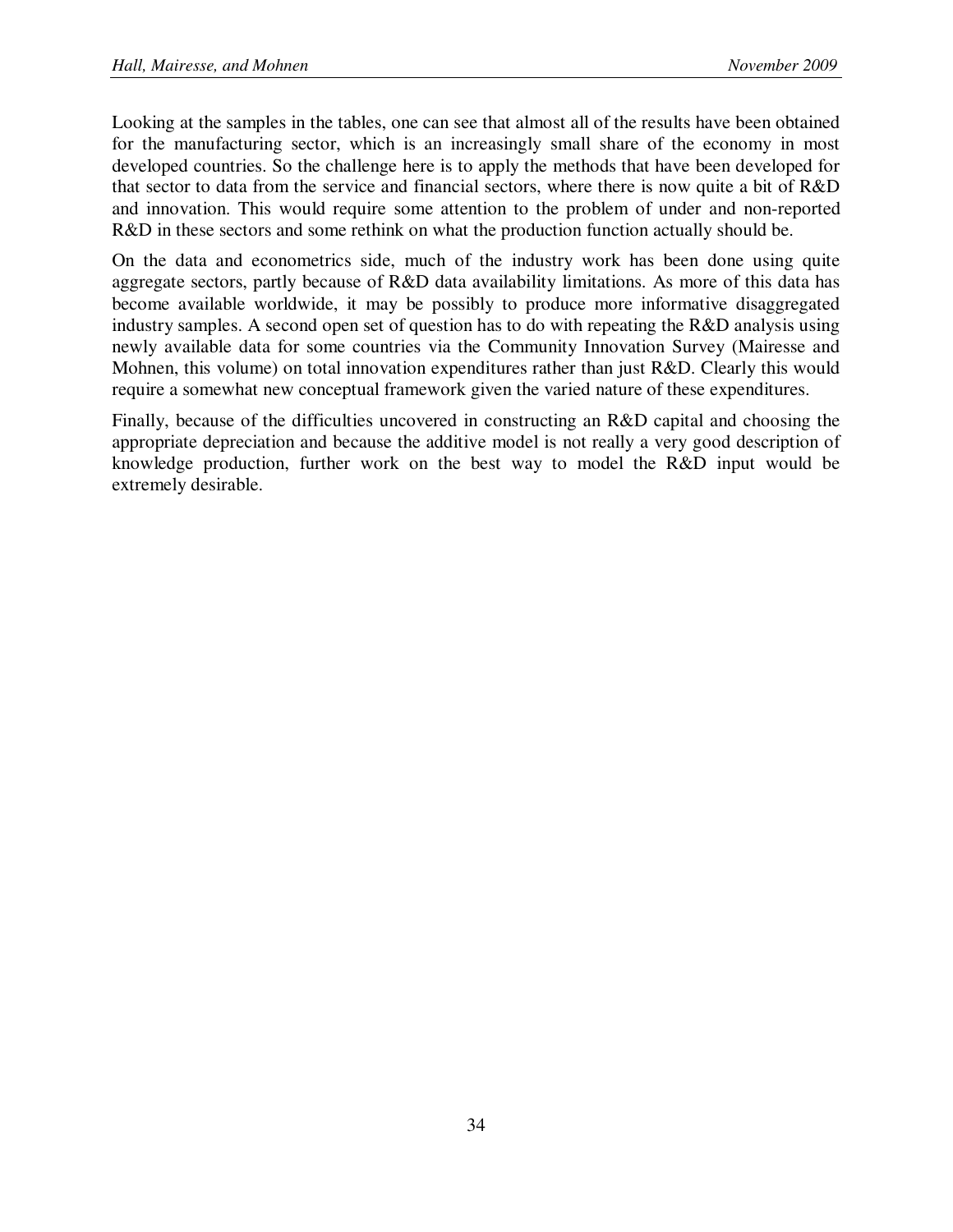#### **References**

- Abdelmoula, M. (2009), R&D et externalités: une comparaison européenne. PhD dissertation, Université Panthéon-Assas Paris II.
- Acs, Z., D. Audretsch and M. Feldman (1992), Real effects of academic research: comment, *American Economic Review*, 82(1), 363-367.
- Adams, J.D. (1990), Fundamental stocks of knowledge and productivity growth, *Journal of Political Economy*, 98(3), 673-702.
- Adams, J. D., and A. B. Jaffe (1996), Bounding the Effects of R&D: An Investigation Using Matched Establishment-Firm Data, *Rand Journal of Economics*, 27, 700-721.
- Almeida, P., and B. Kogut (1999), Localization of Knowledge and the Mobility of Engineers in Regional Networks. *Management Science* 45 (7), 905-917.
- Antonelli, C. (1994), Technological districts, localized spillovers and productivity growth. *International Review of Applied Economics* 8(1), 18-30\_.
- Autant-Bernard, C., J. Mairesse, and N. Massard (2007), Spatial knowledge diffusion through collaborative networks. *Papers in Regional Science* 86(3), 341-350.
- Bach, L., P. Cohendet, G. Lambert and M.J. Ledoux (1992), Measuring and managing spinoffs: the case of the spinoffs generated by ESA programs, in *Space Economics*, J.S. Greenberg and H.R. Hertzfeld (eds.). American Institute of Aeronautics and Astronautics.
- Bartelsman, E. J. (1990a), Federally-Sponsored R&D and Productivity Growth. Working paper.
- Bartelsman, E. J. (1990b), R&D Spending and Manufacturing Productivity: An Empirical Analysis. Washington, DC: Federal Reserve Board of Governors Finance and Economics Discussion Series #122.
- Bartelsman, E. J., G. van Leeuwen, H. Nieuwenhuijsen, and K. Zeelenberg (1996), R&D and productivity growth: evidence from firm-level data for the Netherlands. *Netherlands Official Statistics* 11 (Autumn), 52-69.
- Bayoumi, T., D. T. Coe, and E. Helpman (1996), R&D Spillovers and Global Growth, London: CEPR.
- Bernstein, J. I. (1988), Costs of Production, Intra- and Interindustry R&D Spillovers: Canadian Evidence. *Canadian Journal of Economics* XXI (2), 324-347.
- Bernstein, J. I. (1989), The Structure of Canadian Inter-industry R&D Spillovers, and the Rates of Return to R&D, *Journal of Industrial Economics*, XXXVII (3), 315-328.
- Bernstein, J. I. (1996), International R&D spillovers between industries in Canada and the United States, *Canadian Journal of Economics*, 29, Special issue, 463-467.
- Bernstein, J. I. (1998), Factor intensities, rates of return, and international spillovers: The case of Canadian and U.S. industries, *Annales d'Economie et de Statistique*, 49/50, 541-564.
- Bernstein, J. I., and T. P. Mamuneas (2006), R&D Depreciation, Stocks, User Costs and Productivity Growth For US Knowledge Intensive Industries, *Structural Change and Economic Dynamics*, 17(1), 70-99.
- Bernstein, J. I., and P. Mohnen (1998), International R&D Spillovers Between U.S. and Japanese R&D Intensive Sectors, *Journal of International Economics*, 44, 315-338.
- Bernstein, J.I. and M. I. Nadiri (1988), Interindustry R&D spillovers, rates of return, and production in high-tech industries, *American Economic Review, Papers and Proceedings*, 78(2), 429-434.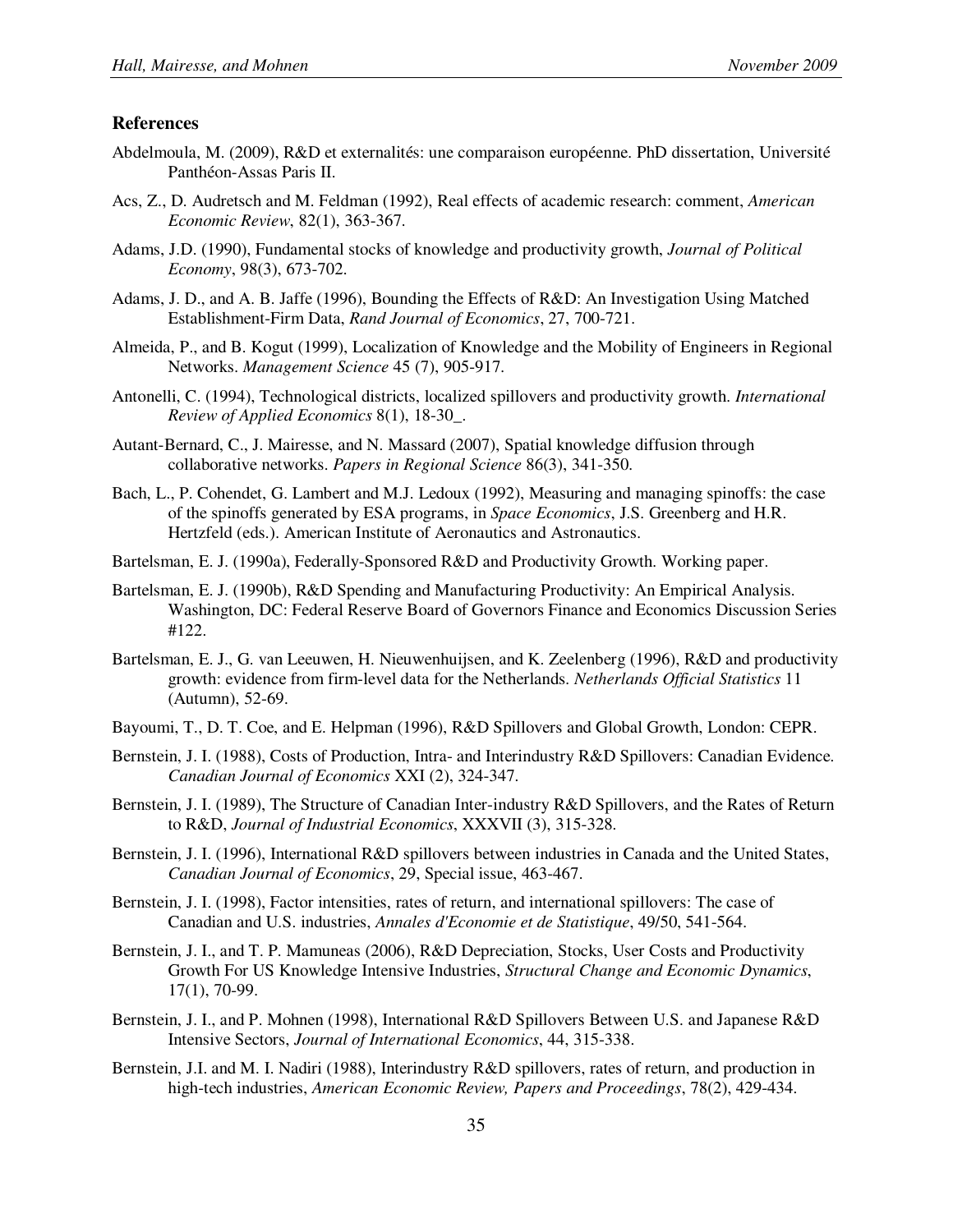- Bernstein, J. I., and M. I. Nadiri (1989), Research and Development and Intra-Industry Spillovers: An Empirical Application of Dynamic Duality, *Review of Economic Studies*, 56, 249-269.
- Bernstein, J. I., and M. I. Nadiri (1990), Rates of return on physical and R&D capital and structure of the production process: cross section and time series evidence. In *Advances in Econometrics and Modeling,* edited by B. Raj. London: Kluwer Academic Publishers.
- Bernstein, J. I., and M. I. Nadiri (1991), Product demand, cost of production, spillovers, and the social rate of return to R&D. Cambridge, MA: NBER Working Paper No. w3625.
- Bernstein, J. I. and X. Yan (1996), Canadian-Japanese R&D spillovers and productivity growth, *Applied Economics Letters*, 3, 763-767
- Bernstein, J. I., and X. Yan (1997), International R&D Spillovers Between Canadian and Japanese Industries, *Canadian Journal of Economics*, 30, 276-294.
- Bitzer, J., and A. Stephan (2007), A Schumpeter-inspired approach to the construction of R&D capital stocks. *Applied Economics* 39, 179-189.
- Bloom, N., M. Schankerman, and J. Van Reenen (2007), Identifying technology spillovers and product market rivalry. London, UK: CEPR Discussion Paper 4912.
- Blundell, R., and S. R. Bond (2000), GMM Estimation with persistent panel data: an application to production functions. *Econometric Reviews* 19 (3), 321-340.
- Bond, S., D. Harhoff, and J. Van Reenen (2003), Corporate R&D and Productivity in Germany and the United Kingdom, *Annales d'Economie et Statistique* 79/80, -----.
- Booz-Allen-Hamilton. (2006), *Smart Spenders: The Global Innovation 1000*. Web page presenting the report: www.boozallen.com/capabilities/services\_article/18054973
- Bosworth, D. (1978), The rate of obsolescence of technical knowledge a note. *Journal of Industrial Economics* 26(3), 273-79.
- Branstetter, L. (1998), Looking for international knowledge spillovers: A review of the literature with suggestions for new approaches, *Annales d'Economie et de Statistique*, 49/50, 517-540.
- Bresnahan, T. (1986), Measuring spillovers from 'technical advance", *American Economic Review*, 76, 741-755.
- Cameron, G. (2003), Why Did U.K. Manufacturing Productivity Growth Slow Down in the 1970s and Speed Up in the 1980s?, *Economica*, 70, 121-141.
- Capron, H. (1992), The applied econometrics of R&D public funding: what's that for? In *The Quantitative Evaluation of the Impact of R&D Programmes*, edited by H. Capron. Brussels: Commission of the European Communities.
- Capron, H. and M. Cincera (1998), Exploring the spillover impact on productivity of world-wide manufacturing firms, *Annales d'Economie et de Statistiques*, 49/50, 565-588.
- Cardani, A. and P. Mohnen (1984), Labor productivity slowdown in a dynamic model with energy, capital, and R&D for Italian and French manufacturing. *Giornale degli Economisti e Annali di Economia* 43 (7-8), 471-490.
- Chakrabarti, A. K., H. H. Glismann and E.-J. Horn (1992), Defence and Space Expenditures in the US: An Inter-Firm Analysis, *Defence Economics*, 3, 169-189.
- Cincera, M. and B. van Pottelsberghe de la Potterie (2001), International R&D spillovers: A survey, *Cahiers Economiques de Bruxelles*, 169, 3-32.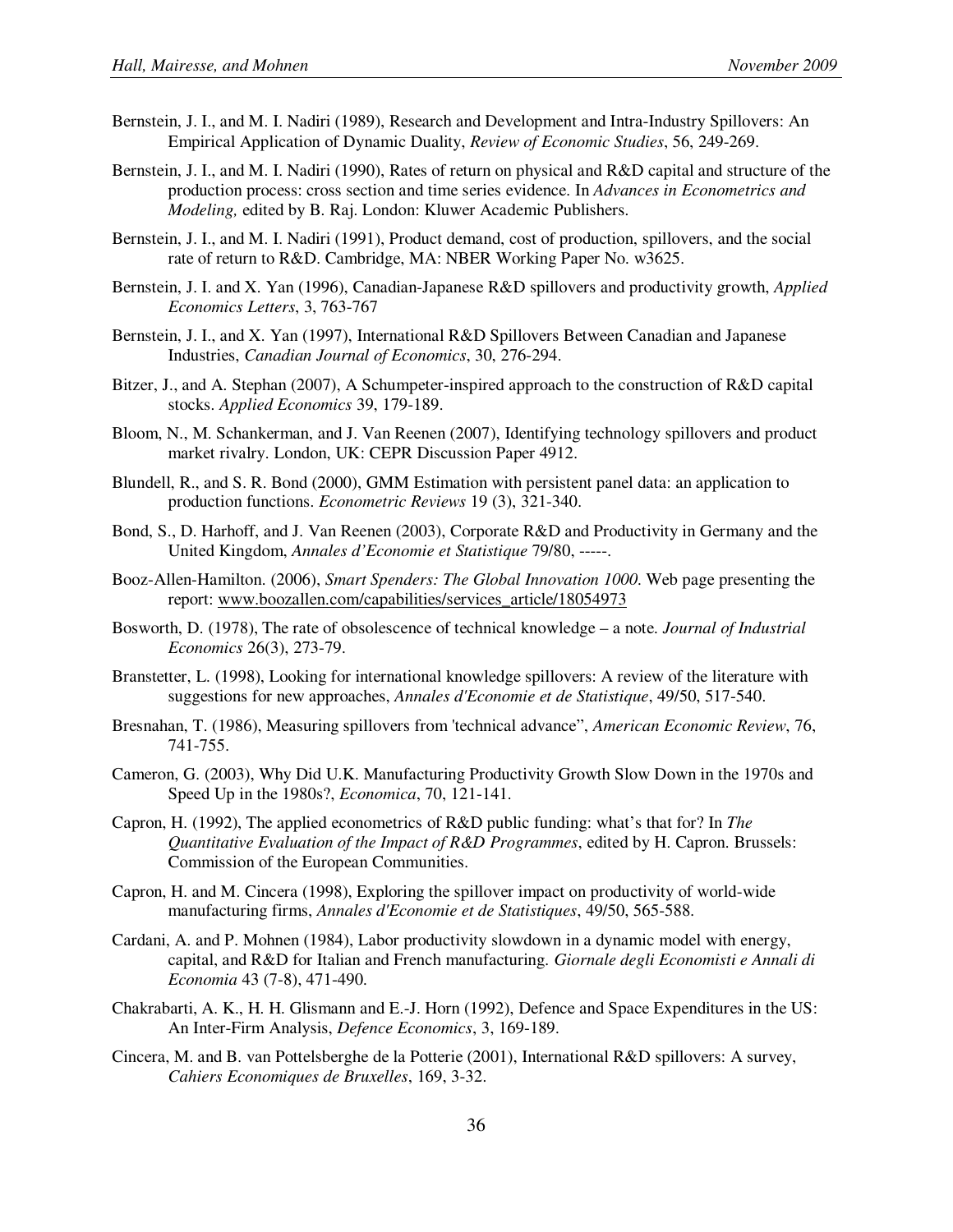- Clark, K. B. and Z. Griliches (1984), Productivity growth and R&D at the business level: Results from the PIMS data base. In *R&D, Patents and Productivity*, edited by Z. Griliches. Chicago, IL: University of Chicago Press.
- Coe, D. T. and E. Helpman (1995), International R&D Spillovers, *European Economic Review*, 39, 859- 887.
- Coe, D.T., E. Helpman and A. Hoffmaister (1997), North-South R&D Spillovers, *Economic Journal*, 107, 134-149.
- Coe, D., E. Helpman and A. Hoffmaister (2009), "International R&D Spillovers and Institutions", *European Economic Review*, 53, 723-741.
- Cohen, W. M. (1995), Empirical studies of innovative activity, in P. Stoneman (ed.), *Handbook of the Economics of Innovation and Technological Change*, Blackwell Handbooks in Economics, 182- 264.
- Cohen, W. M. and R. C. Levin (1989), 'Empirical studies of innovation and market structure, in *Handbook of Industrial Organization*, Vol. II R. Schmalensee and R.D. Willig (eds.), Elsevier Science Publishers B., Amsterdam.
- Commission of the European Communities (1993), Economic Quantitative Methods for the Evaluation of the Impact of R&D Programmes A State of the Art. *Office for Official Publications of the European Communities*, Luxembourg.
- Corrado, C., C. R. Hulten, and D. E. Sichel (2005), Measuring Capital and Technology: An Expanded Framework. In *Measuring Capital in the New Economy,* edited by C. Corrado, J. Haltiwanger, and D. E. Sichel, Studies in Income and Wealth, Vol. 65. Chicago: The University of Chicago Press, 11-41.
- Corrado, C., C. R. Hulten, and D. E. Sichel (2009), Intangible Capital and Economic Growth. *Review of Income and Wealth* 55 (3), 661-685.
- Crépon, B., E. Duguet, and J. Mairesse (1998), Research, Innovation, and Productivity: An Econometric Analysis At the Firm Level, *Economics of Innovation and New Technology*, 7, 115-156.
- Crépon, B. and J. Mairesse (1993), Recherche et développement, qualification et productivité des entreprises, in D. Guellec (ed.), *Innovations et compétivité*, INSEE-Méthodes no. 37-38, Paris: Economica.
- Crespi, G., C. Criscuolo, J. Haskel and M. Slaughter (2008), Productivity growth, knowledge flows and spillovers, NBER working paper 13959.
- Cunéo, P. (1984), L'impact de la recherche-développement sur la productivité industrielle. *Economie et Statistique* 164, 3-18.
- Cunéo, P. and J. Mairesse (1984), Productivity and R&D at the firm level in French manufacturing", in Z. Griliches (ed.), *R&D, Patents and Productivity*. Chicago, IL: University of Chicago Press, 375- 392.
- Czarnitzki, D., B. H. Hall, and R. Oriani (2006), Market Valuation of US and European Intellectual Property. In *The Management Of Intellectual Property*, edited by D. Bosworth and E. Webster. Cheltenham, UK: Edward Elgar.
- David, P. A., and B. H. Hall (2000), Heart of Darkness: Public-Private Interactions Inside the R&D Black Box. *Research Policy* 29, 1165-1183.
- Debresson C. (1990), Analyse inter-industrielle et le changement technologique, *Revue d'Economie Politique*, 100 (6), 833-869.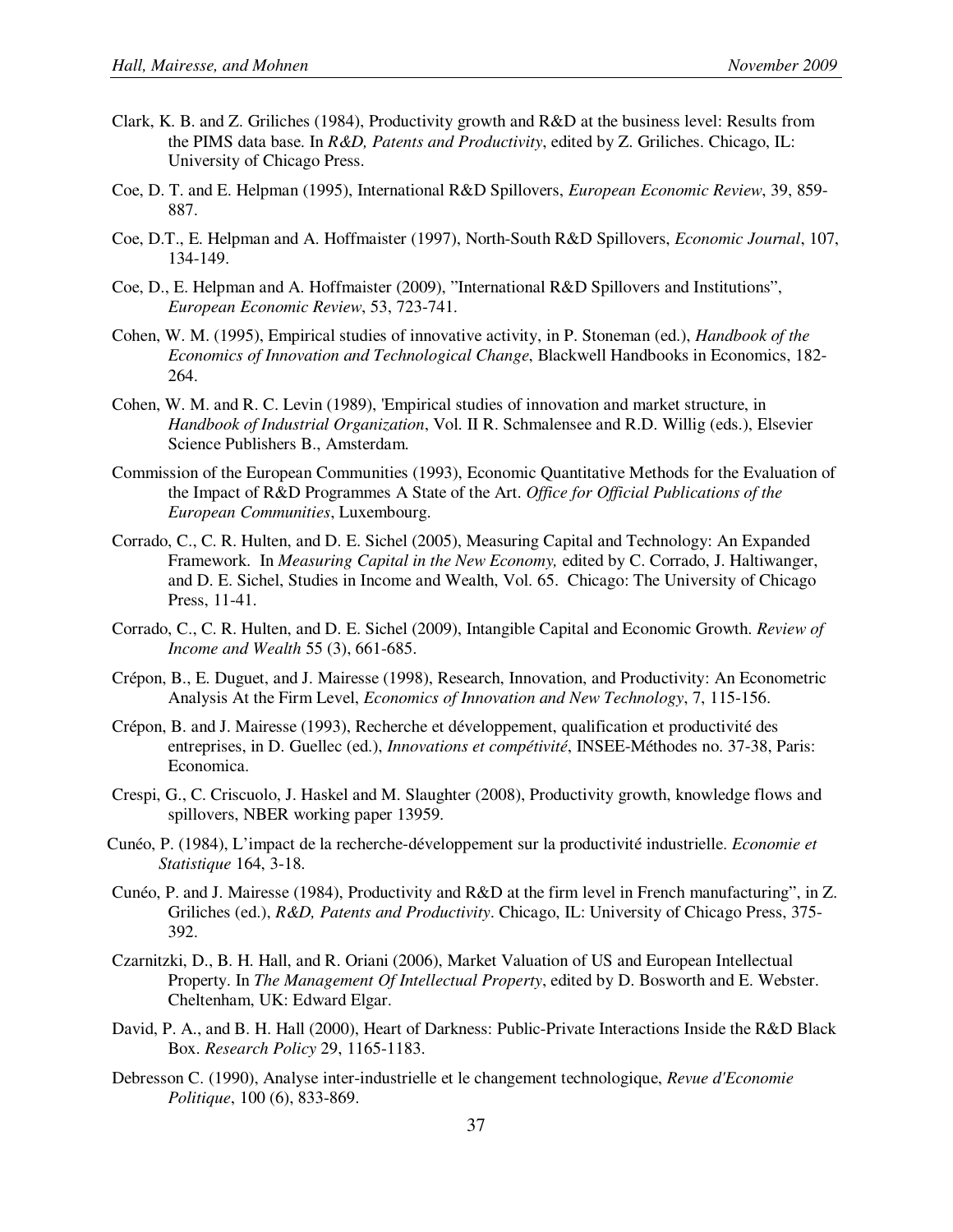- Doraszelski, U., and J. Jaumandreu (2006), R&D and Productivity: the Knowledge Capital Model Revisited, Cambridge, MA: Harvard University.
- Ducharme, L. M. and P. Mohnen (1996), Externalités et taux de rendement sociaux de la R&D, *Économies et Sociétés*, série Dynamique technologique et organisation, série W, 8, 189-213..
- Duguet, E. (2006), Innovation Height, Spillovers and TFP Growth At the Firm Level: Evidence From French Manufacturing, *Economics of Innovation and New Technology*, 15(4-5), 415-442
- Englander, S., R. Evenson and M. Hanazaki (1988), Recherche-développement, innovation et fléchissement de la productivité totale des facteurs. *Revue Economique de l'OCDE* 11, 7-47.
- Falvey, R., N. Foster and D. Greenaway (2004), Imports, exports, Knowledge Spillovers and Growth, *Economics Letters*, 85, 209-213.
- Fecher, F. (1989), Effets directs et indirects de la R-D sur la productivité: une analyse de l'industry manufacturière belge. *Cahiers Economiques de Bruxelles* 128, 459-483.
- Fecher, F. (1992), Croissance de la productivité, rattrapage et innovation: une analyse des secteurs manufacturiers de l'OCDE. *Economie et Prévision* 102-103(1/2), 117-127.
- Fecher, F. and S. Perelman (1989), Productivity growth, technological progress and R&D in OECD industrial activities. In *Public Finance and Steady Economic Growth, Proceedings of the 45th Congress of the International Institute of Public Finance*, edited by G. Krause-Junk. The Hague: Foundation Journal Public Finance.
- Fecher, F. and S. Perelman (1992), Productivity growth and technical efficiency in OECD industrial activities. In *Industrial Efficiency in Six Nations*, edited by R. Caves, Cambridge, MA: The MIT Press, 459-488.
- Fisher, F. M. and J. J. McGowan (1983), On the misuse of accounting rates of return to infer monopoly profits. *American Economic Review* 73 (1): 82-97.
- Funk, M. (2001), Trade and International R&D Spillovers Among OECD Countries, *Southern Economic Journal*, 67(3), 725-736.
- Geroski, P. A. (1989), Entry, Innovation and Productivity Growth. *Review of Economics and Statistics* 71(4), 572-578.
- Globerman, S. (1972), The empirical relationship between R&D and industrial growth in Canada. *Applied Economics* 4, 181-195.
- Goldberg, L. (1979), The influence of federal R&D funding on the demand for and returns to industrial R&D. Public Research Institute, CRC 388.
- Goto, A. and K. Suzuki (1989), R&D capital, rate of return on R&D investment and spillover of R&D in Japanese manufacturing industries, *Review of Economics and Statistics*, 71(4), 555-564.
- Grandi, A., B. H. Hall, and R. Oriani (2009), R&D and Financial Investors. In V. Chiesa and F. Frattini (eds.), *Evaluation and Performance Measurement of Research and Development*, Cheltenham, UK: Edward Elgar, 143-165.
- Griffith, R., R. Harrison, and M. Hawkins (2003), Report On Estimating Private and Social Rates of Return to R&D Using Matched ARD and BERD Micro Data, London: Institute For Fiscal Studies.
- Griffith, R., R. Harrison, and J. Van Reenen (2006), How Special Is the Special Relationship? Using the Impact of U.S. R&D Spillovers On U.K. Firms As a Test of Technology Sourcing, *American Economic Review*, 96(5), 1859-1875.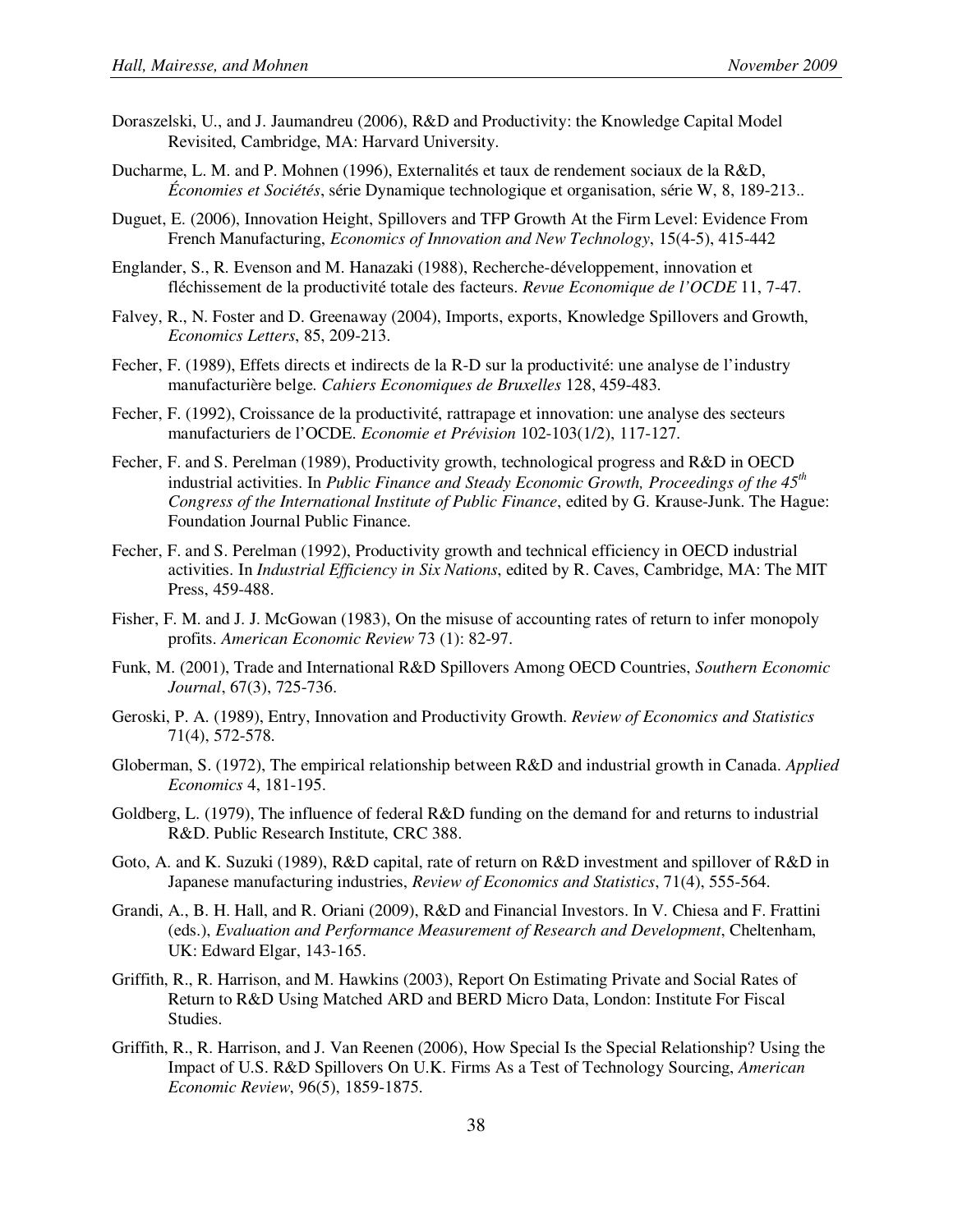- Griffith, R., S. Redding, and J. Van Reenen (2004), Mapping the Two Faces of R&D: Productivity Growth in a Panel of OECD Manufacturing Industries. *Review of Economics and Statistics* 86(4), 883-895.
- Griliches, Z. (1958), Research cost and social returns: hybrid corn and related innovations, *Journal of Political Economy*, 66, pp. 419-431.
- Griliches, Z. (1964), Research expenditures, education and the aggregate agricultural production function. *American Economic Review* 54(6), 961-974.
- Griliches, Z. (1973), Research expenditures and growth accounting, in *Science and Technology in Economic Growth*, R.B. Williams (ed.), John Wiley and Sons, New York.
- Griliches, Z. (1979), Issues in assessing the contribution of research and development to productivity growth, *Bell Journal of Economics*, 10(1), 92-116.
- Griliches, Z. (1980a), Returns to Research and Development Expenditures in the Private Sector, in New Developments in *Productivity Measurement and Analysis*, Ed. By J. W. Kendrick, and B. N. Vaccara. Chicago, Ill.: Chicago University Press, 419-462.

Griliches, Z. (1980b), R&D and the productivity slowdown. *American Economic Review* 70(2), 343-348.

- Griliches, Z. (1981), Market Value, R&D, and Patents. *Economic Letters* 7: 183-87.
- Griliches, Z. (1986), Productivity, R&D, and Basic Research At the Firm Level in the 1970s, *American Economic Review*, 76, 141-154.
- Griliches, Z. (1992), The search for R&D spillovers, *The Scandinavian Journal of Economics*, 94, 29-47.
- Griliches, Z. (1994), Productivity, R&D and the data constraint, *American Economic Review*, 84(1), 1-23.
- Griliches, Z. (1995), R&D and Productivity: Econometric Results and Measurement Issues, in P. Stoneman (ed.), *Handbook of the Economics of Innovation and Technical Change*, Blackwell Handbooks in Economics.
- Griliches, Z. (1998), *R&D and Productivity: The Econometric Evidence*. Chicago, IL: University of Chicago Press.
- Griliches, Z., Hall, B. H., Pakes, A. (1991), R&D, Patents, and Market Value Revisited: Is There a Second (Technological Opportunity) Factor? *Economics of Innovation and New Technology* 1: 183-202.
- Griliches, Z., and J. A. Hausman (1986), Errors in Variables in Panel Data*. Journal of Econometrics* 31 (1), 93-118.
- Griliches, Z., and F. R. Lichtenberg (1984a), Interindustry Technology Flows and Productivity Growth: a Reexamination, *Review of Economics & Statistics*, 66, 325-329.
- Griliches, Z., and F. R. Lichtenberg (1984b), R&D and Productivity Growth At the Industry Level: Is There Still a Relationship?, in *R&D, Patents, and Productivity*, Ed. By Z. Griliches. Chicago, Ill.: Chicago University Press, 465-501.
- Griliches, Z., and J. Mairesse (1984), Productivity and R&D At the Firm Level, in *R&D, Patents, and Productivity*, Ed. By Z. Griliches. Chicago, Ill.: Chicago University Press, 339-374.
- Griliches, Z., and J. Mairesse (1990), R&D and Productivity Growth: Comparing Japanese and U. S. Manufacturing Firms, in *Productivity Growth in Japan and the United States*, Ed. By C. R. Hulten. Chicago: Chicago University Press, 317-340.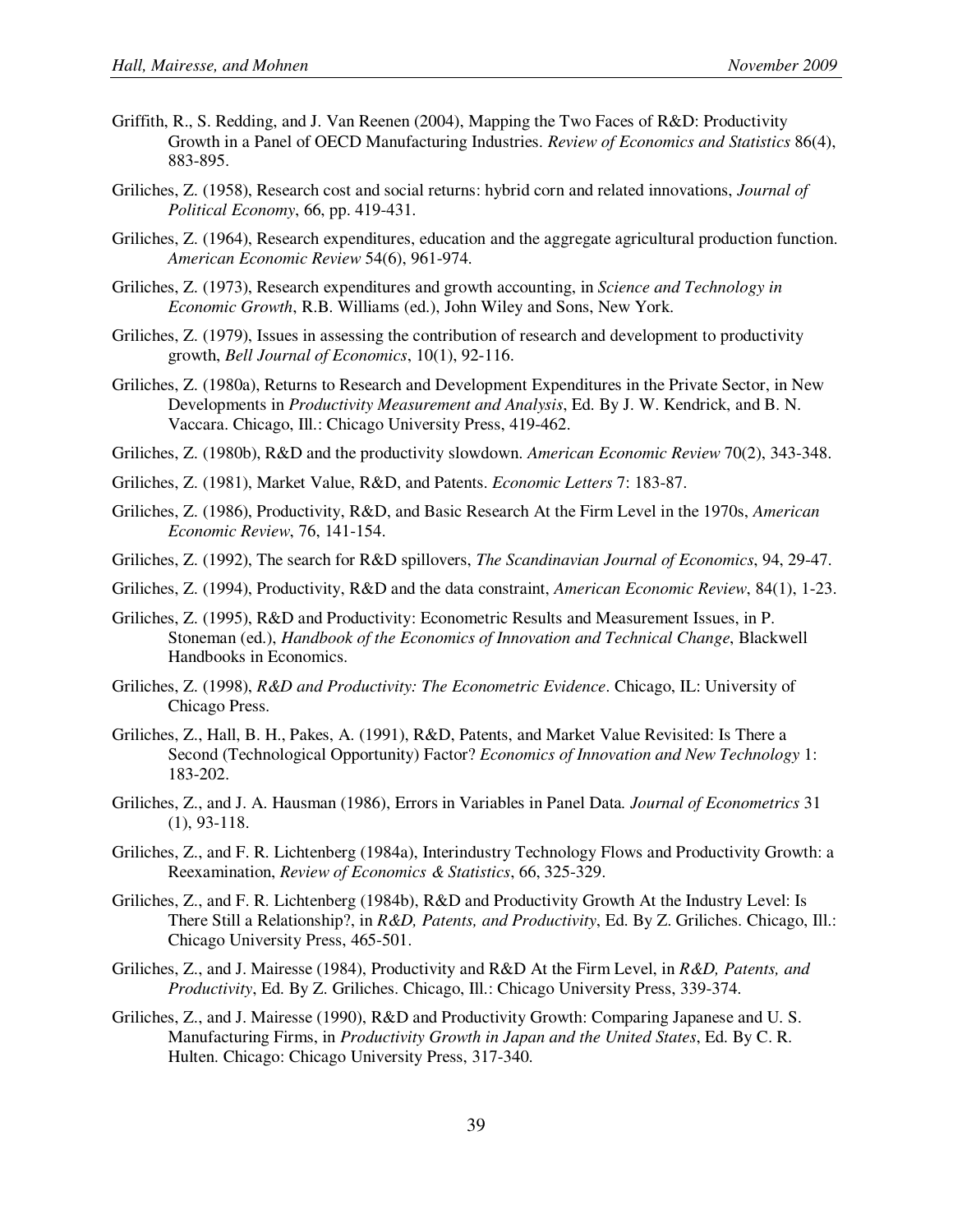- Guellec, D. (1993), Recherche-développement et croissance: une analyse macroéconomique internationale. In *Innovation et Compétitivité*, edited by D. Guellec. Paris: INSEE Methodes no. 37-38, Economica.
- Guellec, D., and B. Van Pottelsberghe De La Potterie (2001), R&D and Productivity Growth: Panel Data Analysis of 16 OECD Countries, *OECD Economic Studies*, 33, 103-126.
- Hall, B. H. (1993), Industrial Research During the 1980s: Did the Rate of Return Fall?, *Brookings Papers On Economic Activity*, Micro (2), 289-344.
- Hall, B. H. (1996), The private and social returns to research and development, in *Technology, R&D, and the Economy*, Bruce L.R. Smith and Claude E. Barfield (eds.), The Brookings Institution, Washington D.C.
- Hall, B. H. (2000), Innovation and Market Value. In *Productivity, Innovation, and Economic Performance*, edited by R. Barrell, G. Mason and M. OメMahoney. Cambridge: Cambridge University Press.
- Hall, B. H. (2005), Measuring the Returns to R&D: The Depreciation Problem. *Annales d'Economie et Statistique* 79/80, -----. Also NBER Working Paper No. 13473 (September 2007).
- Hall, B. H., L. Branstetter, B. Crépon, and J. Mairesse (1999), Does Cash Flow Cause Investment and R&D: An Exploration using Panel Data for French, Japanese, and United States Firms in the Scientific Sector. In Audretsch, D., and A. R. Thurik (eds.), *Innovation, Industry Evolution and Employment*, Cambridge, England: Cambridge University Press, 129-156.
- Hall, B. H., D. Foray, and J. Mairesse (2009), Pitfalls in Estimating the Returns to Corporate R&D Using Accounting Data. Revised version of a paper presented at the First European Conference on Knowledge for Growth, October 8-9, 2007, Seville, Spain.
- Hall, B. H., Z. Griliches, and J. A. Hausman (1986), Patents and R and D: Is There a Lag? *International Economic Review* 27 (2), 265-283.
- Hall, B. H., and J. Mairesse (1995), Exploring the Relationship Between R&D and Productivity in French Manufacturing Firms, *Journal of Econometrics*, 65, 263-293.
- Hall, R. E. (1988), The Relation between Price and Marginal Cost in U.S. Industry. *Journal of Political Economy* 96 (5), 921-947.
- Hanel, P. (1988), L'effet des dépenses en R&D sur la productivité de travail au Quebec. *Actualité Economique* 64(3).
- Hanel, P. (1994), R&D, Inter-Industry and International Spillovers of Technology and the Total Factor Productivity Growth of Manufacturing Industries in Canada, 1974-1989. Sherbrooke, Canada: Université de Sherbrooke, Cahier de recherche 94-04.
- Hanel, P., and A. St-Pierre (2002), Effects of R&D Spillovers On the Profitability of Firms, *Review of Industrial Organization*, 20, 305-322.
- Harhoff, D. (1998), R&D and productivity in German manufacturing firms, *Economics of Innovation and New Technology*, 6(1), 29-49.
- Harhoff, D. (2000), R&D Spillovers, Technological Proximity, and Productivity Growth Evidence From German Manufacturing Firms, *Schmalenbach Business Review*, 52, 238-260.

Huffman, W.E. and R.E. Evenson (1993), *Science for Agriculture*. Ames, Iowa State University.

Jaffe, A.B. (1986), Technological opportunity and spillovers of R&D: Evidence from firms' patents, profits, and market value", *American Economic Review*, 76(5), 984-1001.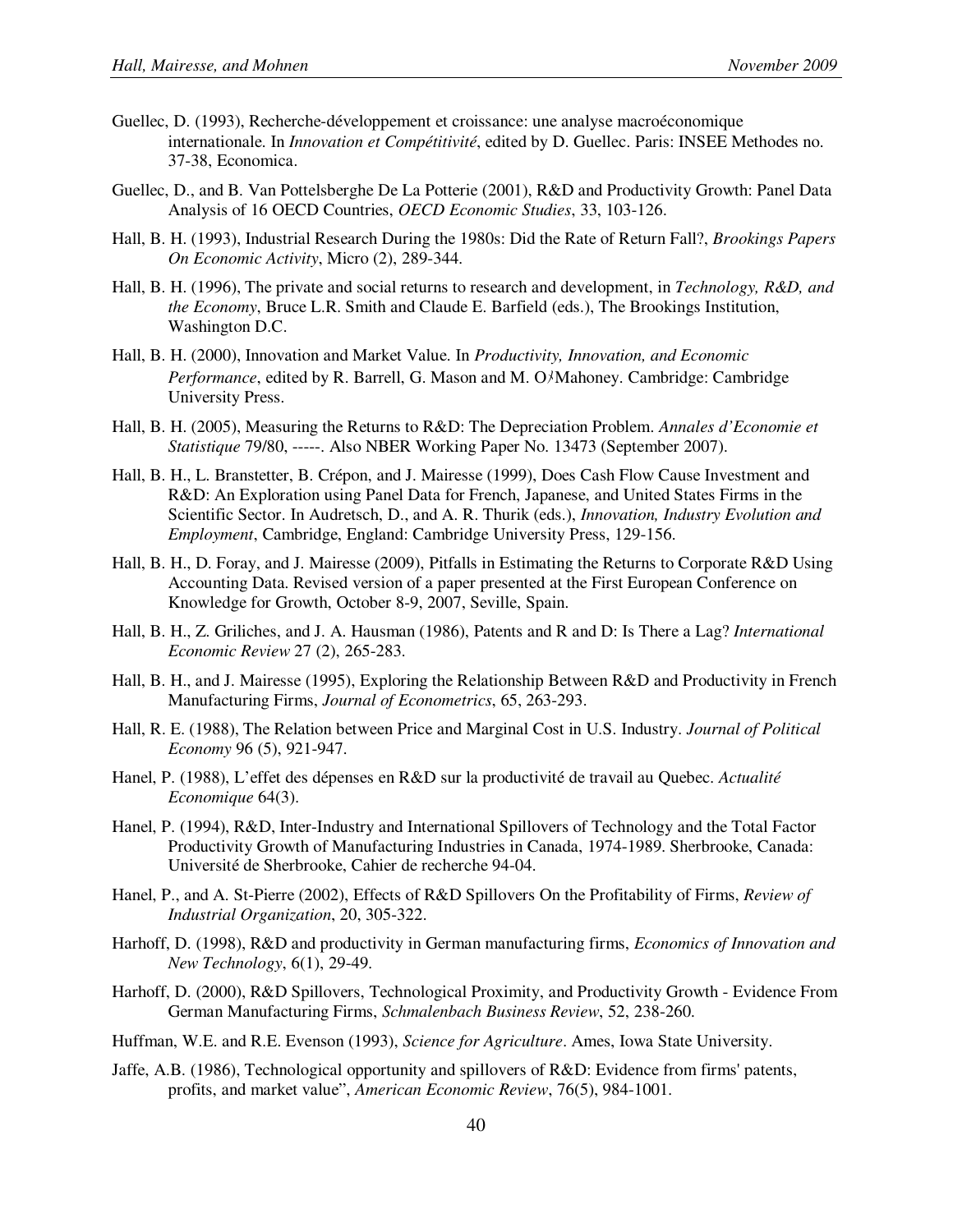- Jaffe, A. B. (1988), Demand and supply influences in R&D intensity and productivity growth, *Review of Economics and Statistics*, 70(3), 431-437.
- Jaffe, A.B. (1989), Real effects of academic research, *American Economic Review*, 79(5), 957-970.
- Janz, N., H. Loof, and B. Peters (2003), Firm Level Innovation and Productivity Is There a Common Story Across Countries?, Mannheim: ZEW.
- Joly, P. (1993), Le ralentissement de la productivit*e*: faits et causes. In *Innovation et Compétitivité*, edited by D. Guellec. Paris: INSEE Methodes no. 37-38, Economica.
- Jones, C. and J. Williams (1998), Measuring the Social Rate of Return to R&D, *Quarterly Journal of Economics*, 113(4), 119-35.
- Jovanovic, B., and Y. Nyarko (1995), Research and Productivity, National Bureau of Economic Research Working Paper No., 5321, 1-25.
- Kafouros, M (2005), R&D and productivity growth: Evidence from the UK, *Economics of Innovation and New Technology*, 14(6), 479-497.
- Kaiser, U. (2002), Measuring knowledge in manufacturing and services: An empirical assessment of alternative approaches, *Research Policy,* 31(1), 129-149.
- Kao C., M. Chiang, B. Chen (1999), International R&D Spillovers: An Application of Estimation and Inference in Panel Cointegration, *Oxford Bulletin of Economics and Statistics*, 61, 691 - 709.
- Keller, W. (1997), Are International R&D Spillovers Trade-Related? Analyzing Spillovers Among Randomly Matched Trade Partners, *European Economic Review*, 42, 1469-1481.
- Keller, W. (2004), International Technology Diffusion, *Journal of Economic Literature*, XLII, 752-782.
- Kerr, William R. (2008), Ethnic scientific communities and international technology diffusion. *Review of Economics and Statistics* 90(3), 518–537
- Klette, T. J. (1991), On the Importance of R&D and Ownership For Productivity Growth: Evidence From Norwegian Micro-Data 1976-1985. Oslo, Norway: Central Bureau of Statistics Discussion Paper No. 60.
- Klette, T. J. (1992), On the relationship between R&D and performance when innovative opportunities differ between firms. Paper presented at the NBER Summer Institute, Cambridge, Mass.
- Klette, T. J. (1994), R&D, scope economies, and company structure: a 'not so fixed effect' model of plant performance. Oslo, Norway: Central Bureau of Statistics Discussion Paper No. 120.
- Klette, T. J. (1996), the Accumulation of R&D-Capital and the Dynamic Performance of Manufacturing Firms, Oslo, Norway: Central Bureau of Statistics.
- Klette, T. J., and Z. Griliches (1998), Empirical Patterns of Firm Growth and R&D Investment: a Quality Ladder Interpretation, Cambridge, Mass.: NBER.
- Kortum, S. (1997), a Model of Research, Patenting, and Technological Change, *Econometrica*, 65, 1389- 1919.
- Lehtoranta, O. (1998), R&D, Patenting, and Firm Performance, Helsinki: Statistics Finland.
- Leonard, W. N. (1971), Research and development in industrial growth, *Journal of Political Economy* 79(2), 232-56.
- Lev, B. (2001), *Intangibles: Management, Measurement, and Reporting*. Washington, DC: Brookings Institution.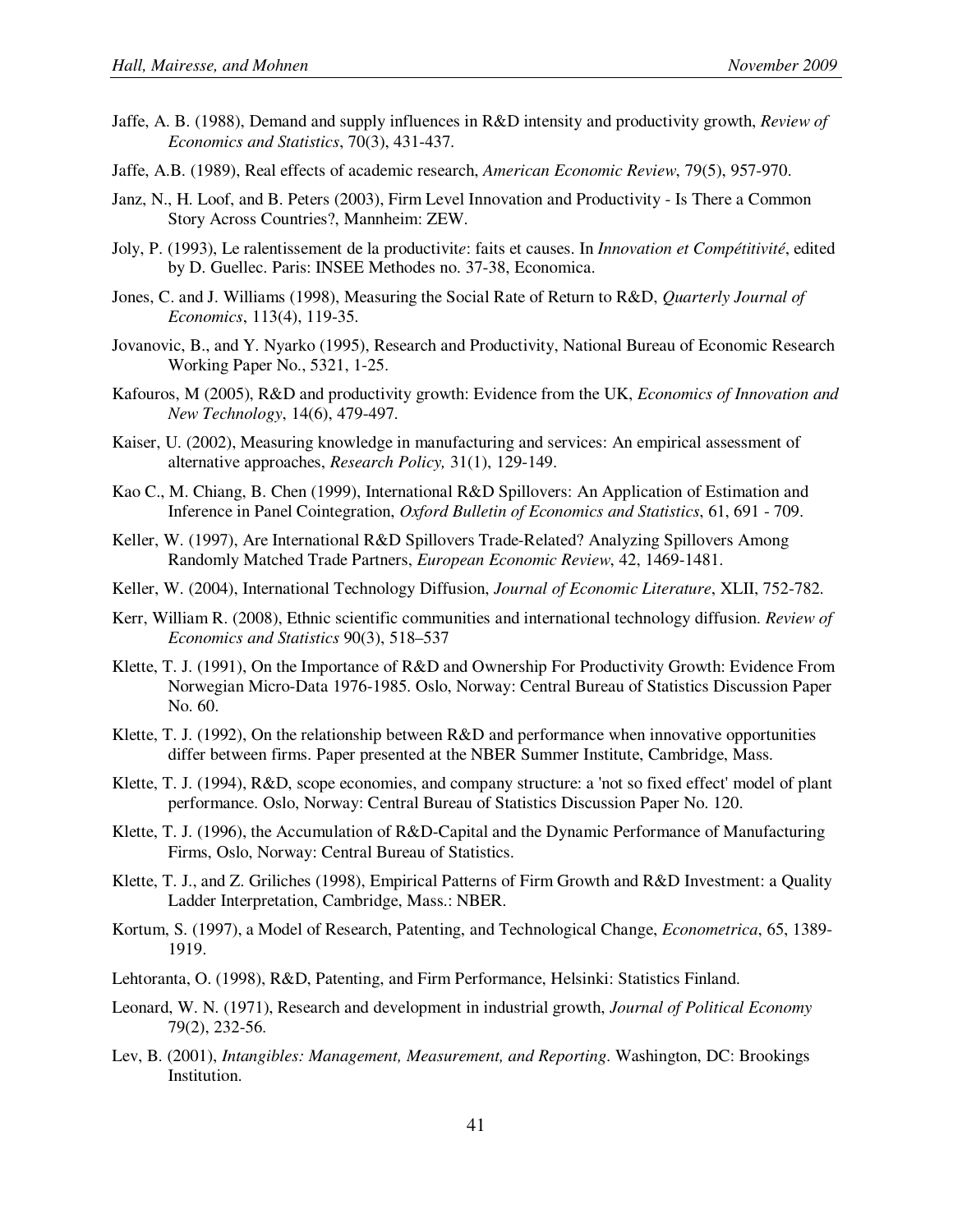- Levin, R. and P. Reiss (1988), Cost-reducing and demand-creating R&D with spillovers. *Rand Journal of Economics* 19(4), 538-556.
- Levy, D. and N. Terleckyj (1989), Problems identifying returns to R&D in an industry. *Managerial and Decision Economics* 1-2, 43-49.
- Lichtenberg, F. R. (1993), R&D Investment and International Productivity Differences, in *Economic Growth in the World Economy*, Ed. By H. Siebert. Tübingen: J.C.B. Mohr (Paul Siebeck), 89- 110.
- Lichtenberg, F. R., and D. S. Siegel (1991), the Impact of R&D Investment On Productivity-New Evidence Using Linked R&D-LRD Data, *Economic Inquiry*, XXIX, 203-228.
- Lichtenberg, F. and B. Van Pottelsberghe de la Potterie (1998), International R&D Spillovers: A Comment, *European Economic Review*, 42(8), 1483-1491.
- Link, A. N. (1978), Rates of induced technology from investment in research and development*. Southern Economic Journal*, 370-379.
- Link, A. N. (1981), Basic research and productivity increase in manufacturing: some additional evidence. *American Economic Review* 71(5), 1111-1112.
- Link, A. N. (1982), A disaggregated analysis of industrial R&D: product versus process R&D. In *The Transfer and Utilization of Technical Knowledge*, edited by D. Sahal. Lexington, MA: D. C. Heath.
- Link, A. N. (1983), Inter-firm technology flows and productivity growth. *Economics Letters* 11, 179-184.
- Longo, F. (1984), *Industrial R&D and Productivity in Canada*. Report prepared for the Science Council of Canada.
- Los, B. and B. Verspagen (2000), R&D Spillovers and productivity: Evidence from U. S. manufacturing industries. *Empirical Economics* 25, 127-148.
- Mairesse, J., and P. Cunéo (1985), Recherche-développement et performances des entreprises: Une étude économétrique sur données individuelles. *Revue économique* 36 (5), 1001-1041.
- Mairesse, J., and B. H. Hall (1994), Estimating the Productivity of R&D in French and U.S. Manufacturing Firms: An Exploration of Simultaneity Issues With GMM, in *International Productivity Comparisons*, Ed. By K. Wagner. Amsterdam: Elsevier-North Holland.
- Mairesse, J. and P. Mohnen (1990), Recherche-développement et productivité: un survol de la littérature économétrique, *Economie et Statistique*, 237-38, 99-108.
- Mairesse, J., and P. Mohnen (1994), R&D and Productivity Growth: What Have We Learned From Econometric Studies? , *Eunetic Conference on Evolutionary Economics of Technological Change: Assessment of Results and New Frontiers*, 817-888, Strasbourg.
- Mairesse, J., P. Mohnen, and E. Kremp (2005), The Importance of R&D and Innovation for Productivity: A Reexamination in Light of the 2000 French Innovation Survey, forthcoming in *Annales d'Economie et Statistique* 79/80, -----.
- Mairesse, J., and M. Sassenou (1989), Les facteurs qualitatifs de la productivité : un essai d'évaluation. *Economie et Prévision* 91 (5), 35-42.
- Mairesse, J. and M. Sassenou (1991), R&D and productivity: a survey of econometric studies at the firm level, *STI Review*, OECD, 8, 9-46.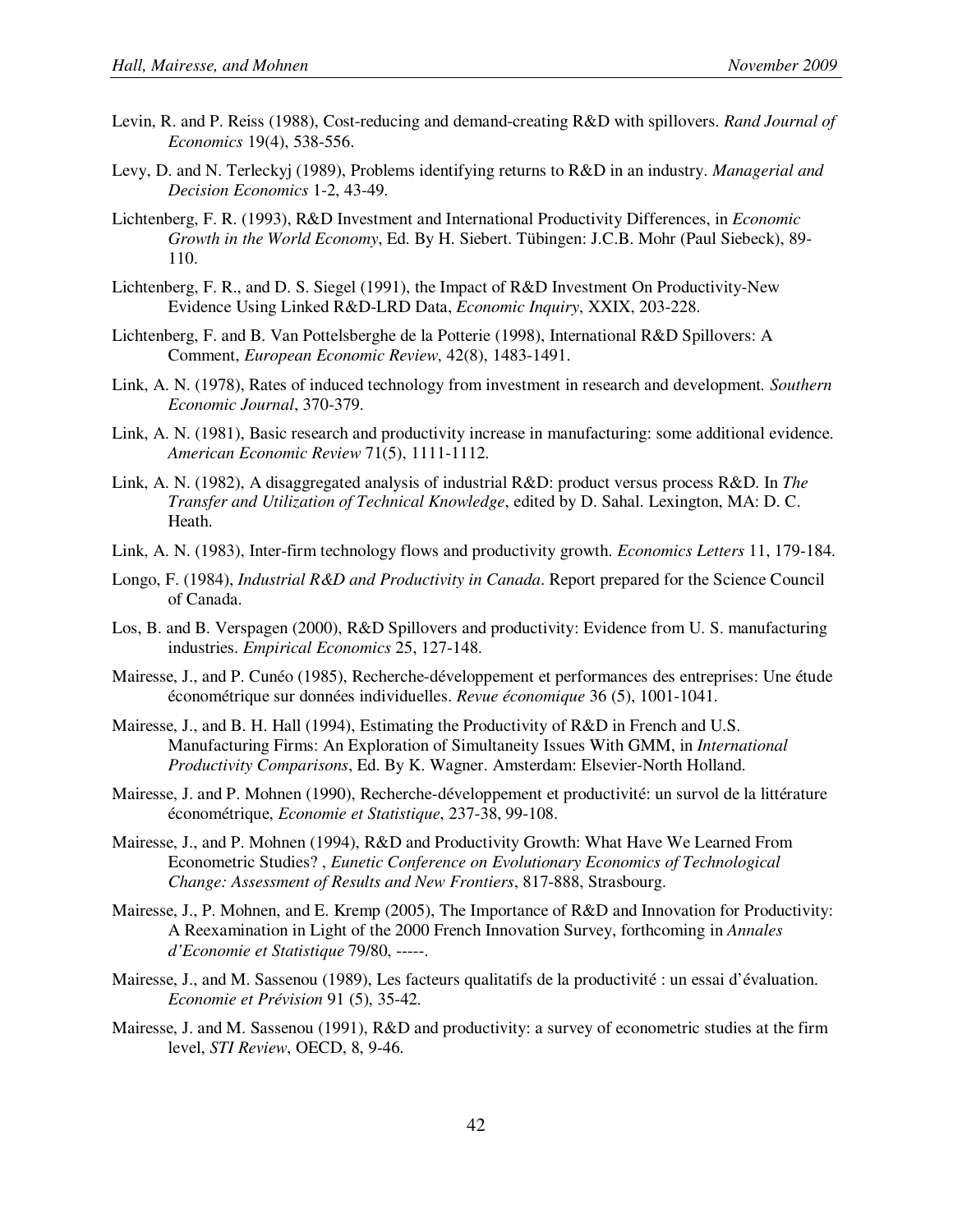- Maliranta, M., P. Mohnen and P. Rouvinen (2010), "Is inter-firm labor mobility a channel of knowledge spillovers? Evidence from a linked employer-employee panel?", *Industrial and Corporate Change*, 18(6), 1161-1191.
- Mansfield, E. (1965), Rates of Return from Industrial Research and Development. *American Economic Review* 55: 310-22.
- Mansfield, E. (1980), Basic Research and Productivity Increase in Manufacturing, *American Economic Review*, 70, 863-873.
- Mansfield, E. (1988), Industrial R&D in Japan and the United States: A comparative study. *American Economic Review* 78(2), 223-228.
- Mansfield, E., J. Rapoport, A. Romeo, S. Wagner and G. Beardsley (1977), Social and private rates of return from industrial innovations, *Quarterly Journal of Economics*, 77, 221-240.
- Mansfield, E., J. Rapoport, J. Schnee, S. Wagner, and M. Hamburger (1971), *Research and Development in the Modern Corporation*. New York: W. W. Norton.
- Mansfield, E., A. Romeo, and L. Switzer (1983), R&D Prices Indexes and Real R&D Expenditures in the United States. *Research Policy* 12, 105-112.
- Medda, G., C. Piga, and D. S. Siegel (2003), On the Relationship between R&D and Productivity: A Treatment Effect Analysis. Milano, Italy: Fondazione Eni Enrico Mattei Nota di Lavoro 34-2003.
- Minasian, J. R. (1969), Research and development, production functions and rates of return. *American Economic Review* 59, 80-85.
- Moen, J. (2005). Is Mobility of Technical Personnel a Source of R&D Spillovers?, *Journal of Labor Economics* 23 (1): 81-114.
- Mohnen, P. (1990), New technologies and interindustry spillovers, *OECD STI Review*, 7, 131-147.
- Mohnen, P. (1992a), The Relationship Between R&D and Productivity Growth in Canada and Other Industrialized Countries. Minister of Supply and Services Canada, Ottawa.
- Mohnen, P. (1992b), International R&D Spillovers in Selected OECD Countries. Montreal, Quebec: UQAM dept des sciences economiques cahier de recherche No. 9208.
- Mohnen, P. (1996), R&D externalities and productivity growth, *OECD STI Review*, 18, 39-66.
- Mohnen, P. (1998), International R&D spillovers and economic growth, in *Information Technology, Productivity, and Economic Growth : International Evidence and Implications for Economic Development*, Matti Pohjola (ed.), Oxford University Press, 2001.
- Mohnen, P., R. Jacques, and J. S. Gallant (1996), R&D and productivity growth in two Canadian forest product industries. *Forest Science*, 42(4), 1-11.
- Mohnen, P., and N. Lépine (1991), R&D, R&D Spillovers and Payments For Technology: Canadian Evidence, *Structural Change and Economic Dynamics*, 2, 213-228.
- Mohnen, P. and M. I. Nadiri (1985), Demande de facteurs et recherche-développement: estimations pour les Etats-Unis, le Japon, L'Allemagne et la France. *Revue Economique* 36(5), 943-974.
- Mohnen, P., M. I. Nadiri, and I. Prucha (1986), R&D, production structure, and rate of return in the US, Japanese, and German manufacturing sectors: a nonseparable dynamic factor demand model. *European Economic Review* 30, 749-771.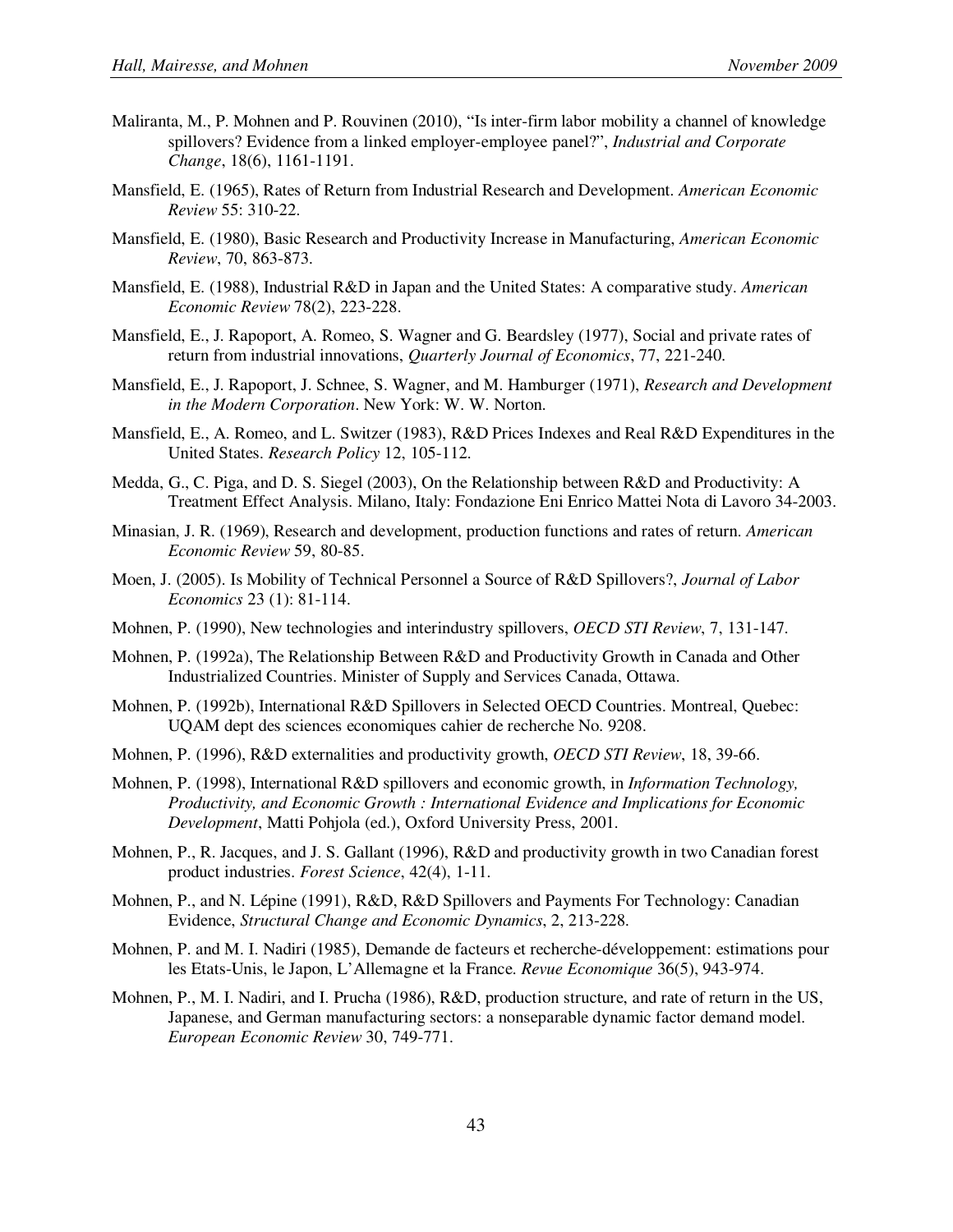- Mucchielli, J.-L., S. Negassi, and E. Pfister (2000), Efficiency of International R&D Cooperation and Foreign Source of Innovation: An Empirical Study, Paris, France: CNRS Les Cahiers De L'innovations.
- Nadiri, M.I. (1980a), Sectoral productivity slowdown. *American Economic Review* 70(2), 349-355.
- Nadiri, M.I. (1980b), Contributions and determinants of research and development expenditures in the U. S. Manufacturing industries. In *Capital, Efficiency, and Growth*, edited by G. M. von Furstenberg. Cambridge: Ballinger, 361-392.
- Nadiri, M.I. (1993), Innovations and technological spillovers, NBER working paper 4423.
- Nadiri, M. I., and S. Kim (1996a), R&D, Production Structure and Rates of Return in the U.S., Japanese and Korean Manufacturing Sectors: a Non-Sector Model, NBER working paper 5506
- Nadiri, M. I. and S. Kim (1996b), International R&D Spillovers, Trade and Productivity in Major OECD Countries, NBER working paper 5801.
- Nadiri, M. I. and S. Kim (1997), Sources of Growth of Output and Convergence of Productivity in Major OECD Countries, *Ijprode*, 52, 133-146.
- Nadiri, M. I., and T. P. Mamuneas (1994), Effects of Public Infrastructure and R&D Capital on the Cost Structure and Performance of US Manufacturing Industries, *Review of Economics and Statistics*, 76(1), 22-37.
- Nadiri, M. I. and I. Prucha (1990), Comparison and analysis of productivity growth and R&D investment in the electrical machinery industries of the United States and Japan. In *A Comparison of Productivity Growth in Japan and the United States*, edited by C. R. Hulten. Chicago, IL: Chicago University Press.
- Nguyen, S. V., and E. C. Kokkelenberg (1992), Measuring Total Factor Productivity, Technical Change and the Rate of Returns to Research and Development*, Journal of Productivity Analysis*, 2, 269- 282.
- Nooteboom, B., W. Van Haverbeke, G. Duysters, V. Gilsing, and A. van den Oord (2007), Optimal cognitive distance and absorptive capacity. *Research Policy* 36 (7), 1016-1034.
- Odagiri, H. (1985), Research Activity, Output Growth and Productivity Increase in Japanese Manufacturing Industries, *Research Policy* 14(3), 117-130.
- Odagiri, H., and H. Iwata (1986), The Impact of R&D On Productivity Increase in Japanese Manufacturing Companies, *Research Policy* 15(1), 13-19.
- Olley, G. S., and A. Pakes (1996), The dynamics of productivity in the telecommunications equipment industry. *Econometrica* 64 (6), 1263-1297.
- Ornaghi, C. (2006), Spillovers in Product and Process Innovation: Evidence From Manufacturing Firms, *International Journal of Industrial Organization*, 24, 349-380.
- Ortega-Argilés, R., M. Piva, L. Potters, and M. Vivarelli (2009), Is Corporate R&D Investment in High-Tech Sectors More Effective? Some Guidelines for European Research Policy. Bonn, Germany: IZA DP No. 3945.
- O'Sullivan, L. and W. Roeger (1991), An econometric investigation of the interrelationship between R&D expenditures and technical progress. Brussels: Commission of the European Communities.
- Pakes, A. (1985), On Patents, R&D, and the Stock Market Rate of Return. *Journal of Political Economy* 93: 390-409.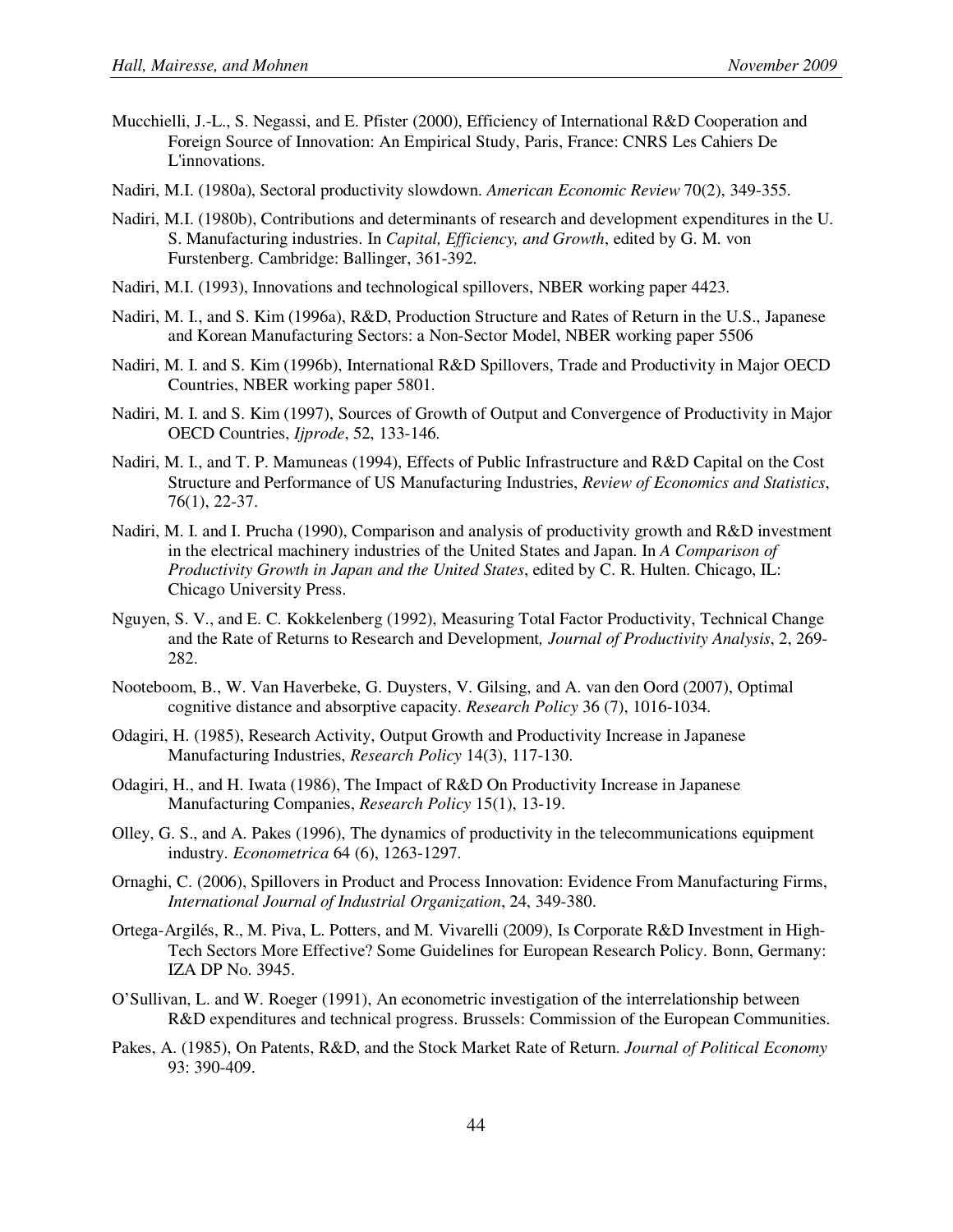- Pakes, A., and M. Schankerman (1984), The rate of obsolescence of patents, research gestation lags, and the private rate of return to research resources. In *R&D, Patents, and Productivity*, edited by Z. Griliches. Chicago, IL: Chicago University Press, 73-88.
- Park, W. G. (1995), International R&D Spillovers and OECD Economic Growth, *Economic Inquiry*, 33, 571-591.
- Patel, P. and L. Soete (1988), L'évaluation des effets économiques de la technologie. *OECD STI Review* 4, 133-183.
- Perelman, S. (1995), R&D, technological progress and efficiency change in industrial activities, *Review of Income and Wealth*, 41(3), 349-66.
- Peri, G. (2004), Knowledge Flows and Productivity, *Rivista Di Politica Economica*, 21-59.
- Poole, E. and J.-T. Bernard (1992). Defense innovation stock and total factor productivity growth. *Canadian Journal of Economics* 25(2), 438-452.
- Postner, H. H. and L. Wesa (1983). *Canadian Productivity Growth: An Alternative (Input-Output) Analysis*. Report prepared for the Economic Council of Canada, Ministry of Supply and Services, Ottawa.
- Raines, F. (1968), The impact of applied research and development on productivity. St Louis, MO: Washington University Working Paper No.. 6814.
- Raut, L. K. (1993), R&D spillover and productivity growth: evidence from Indian private firms. San Diego, CA: UC San Diego Dept. of Economics Discussion Paper 91-29R.
- Ravenscraft, D. J., and F. M. Scherer (1982), The Lag Structure of Returns to Research and Development. *Applied Economics* 14, 603-620.
- Rogers, M. (2009), R&D and productivity: Using UK firm-level data to inform policy. *Empirica*. DOI 10.1007/s10663-009-9111-x.
- Rosenberg, N. (1976), The Direction of Technological Change: Inducement Mechanisms and Focusing Devices. In *Perspectives on Technology*, edited by N. Rosenberg. Cambridge: Cambridge University Press, 108-125.
- Rosenberg, N. (1982a), How Exogenous is Science? In *Inside the Black Box*, edited by N. Rosenberg. Cambridge: Cambridge University Press, 141-162.
- Rosenberg, N. (1982b), Technological Interdependence and the American Economy. In *Inside the Black Box*, edited by N. Rosenberg. Cambridge: Cambridge University Press, 55-80.
- Rouvinen, P. (2002), The Existence of R&D Spillovers: A Cost Function Estimation With Random Coefficients, *Economics of Innovation and New Technologies*, 11(6), 525-542.
- Ruttan, V. (1980), Bureaucratic Productivity: The Case of Agricultural Research, *Public Choice*, 5, 529- 47.
- Sassenou, M. (1988), *Recherche-Développement et Productivité dans les Entreprises Japonaises: une Etude Econométrique sur Données de Panel*. Thèse pour le doctorat de l'Ecole des Hautes Etudes en Sciences Sociales, Paris, France.
- Schankerman, M. (1981), The Effect of Double Counting and Expensing on the Measured Returns to R&D. *Review of Economics and Statistics* 63(3), 454-458.
- Schankerman, M., and A. Pakes (1986), Estimates of the Value of Patent Rights in European Countries During the Post-1950 Period. *Economic Journal* 96, 1052-1076.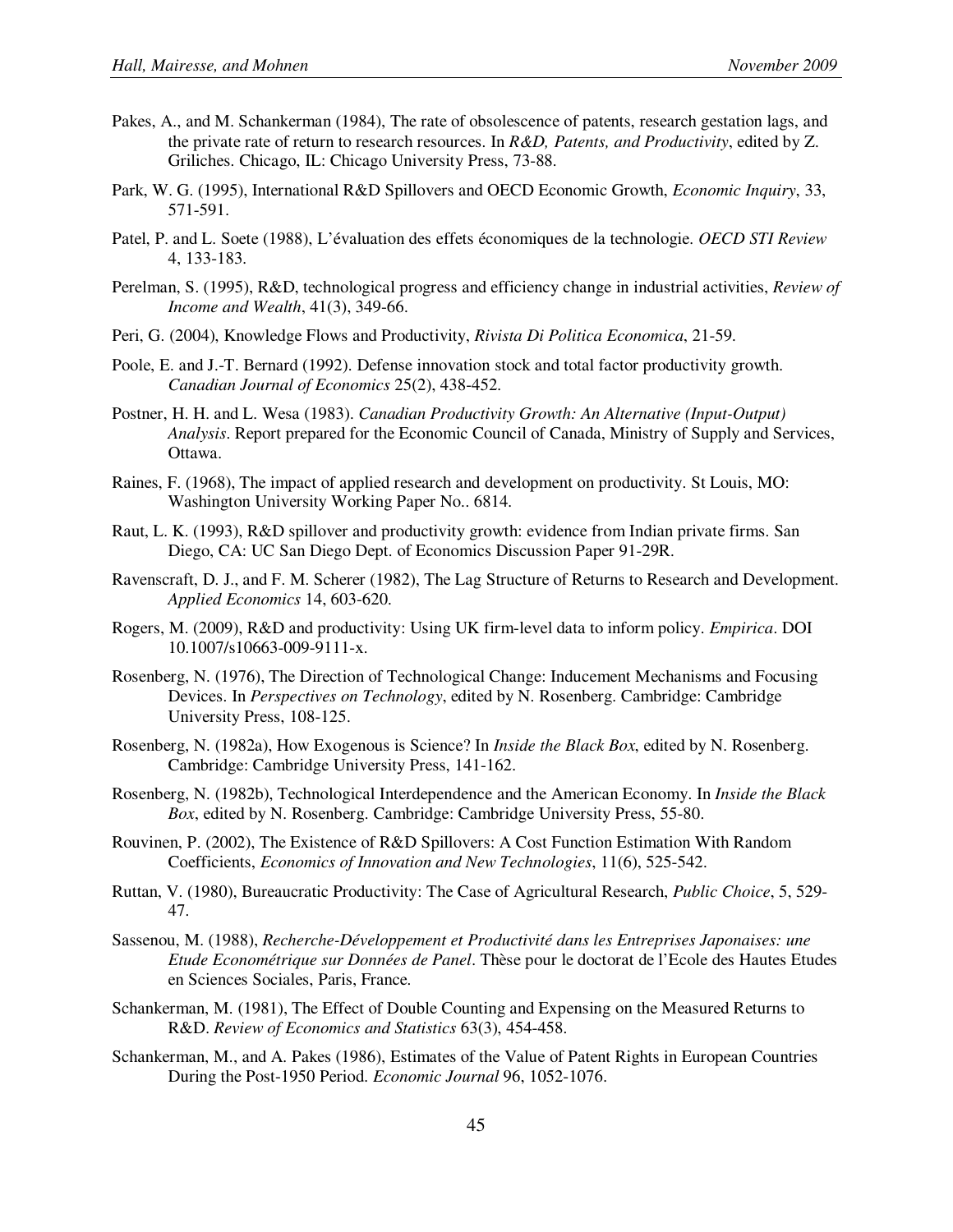- Schankerman, M. and J. van Reenen (2009), Identifying Technology Spillovers and Product Market Rivalry, mimeo.
- Scherer, F. M. (1965), Corporate inventive output, profits and growth. *Journal of Political Economy* 73 (3): 290-97.
- Scherer, F. M. (1982), Interindustry technology flows and productivity growth. *Review of Economics and Statistics* 64, 627-634.
- Scherer, F. M. (1983), Concentration, R&D and productivity change. *Southern Economic Journal* 50, 221-225.
- Scherer, F. M. (1984), Using Linked Patent and R&D Data to Measure Interindustry Technology Flows, in *R&D, Patents, and Productivity*, Ed. By Z. Griliches. Chicago, Ill.: Chicago University Press, 417-464.
- Seldon, B. (1987), A Nonresidual Estimation of Welfare Gains from Research: The Case of Public R&D in a Forest Product Industry, *Southern Economic Journal*, 54(2), 64-80.
- Soete, L. and P. Patel (1985), Recherche-développement, importations technologiques et croissance économique. *Revue Economique* 36(5), 975-1000.
- Soete, L. and B. Verspagen (1993), Convergence and divergence in growth and technical change: an empirical investigation. Paper presented at the AEA annual meeting in Anaheim, Ca, January 1993,
- Statistics Canada (1986), Price Indexes for Canadian Industrial Research and Development Expenditures. Minister of Supply and Services, Ottawa.
- Sterlacchini, A. (1989), R&D, innovations and total factor productivity growth in British manufacturing, *Applied Economics*, 21, 1549-1562.
- Suzuki, K. (1993), R&D spillovers and technology transfer among and within vertical keiretsu groups: Evidence from the Japanese electrical machinery industry, *International Journal of Industrial Organization*, 11(4), 573-591.
- Sveikauskas, L. (1981), Technology inputs and multifactor productivity growth, *Review of Economics and Statistics*, 63, 275-282.
- Sveikauskas, L. (2000), R&D, Unmeasured quality change, and productivity growth. Paper presented at the NBER Summer Institute, Cambridge, MA.
- Sveikauskas, L. (2007), R&D and Productivity Growth: A Review of the Literature. Washington, DC: U.S. Bureau of Labor Statistics Working Paper 408.
- Terleckyj, N. (1980), Direct and indirect effects of industrial research and development on the productivity growth of industries, in J. Kendrick and B. Vaccara (eds.), *New Developments in Productivity Measurement and Analysis*. University of Chicago Press, Chicago.
- Tewksbury, J.G., M.S. Crandall and W.E. Crane (1980), Measuring the societal benefits of innovation, *Science*, 658-62.
- Trajtenberg, M. (1989), The welfare analysis of product innovations, with an application to computed tomography scanners, *Journal of Political Economy*, 97(2), 444-479.
- Torre, A. (1990), Quand les économistes mesurent l'intangible, *Revue d'Economie Industrielle*, 53(3), 87- 98.
- U. S. Bureau of Labor Statistics (1989), *The Impact of Research and Development on Productivity Growth*, U.S. Department of Labor, Bulletin 2331.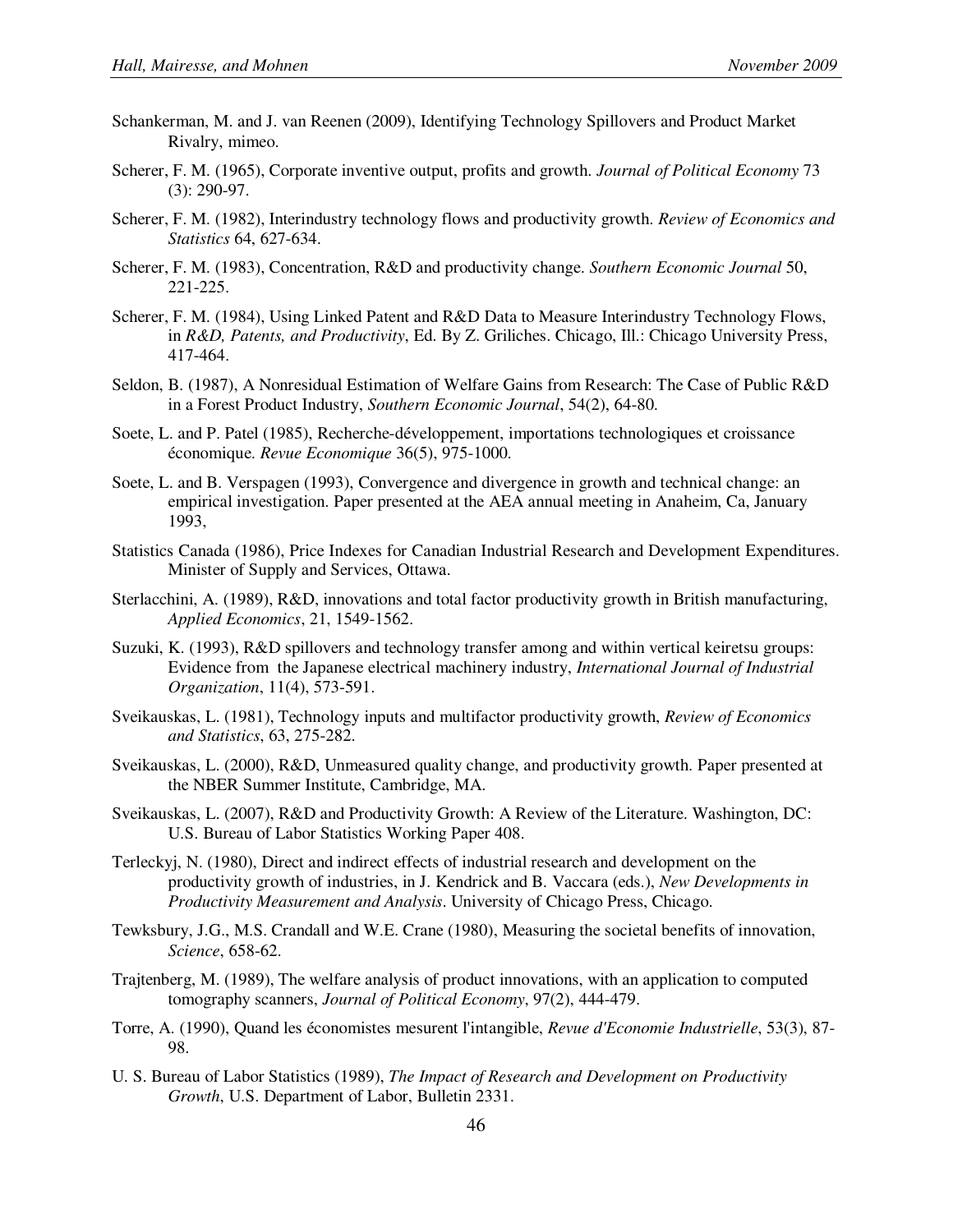- van Meijl, H. (1997), Measuring intersectoral spillovers: French evidence, *Economic Systems Research*, 9(1), 25-46.
- van Pottelsberghe, B. and F. Lichtenberg (2001), Does foreign direct investment transfer technology across borders? *Review of Economics and Statistics*, 83(3), 490-497.
- Verspagen, B. (1995), R&D and Productivity: A Broad Cross-Country Look. *Journal of Productivity Analysis* 6, 117-135.
- Verspagen, B. (1997), Estimating international technology spillovers using technology flow matrices. *Review of World Economics* 133(2), 226-248.
- Vuori, S. (1991), Returns to R&D in Nordic manufacturing industries, 1964 to 1983. Helsinki: ETLA Discussion Paper No. 357.
- Wang, J.-C., and K.-H. Tsai (2003), Productivity Growth and R&D Expenditure in Taiwan's Manufacturing Firms. Cambridge, MA: National Bureau of Economic Research Working Paper Series No. 9724.
- Weisbrod, B.A. (1971), Costs and benefits of medical research: a case study of polyomyelitis, *Journal of Political Economy*, 79(3), 527-544.
- Wolff, E. N., and M. I. Nadiri. (1993), Spillover effects, linkage structure, and research and development. *Structural Change and Economic Dynamics* 4 (2), 315-331.
- Yamada, T., T. Yamada and G. Liu (1991), Labor productivity and market competition in Japan. Cambridge, MA: NBER Working Paper No. w3800.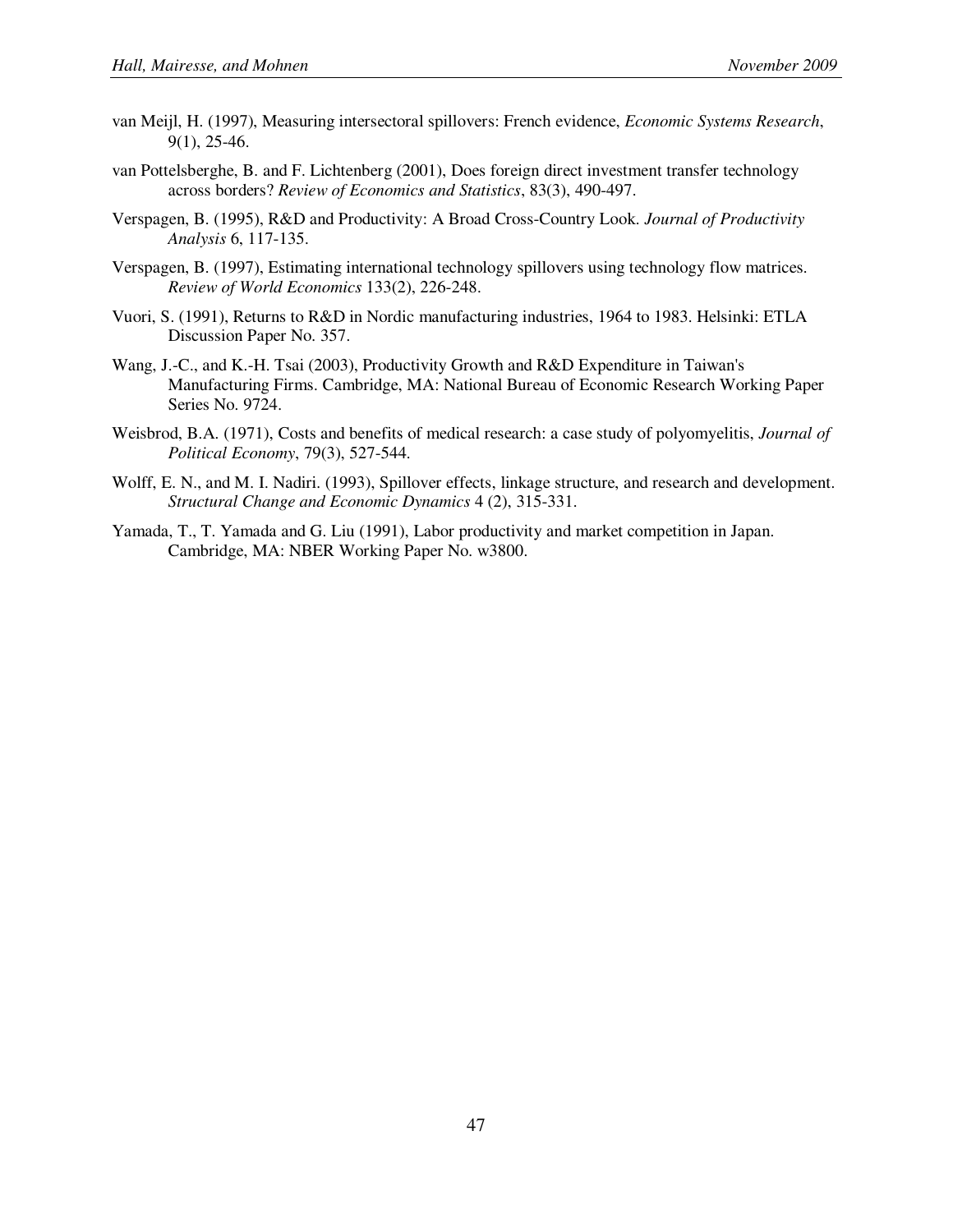## **Table 1 A Guide through the Empirical Literature**

## A. Production function

| Cross-section or pooled         | Temporal                         | <b>Both</b>                           |
|---------------------------------|----------------------------------|---------------------------------------|
| Firm or plant data              |                                  |                                       |
|                                 | Mansfield (1965)                 | Minasian (1969)                       |
|                                 |                                  | Bardy (1974)                          |
| Schankerman (1981)              | Mansfield (1980)                 | Griliches (1980)                      |
|                                 | Link (1981)                      | Ravenscraft and Scherer (1982)        |
|                                 | Link $(1983)*$                   | Clark and Griliches (1984)            |
|                                 | Odagiri (1983)                   | Cuneo (1984)                          |
| Longo (1984)                    | Clark and Griliches (1984)       | Cuneo and Mairesse (1984)             |
|                                 | Jaffe (1986)*                    | Griliches and Mairesse (1984)         |
|                                 | Odagiri and Iwata (1986)         | Mairesse and Cuneo (1984)             |
| Levin and Reiss (1988)*         | Jaffe (1988)*                    | Griliches (1986)                      |
| Mairesse and Sassenou (1989)*   | Lichtenberg and Siegel (1989)    | Sassenou (1988)*                      |
|                                 | Fecher (1989)*                   |                                       |
|                                 | Griliches and Mairesse (1990)    |                                       |
|                                 | Link and Rees (1990)             | Klette (1991)                         |
| Jaian and Raut (1991)           |                                  | Lambert (1991)                        |
|                                 | Klette (1992)*                   | Hall (1993)                           |
| Crepon and Mairesse (1993)      | Antonelli (1993)*                | Crott and Mairesse (1993)             |
| Adams and Jaffe (1994)*         | Klette (1994)*                   | Raut (1993)*                          |
|                                 |                                  | Hall and Mairesse (1995)              |
|                                 |                                  | Mairesse and Hall (1996)              |
|                                 |                                  | Bartelsman et al. (1996)              |
| Crepon, Duguet, Mairesse (1998) | Capron and Cincera (1998)        | <b>Harhoff</b> (1998)                 |
| Medda, Piga, Siegel (2003)      |                                  | Los and Verspagen (2000)              |
| Wang and Tsai (2003)            | Wakelin (2001)                   | Harhoff $(2000)*$                     |
| Mairesse, Mohnen, Kremp (2005)  |                                  | Griffith, Harrison, van Reenen (2004) |
| Ortega-Argiles et al. (2009)    | Dorazelski and Jaumandreu (2008) | Bond, Harhoff, van Reenen (2005)      |
| Hall, Foray, Mairesse (2009)    |                                  | Rogers (2009)                         |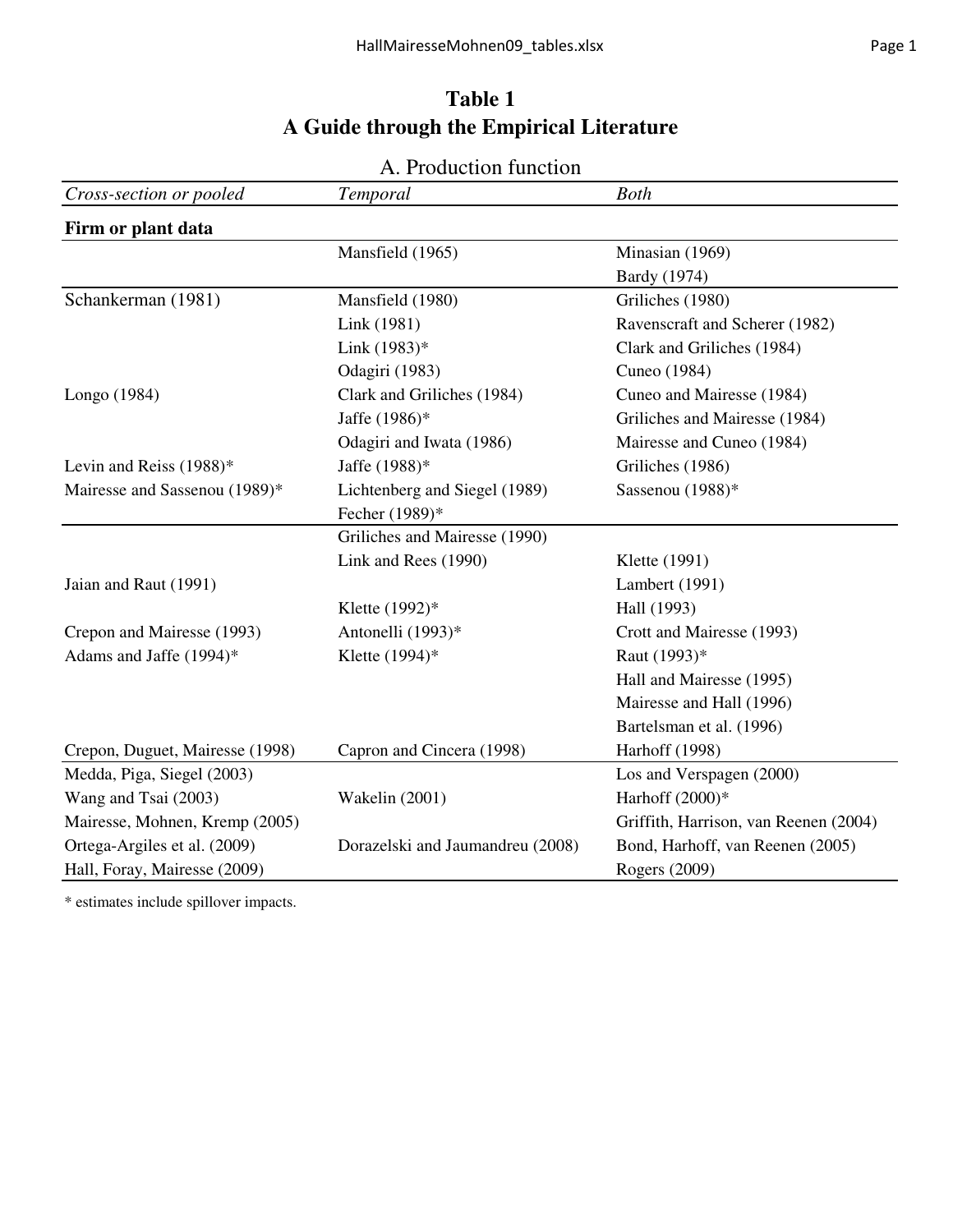### HallMairesseMohnen09\_tables.xlsx Page 2 **Table 1 (continued) A Guide through the Empirical Literature**

A. Production function

| Cross-section or pooled     | Temporal                             | <b>Both</b>                       |
|-----------------------------|--------------------------------------|-----------------------------------|
| <b>Industry data</b>        |                                      |                                   |
|                             | Raines (1968)*                       |                                   |
|                             | Leonard (1971)                       |                                   |
|                             | Globerman (1972)                     |                                   |
|                             | Griliches (1973)                     |                                   |
|                             | Terleckyj (1974)*                    |                                   |
| Link (1978)                 | Majer (1978)                         |                                   |
|                             | Goldberg (1979)                      |                                   |
|                             | Mansfield (1980)*                    |                                   |
|                             | Griliches (1980b)                    |                                   |
|                             | Terleckyj (1980)*                    |                                   |
|                             | Sveikauskas (1981)*                  |                                   |
|                             | Scherer (1982)*                      |                                   |
|                             | Postner and Wesa (1983)*             | Griliches and Mairesse (1983)     |
|                             | Scherer (1983)                       |                                   |
|                             | Griliches and Lichtenberg (1984a)*   | Griliches and Lichtenberg (1984b) |
|                             | Scherer (1984)*                      |                                   |
|                             | Odagiri (1985)*                      |                                   |
|                             | Seldon (1987)*                       |                                   |
|                             | Englander, Evenson, Hanazaki (1988)* |                                   |
|                             | Hanel (1988)*                        |                                   |
|                             | Mansfield (1988)                     |                                   |
|                             | Levy and Terleckyj (1989)*           |                                   |
|                             | Fecher and Perelman (1989)           |                                   |
|                             | Geroski (1989)                       |                                   |
|                             | Goto and Suzuki (1989)*              |                                   |
|                             | Sterlacchini (1989)*                 |                                   |
|                             | Adams (1990)*                        |                                   |
|                             | Bartelsman (1990)                    |                                   |
| Yamada, Yamada, Liu (1991)* | Ducharme and Mohnen (1991)*          |                                   |
|                             | Vuori (1991)                         |                                   |
|                             | Fecher (1992)*                       |                                   |
|                             | Fecher and Perelman (1992)           |                                   |
|                             | Martin and Jaumandreu (1992)         |                                   |
|                             | Poole and Bernard (1992)             |                                   |
|                             | Perelman (1993)                      |                                   |
|                             | Wolff and Nadiri (1993)*             |                                   |
|                             | Griliches (1994)                     |                                   |
|                             | Hanel (1994)*                        |                                   |
|                             | van Meijl (1997)*                    | Verspagen (1995)                  |
|                             | Sveikauskas (2000)                   |                                   |
|                             | Griffith, Redding, van Reenen (2004) |                                   |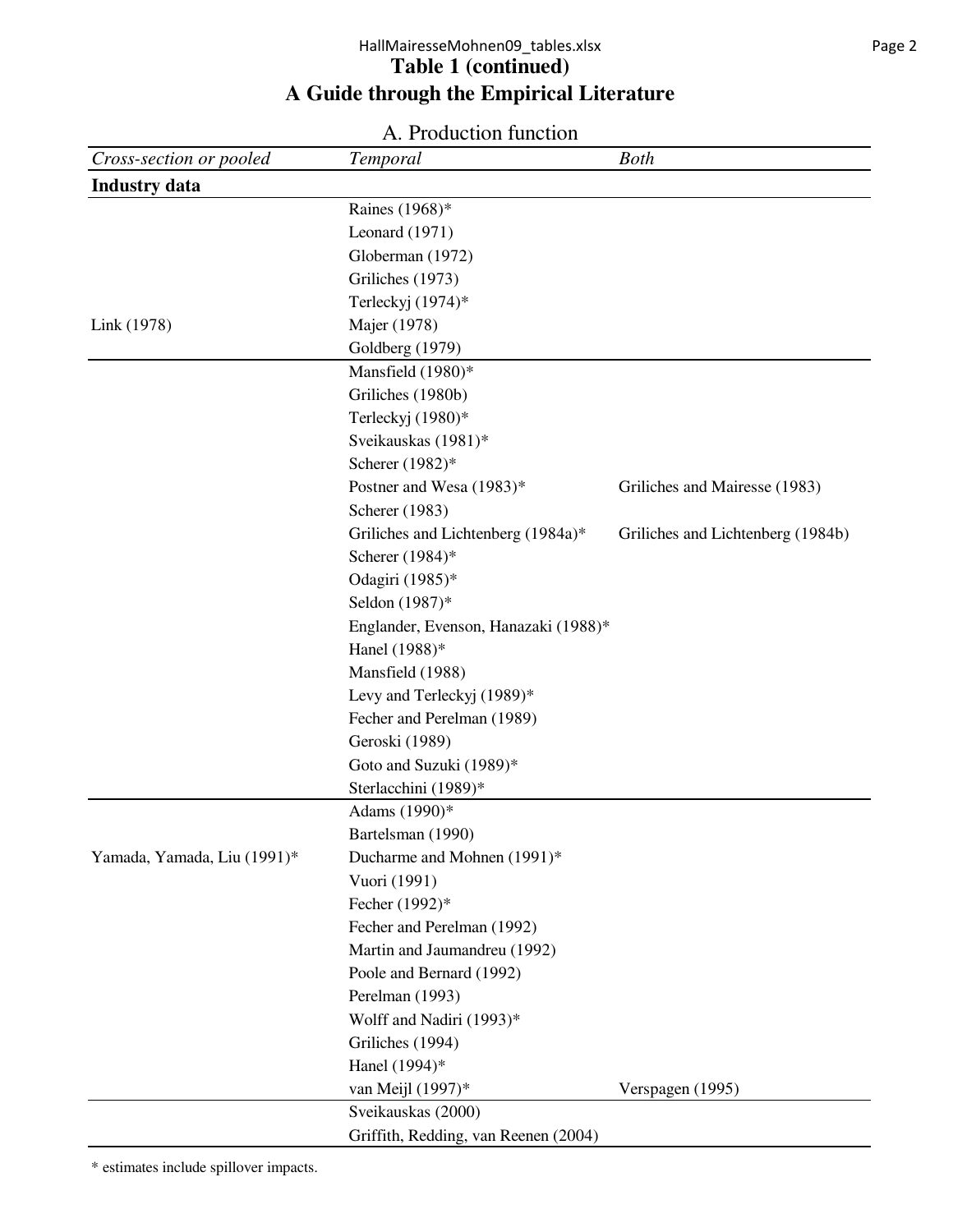## **Table 1 (continued) A Guide through the Empirical Literature**

| A. Production function          |                                          |                    |  |  |  |
|---------------------------------|------------------------------------------|--------------------|--|--|--|
| Cross-section or pooled         | Temporal<br><b>Both</b>                  |                    |  |  |  |
| <b>Regional or country data</b> |                                          |                    |  |  |  |
| Griliches (1964)                |                                          |                    |  |  |  |
|                                 | Nadiri (1980a)                           |                    |  |  |  |
|                                 | Nadiri (1980b)                           |                    |  |  |  |
|                                 | Soete and Patel (1985)                   |                    |  |  |  |
| Jaffe (1989)*                   | Patel and Soete (1988)                   |                    |  |  |  |
| Acs, Audretsch, Feldman (1990)* | <b>Mohnen</b> (1990)                     |                    |  |  |  |
|                                 | O'Sullivan and Roeger (1991)*            |                    |  |  |  |
|                                 | Nadiri and Prucha (1992)                 | Lichtenberg (1992) |  |  |  |
|                                 | Capron (1992)                            |                    |  |  |  |
| Joly (1993)                     | <b>Guellec</b> (1993)                    |                    |  |  |  |
|                                 | Soete and Verspagen (1993)*              |                    |  |  |  |
|                                 | Coe and Helpman $(1993)*$                |                    |  |  |  |
|                                 | Park (1995)*                             |                    |  |  |  |
|                                 | Nadiri and Kim (1996b)*                  |                    |  |  |  |
|                                 | Coe, Helpman, Hoffmaister (1997)*        |                    |  |  |  |
|                                 | Keller (1997)*                           |                    |  |  |  |
|                                 | Verspagen (1997)                         |                    |  |  |  |
|                                 | Kao et al. (1999)*                       |                    |  |  |  |
|                                 | van Pottelsberghe and Lichtenberg (2001) |                    |  |  |  |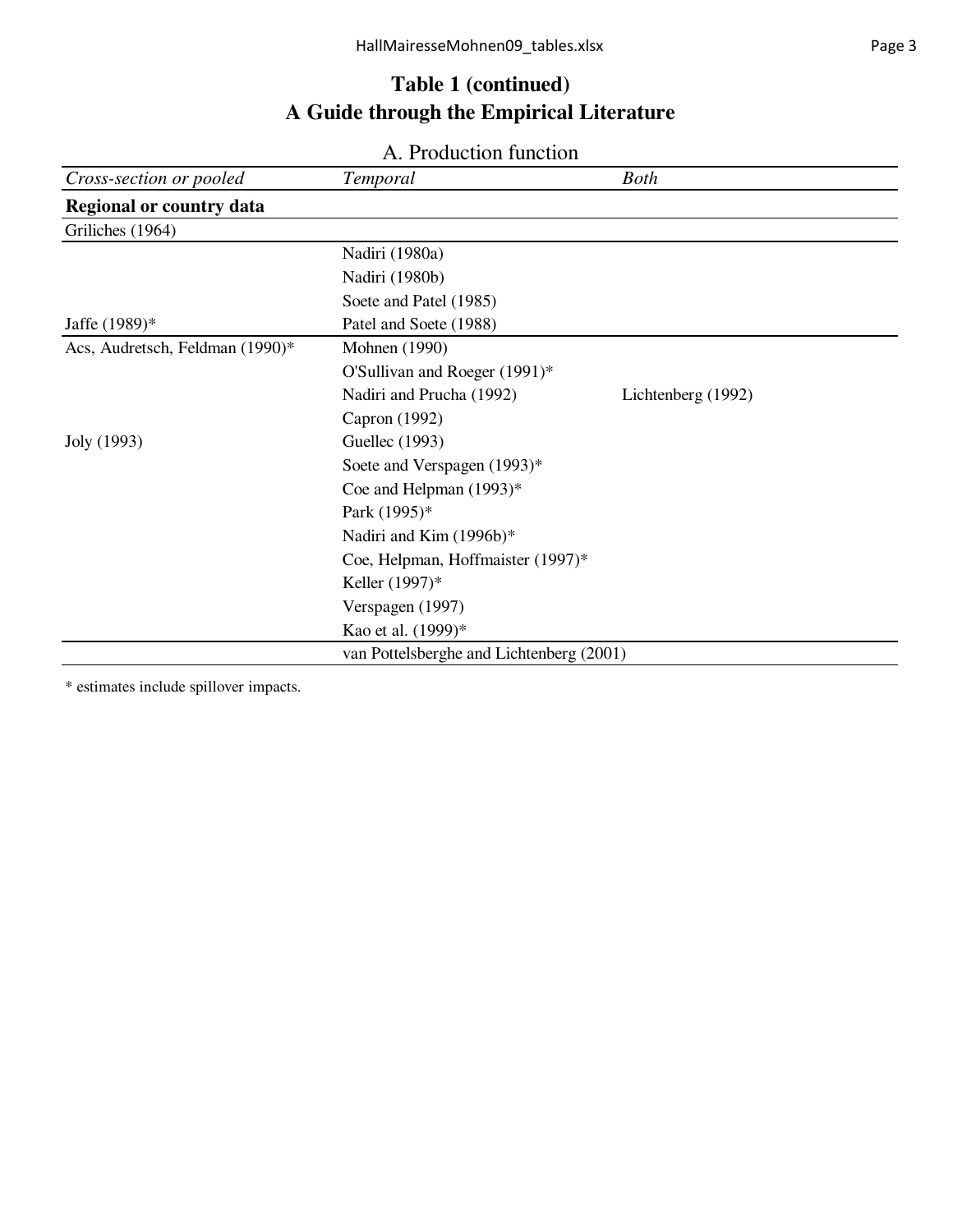## **Table 1 (continued) A Guide through the Empirical Literature**

B. Cost or profit function

| Cross-section or pooled     | Temporal                                | Temporal                      |
|-----------------------------|-----------------------------------------|-------------------------------|
| Firm data                   | <b>Industry</b>                         | <b>Region or country</b>      |
|                             |                                         | Cardani and Mohnen (1984)     |
| Bernstein $(1988)$ *        | Bernstein and Nadiri (1988)*            | Mohnen and Nadiri (1985)      |
|                             | Bernstein and Nadiri (1989)*            | Mohnen, Nadiri, Prucha (1986) |
|                             | Bernstein (1989)*                       |                               |
| Bernstein and Nadiri (1990) | Nadiri and Prucha (1990b)               | Mohnen (1990)*                |
| Suzuki (1991)               | Bernstein and Nadiri (1991)*            |                               |
|                             | Mohnen and Lepine $(1991)$ <sup>*</sup> | Mohnen $(1992b)*$             |
|                             | Mohnen, Jacques, Gallant (1993)         | Mohnen and Gallant (1992)*    |
|                             | Nadiri and Mamuneas (1994)*             | Nadiri and Kim (1996a)        |
|                             | Bernstein and Yan (1997)*               | Nadiri and Kim (1996b)*       |
|                             | Bernstein and Mohnen (1998)*            |                               |
|                             | Bernstein (1998)                        |                               |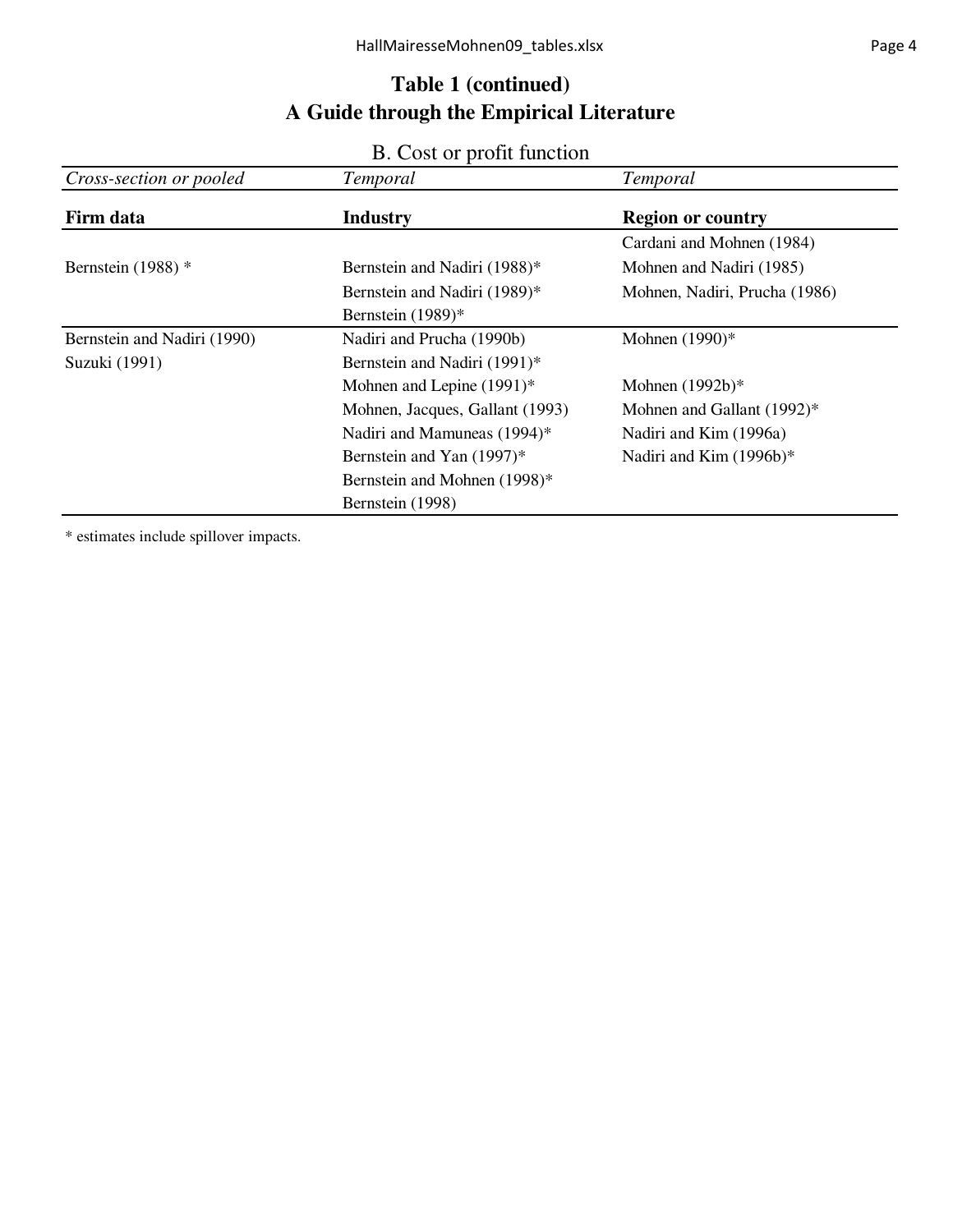## **Pooled estimates on firm or industry-level data using the primal approach R&D elasticities of output and rates of return to R&D Table 2a**

|                                   |                                         |              |                                                |                                                              | R&D rate of  |
|-----------------------------------|-----------------------------------------|--------------|------------------------------------------------|--------------------------------------------------------------|--------------|
| <b>Study</b>                      | Sample                                  | Period       | Type of estimation                             | R&D elasticity                                               | return       |
| Firm data                         |                                         |              |                                                |                                                              |              |
| Griliches (1980)                  | <b>US</b><br>883 firms                  | 1963         | VA prod function with<br>sector dummies        | 0.07(0.01)                                                   |              |
| Schankerman (1981)                | <b>US</b><br>110 firms                  | 1963         | Prod function                                  | 0.16                                                         |              |
| Griliches-Mairesse<br>(1984)      | U.S.<br>133 firms                       | 1966-77      | Prod function                                  | 0.05                                                         | 35% *        |
| Cuneo-Mairesse (1984)             | France<br>182 firms                     | 1974-79      | VA prod function; corr.<br>for double counting | 0.20(0.01)                                                   | $-90\%$ *    |
| Mairesse-Cuneo (1985)             | France<br>390 chem, elec,<br>mech firms | 1974-79      | VA prod function                               | 0.18(0.02)                                                   | $~128\%$ **  |
| Griliches (1986)                  | <b>US</b><br>386 firms                  | 1967, 72, 77 | VA prod function with<br>sector dummies        | 0.09 to 0.17                                                 | 51% to 76% * |
| Hall (1993)                       | <b>US</b><br>$\sim$ 1200 firms          | 1964-90      | Prod function                                  | 0.024 to 0.040                                               | 18% to 43% * |
| Hall-Mairesse (1995)              | France<br>197 firms                     | 1980-87      | VA prod. function                              | $0.25$ $(0.01)$                                              | 78% *        |
|                                   | France<br>1232 firms                    | 1981-89      | VA prod. Function with<br>ind dummies          | 0.176(0.004)<br>(corr.)                                      | 75% *        |
| Mairesse-Hall (1994)              | <b>US</b><br>1073 firms                 | 1981-89      | Prod function with ind<br>dummies              | 0.173(0.013)                                                 | 28% *        |
|                                   | Netherlands                             | 1985, 89, 93 | Prod function                                  | 0.006 to 0.014<br>(uncorr.)<br>0.018 to 0.033<br>(corr.)     |              |
| Bartelsman et al (1996)           | $\sim$ 200 mfg firms                    |              | VA prod. function                              | $0.008$ to $0.043$<br>(uncorr.)<br>0.046 to 0.099<br>(corr.) |              |
| <b>Harhoff</b> (1998)             | Germany<br>443 mfg firms                | 1979-89      | Prod function                                  | $0.14$ $(0.01)$<br>(uncorr.)<br>0.11(0.01)<br>(corr.)        | $71\% *$     |
| Crépon-Duguet-<br>Mairesse (1998) | France<br>$6,145$ firms                 | 1990         | VA prod function                               | 0.12(0.01)                                                   |              |
| Los-Verspagen (2000)              | U.S.<br>485 mfg firms                   | 1974-93      | VA prod. function, ECM                         | $0.04$ to $0.10$                                             |              |
| Medda-Piga-Siegel<br>(2003)       | Italy<br>1008 firms, 689<br>firms       | 1992-95      | treatment effect                               | 0.026, 0.025                                                 | 29%, 36%     |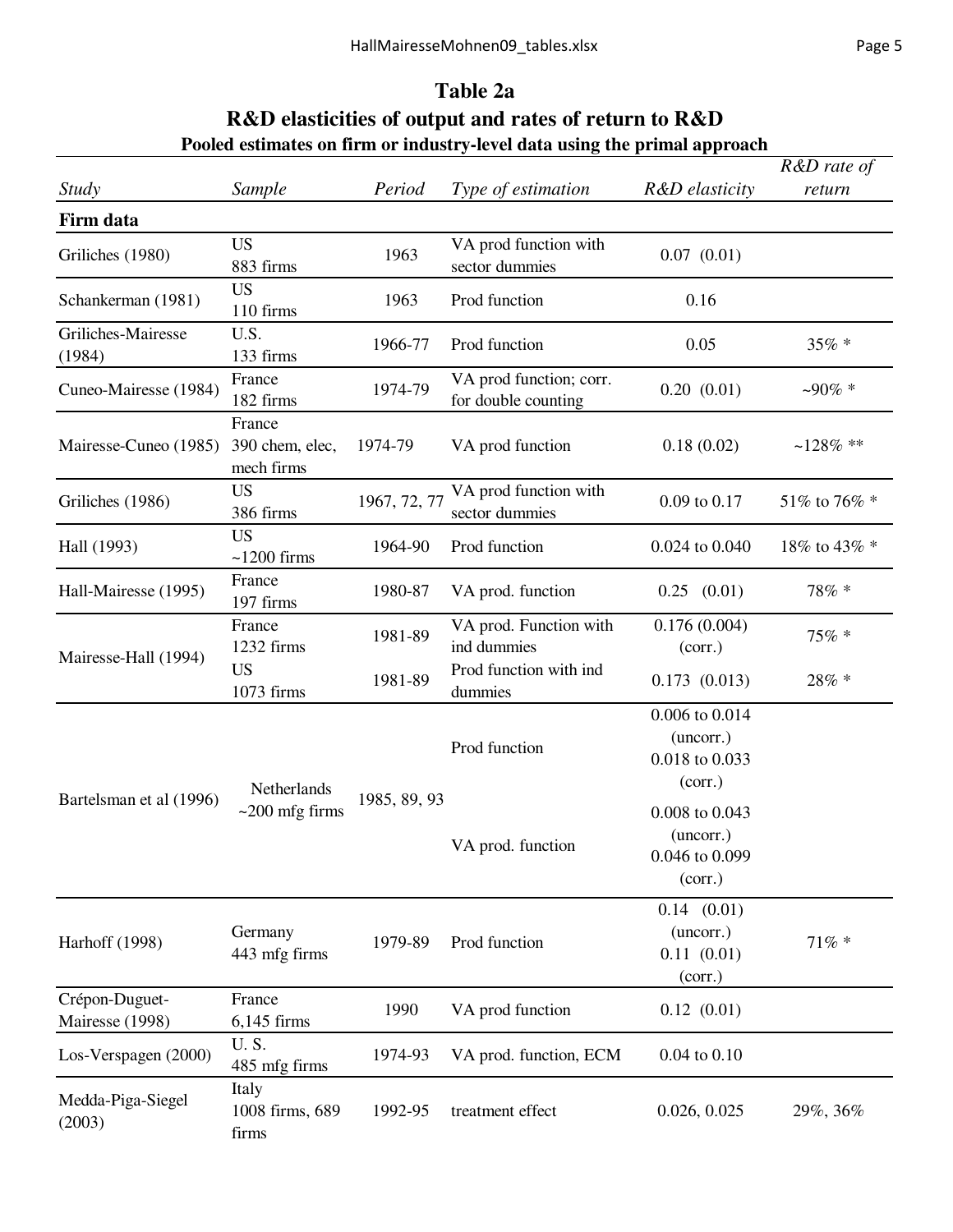| Wang-Tsai (2003)                       | Taiwan<br>136 firms                             | 1994-2000 | VA prod function with<br>random effects    | 0.20(0.03)<br>(corr.)                                                     | 8% to 35% *                                       |
|----------------------------------------|-------------------------------------------------|-----------|--------------------------------------------|---------------------------------------------------------------------------|---------------------------------------------------|
| Bond-Harhoff-van                       | Germany<br>234 firms                            | 1988-96   | Prod. Function with                        | 0.079(0.042)                                                              | 19%                                               |
| Reenen (2005)                          | <b>UK</b><br>239 firms                          | 1988-96   | common factor (dynamic);<br><b>GMM-SYS</b> |                                                                           | 38%                                               |
| Mairesse-Mohnen-                       | France<br>488 firms                             | 2000      |                                            | 0.043                                                                     | 16%                                               |
| Kremp (2005)                           | France<br>351 firms                             | 2000      |                                            | 0.028                                                                     | 27%                                               |
| Griffith-Harrison-van<br>Reenen (2006) | <b>UK</b><br>188 mfg firms                      | 1990-2000 | VA Prod. Function                          | 0.03(0.01)                                                                | $14\% *$                                          |
| Rogers (2009)                          | UK<br>719 firms                                 | 1989-2000 | VA prod function with<br>R&D flow as input | $0.12$ to $0.16$<br>(mfg; corr.)<br>$0.12$ to $0.23$ (non-<br>mfg; corr.) | 40% to 58%<br>(mfg)<br>53% to 108%<br>$(non-mfg)$ |
| Hall-Foray-Mairesse<br>(2009)          | <b>US</b><br>1513 firms                         | 2004-06   | Prod function                              | 0.096                                                                     | 23% *                                             |
| Ortega-Argilés et al.<br>(2009)        | EU<br>532 firms                                 | 2000-05   | Prod function with sector<br>dummies       | 0.10                                                                      | 35%                                               |
| <b>Industry</b> data                   |                                                 |           |                                            |                                                                           |                                                   |
| Bartelsman (1990)                      | <b>US</b><br>450 industries<br>agg to 20 groups | 1958-86   | TFP with R&D stock<br>Prod function        | $0.11$ to $0.15$<br>(0.03)                                                |                                                   |
|                                        |                                                 |           |                                            | 0.12(0.03)<br>$0.05$ to $0.17$                                            |                                                   |
| Verspagen (1995)                       | 4 hi tech inds<br>9 OECD<br>countries           | 1973-88   | Translog prod function<br>with ind dummies | (uncorr.)<br>0.06 to 0.17<br>(corr.)                                      | 21% to 24% *                                      |

\* computed using means or medians of the variables

\*\* computed assuming an R&D/GDP ratio of 2% and an R&D flow/stock ratio of 1/7

Standard errors in parentheses

Production function dependent variable is gross sales unless otherwise noted.

uncorr = capital and labor not corrected for double counting of R&D inputs; corr. = corrected Unless otherwise noted, estimates use uncorrected data.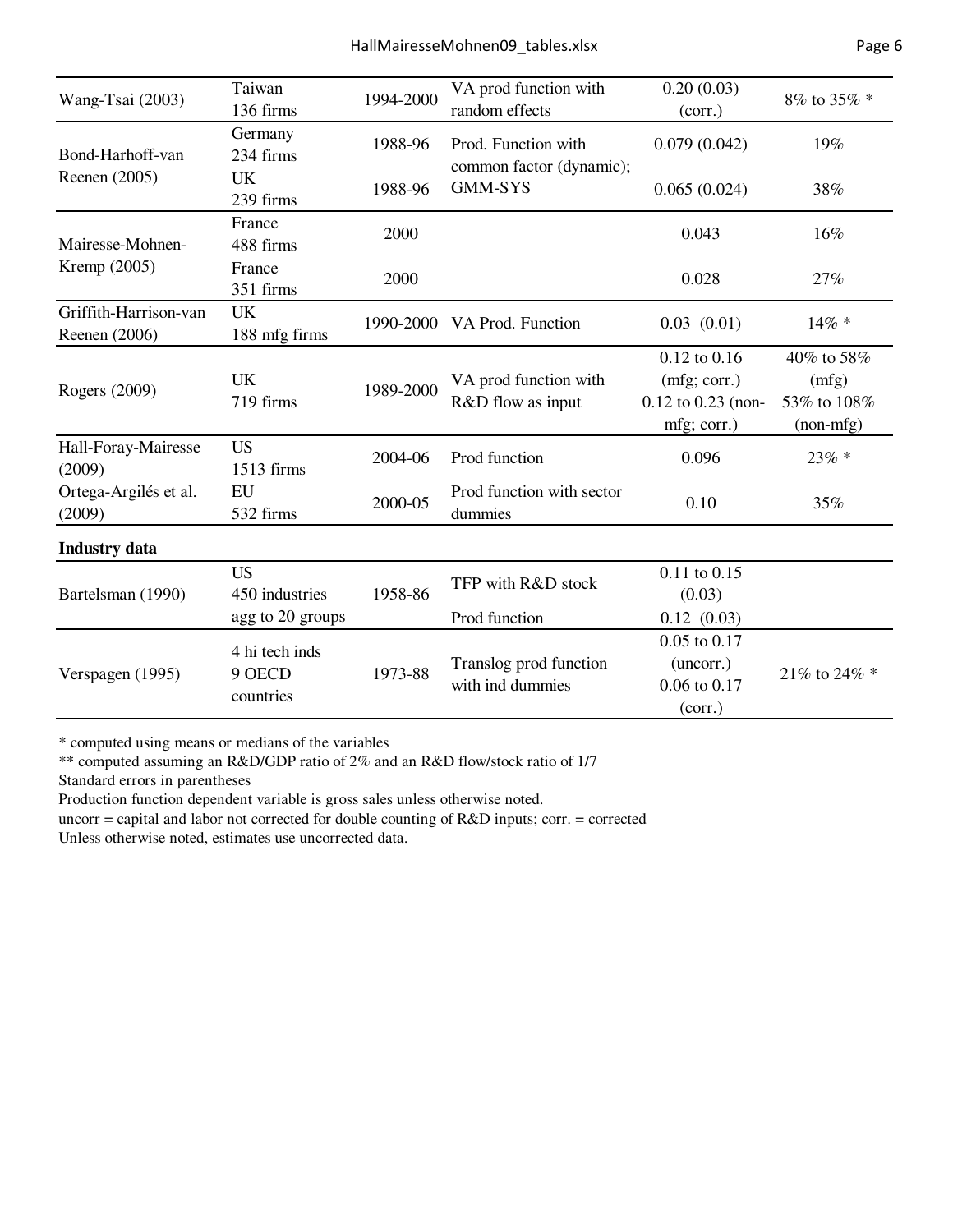## **Table 2b R&D elasticities of output and rates of return to R&D Temporal estimates on firm or industry-level data using the primal approach**

| <b>Study</b>                           | Sample                              | Period       | Type of estimation                                     | R&D elasticity                                     | R&D rate of<br>return |
|----------------------------------------|-------------------------------------|--------------|--------------------------------------------------------|----------------------------------------------------|-----------------------|
| Firm data                              |                                     |              |                                                        |                                                    |                       |
| Griliches-Mairesse<br>(1984)           | U.S.<br>133 firms                   | 1966-77      | Within firm                                            | 0.09                                               | 64% *                 |
| Mairesse-Cuneo (1985)                  | France<br>390 firms                 | 1974-79      | Growth rates                                           | 0.022(0.095)                                       | $0\%$                 |
| Griliches (1986)                       | <b>US</b><br>652 firms              | 1966-77      | Growth rates                                           | 0.12                                               |                       |
| Hall (1993)                            | <b>US</b><br>$~1200$ firms          | 1964-90      | Within firm                                            | $0.06$ $(0.04)$                                    | 22% *                 |
| Hall-Mairesse (1995)                   | France<br>197 firms                 | 1980-87      | Growth rates                                           | $0.05$ to $0.17$                                   | 23% (5%)              |
|                                        |                                     |              | Within firm                                            | 0.069(0.035)                                       | $8\%$ *               |
|                                        | France                              | 1981-89      | VA prod function;<br>within firm                       | 0.068(0.014)                                       | 33% *                 |
|                                        | 1232 firms                          |              | VA prod function;<br>growth rate                       | 0.080(0.021)                                       |                       |
| Mairesse-Hall (1994)                   | <b>US</b>                           | 1981-89      | Prod function with<br>hedonic deflator; within<br>firm | 0.170(0.014)                                       | 150% *                |
|                                        | 1073 firms                          |              | Prod function with<br>hedonic deflator;<br>growth rate | 0.092(0.026)                                       |                       |
| Bartelsman et al (1996)                | Netherlands<br>$\sim$ 200 mfg firms | 1985, 89, 93 | Long difference<br>VA, long difference                 | $0.051$ (corr.)<br>$0.104$ (corr.)                 |                       |
| <b>Harhoff</b> (1998)                  | Germany<br>443 firms                | 1979-89      | Within firm                                            | $0.09$ $(0.02)$ (corr.)<br>0.07(0.02)<br>(uncorr.) | 66% *                 |
|                                        |                                     |              | Long diff growth rates                                 | 0.10(0.03)<br>(uncorr.)                            | 86% (17%)             |
| Capron-Cincera (1998)                  | Multi-country<br>625 firms          | 1987-94      | Growth rates<br>Growth rates, GMM                      | 0.32(0.04)<br>0.13(0.05)                           |                       |
| Los-Verspagen (2000)                   | U.S.<br>485 mfg firms               | 1974-93      | VA prod. function                                      | 0.014                                              |                       |
| Bond-Harhoff-van                       | Germany<br>234 firms                | 1988-96      | <b>GMM-DIF</b> estimates                               | 0.05                                               | 43% *                 |
| Reenen (2003)                          | <b>UK</b><br>239 firms              | 1988-96      | sectoral level                                         | $-0.015$                                           | 20%                   |
| Griffith-Harrison-van<br>Reenen (2006) | <b>UK</b><br>188 mfg firms          | 1990-2000    | <b>GMM-SYS</b> estimates                               | 0.024(0.011)                                       | $11\% *$              |
| Dorazelski and                         | Spain                               | 100100       | OP estimation                                          | $0$ to $0.018\,$                                   |                       |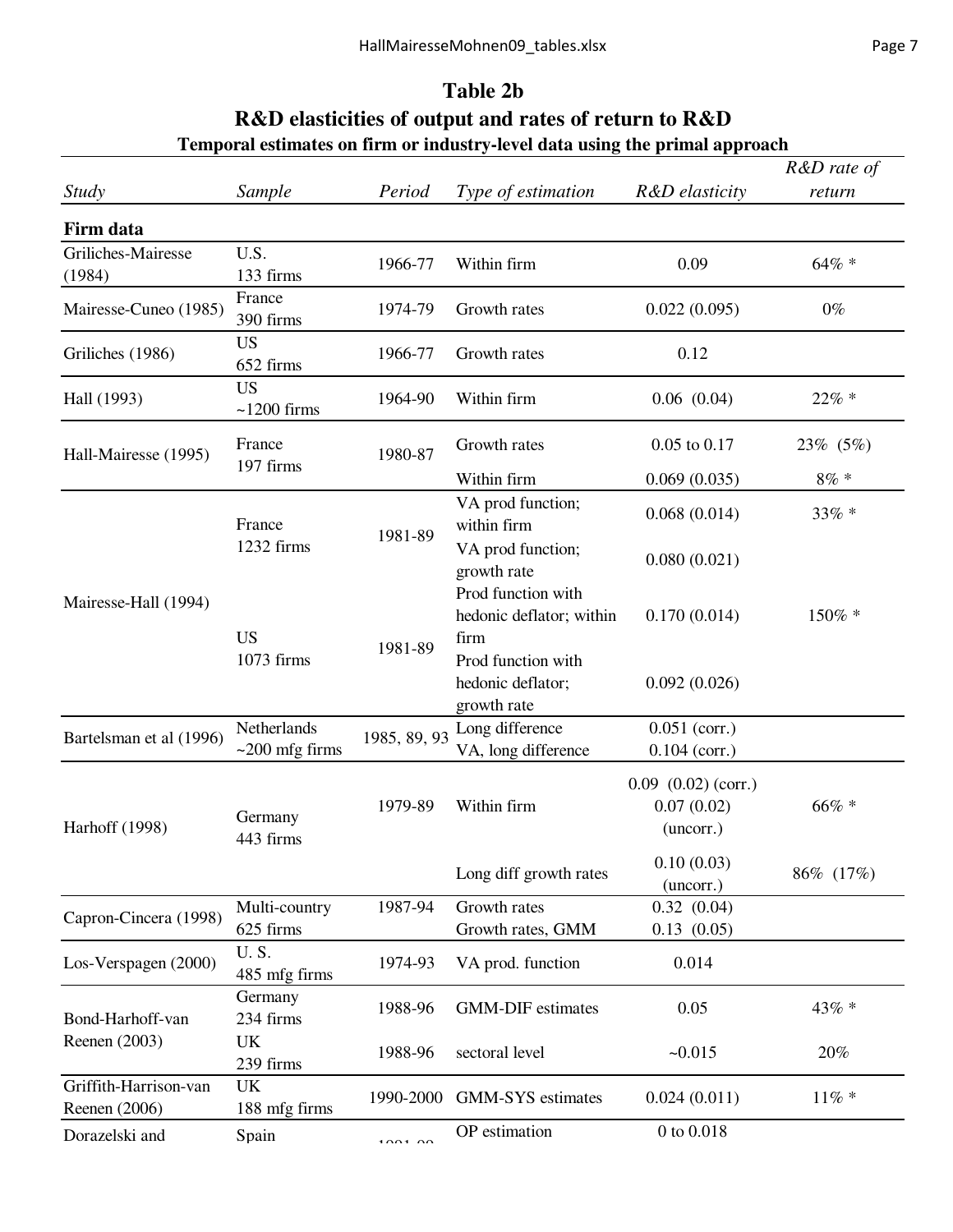#### HallMairesseMohnen09\_tables.xlsx extending the page 8

| Jaumandreu (2008) | $\ddot{\phantom{1}}$<br>1800 firms | 1991-99 | VA; OP estimation  | $0.017$ to $0.075$    |
|-------------------|------------------------------------|---------|--------------------|-----------------------|
| Industry data     |                                    |         |                    |                       |
| Bartelsman (1990) | US<br>450 industries               | 1958-86 | TFP with R&D stock | 0.10 to 0.12 $(0.05)$ |
|                   | agg to 20 groups                   |         | Prod function      | 0.18(0.01)            |

\*\* computed assuming an R&D/GDP ratio of 2% and an R&D flow/stock ratio of 1/7

Standard errors in parentheses

OP denotes Olley-Pakes estimates

The dependent variable is the log of sales unless otherwise noted.

uncorr = capital and labor not corrected for double counting of R&D inputs; corr. = corrected

Unless otherwise noted, estimates use uncorrected data.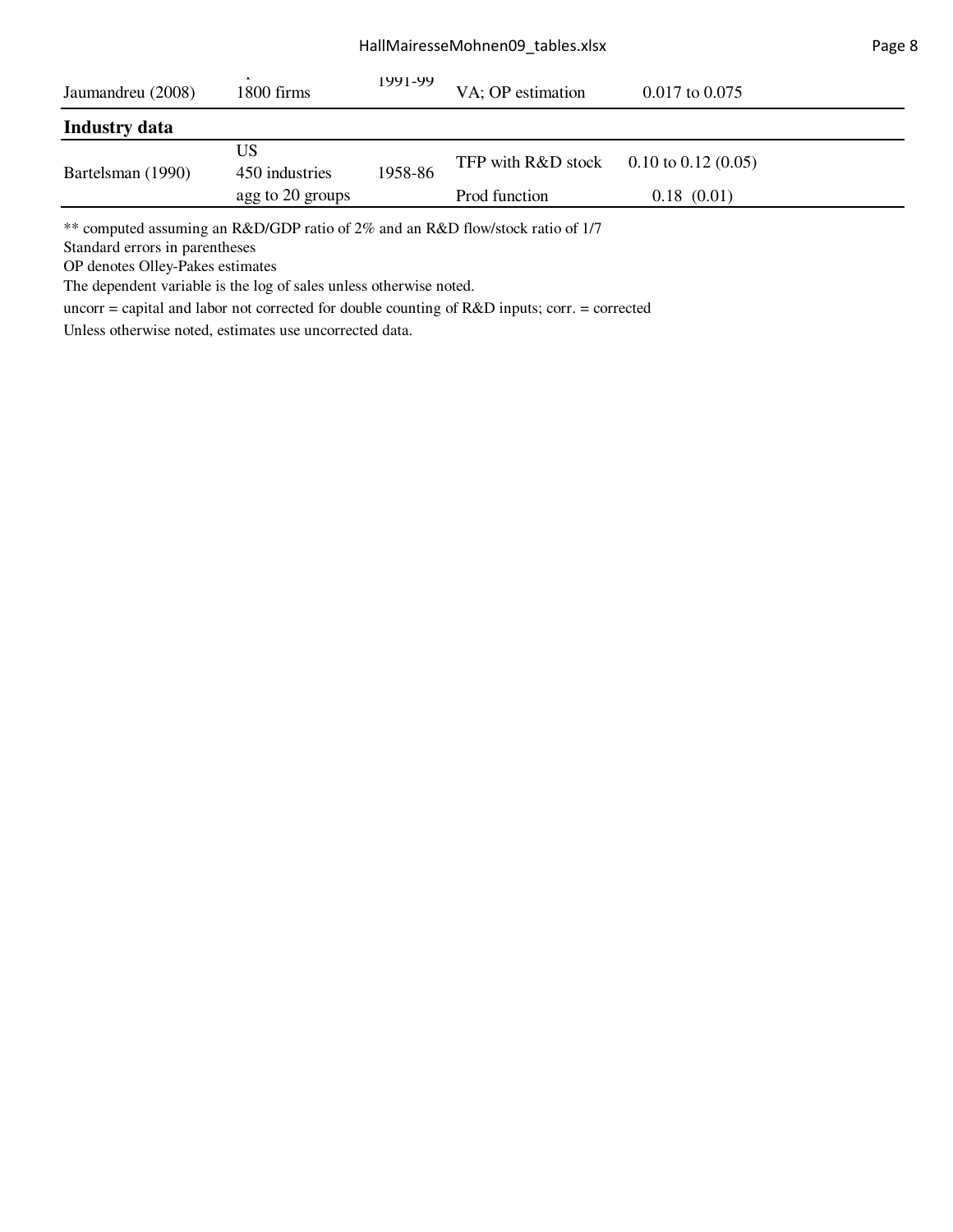|                                                        |                                                |              | <b>Estimated rates of return to R&amp;D</b>      |                                           |  |  |  |
|--------------------------------------------------------|------------------------------------------------|--------------|--------------------------------------------------|-------------------------------------------|--|--|--|
| Estimates from growth rates regressed on R&D intensity |                                                |              |                                                  |                                           |  |  |  |
| Study                                                  | Sample                                         | Period       | Type of estimation                               | R&D rate of return                        |  |  |  |
| <b>Plant</b> data                                      |                                                |              |                                                  |                                           |  |  |  |
| Clark-Griliches (1984)                                 | <b>US</b><br>924 business<br>units             | 1971-80      | Growth rates on R&D<br>intensity                 | 18%<br>20% (with ind dummies)             |  |  |  |
| Lichtenberg and Siegel<br>(1991)                       | <b>US</b><br>$\sim$ 2000 firms                 | 1972-81      | TFP on R&D intensity                             | 29% (2.4%)                                |  |  |  |
| Klette (1991)                                          | Norway<br>$\sim$ 200 plants                    | 1978-85      | Growth rates on R&D<br>intensity lagged          | 10 to 11% (corr.)                         |  |  |  |
| Firm data                                              |                                                |              |                                                  |                                           |  |  |  |
| Odagiri - Iwata (1986)                                 | Japan<br>$~150$ firms                          | 1966-82      | Growth rates on R&D<br>intensity                 | 17% to 20%                                |  |  |  |
|                                                        | U.S.<br>525 mfg firms                          | 1973-80      | Growth rates on R&D<br>intensity                 | 41\% (9\%)                                |  |  |  |
| Griliches-Mairesse (1990)                              | Japan<br>406 mfg firms                         | 1973-80      | Growth rates on R&D<br>intensity                 | 56\% (23\%)                               |  |  |  |
| Hall-Mairesse (1995)                                   | France<br>197 mfg firms                        | 1980-87      | VA Growth rates                                  | 27% (6%)<br>(corr.)                       |  |  |  |
| Bartelsman et al (1996)                                | Netherlands                                    | 1985, 89, 93 | 4-yr growth rate                                 | 30% (corr. for double ctg)                |  |  |  |
|                                                        | $\sim$ 200 mfg firms                           |              | VA, 4-yr growth rate                             | 173% (corr. for double<br>ctg)            |  |  |  |
| <b>Harhoff</b> (1998)                                  | Germany<br>443 mfg firms                       | 1979-89      | Long diff growth rates                           | 74% (11%) net<br>22% (4%) gross           |  |  |  |
| <b>Wakelin</b> (2001)                                  | <b>UK</b><br>170 firms                         | 1988-96      | Growth rates, R&D flow<br>intensity, ind dummies | 29% (19%)                                 |  |  |  |
| Rogers (2009)                                          | <b>UK</b><br>719 firms                         | 1989-2000    | VA prod function with R&D<br>flow as input       | 40% to 58% (mfg)<br>53% to 108% (non-mfg) |  |  |  |
| <b>Industry data</b>                                   |                                                |              |                                                  |                                           |  |  |  |
| Sveikauskas (2000)                                     | <b>US</b><br>22 asset classes<br>(ind sectors) | 1958-83      | quality-adjusted TFP on<br>R&D intensity         | 72.9%                                     |  |  |  |
| Griffith-Redding-van<br>Reenen (2004)                  | <b>OECD</b><br>12 industries<br>12 countries   | 1974-90      | VA Growth rates                                  | 47% to 67%                                |  |  |  |

# **Table 3 Estimated rates of return to R&D**

\* computed using means or medians of the variables

\*\* computed assuming an R&D/GDP ratio of 2% and an R&D flow/stock ratio of 1/7

Standard errors in parentheses

OP denotes Olley-Pakes estimates

Unless otherwise noted, the dep. var. is the annual growth of sales and the variable of interest is the R&D-to-sales ratio. uncorr = capital and labor not corrected for double counting of R&D inputs; corr. = corrected

Unless otherwise noted, estimates use uncorrected data.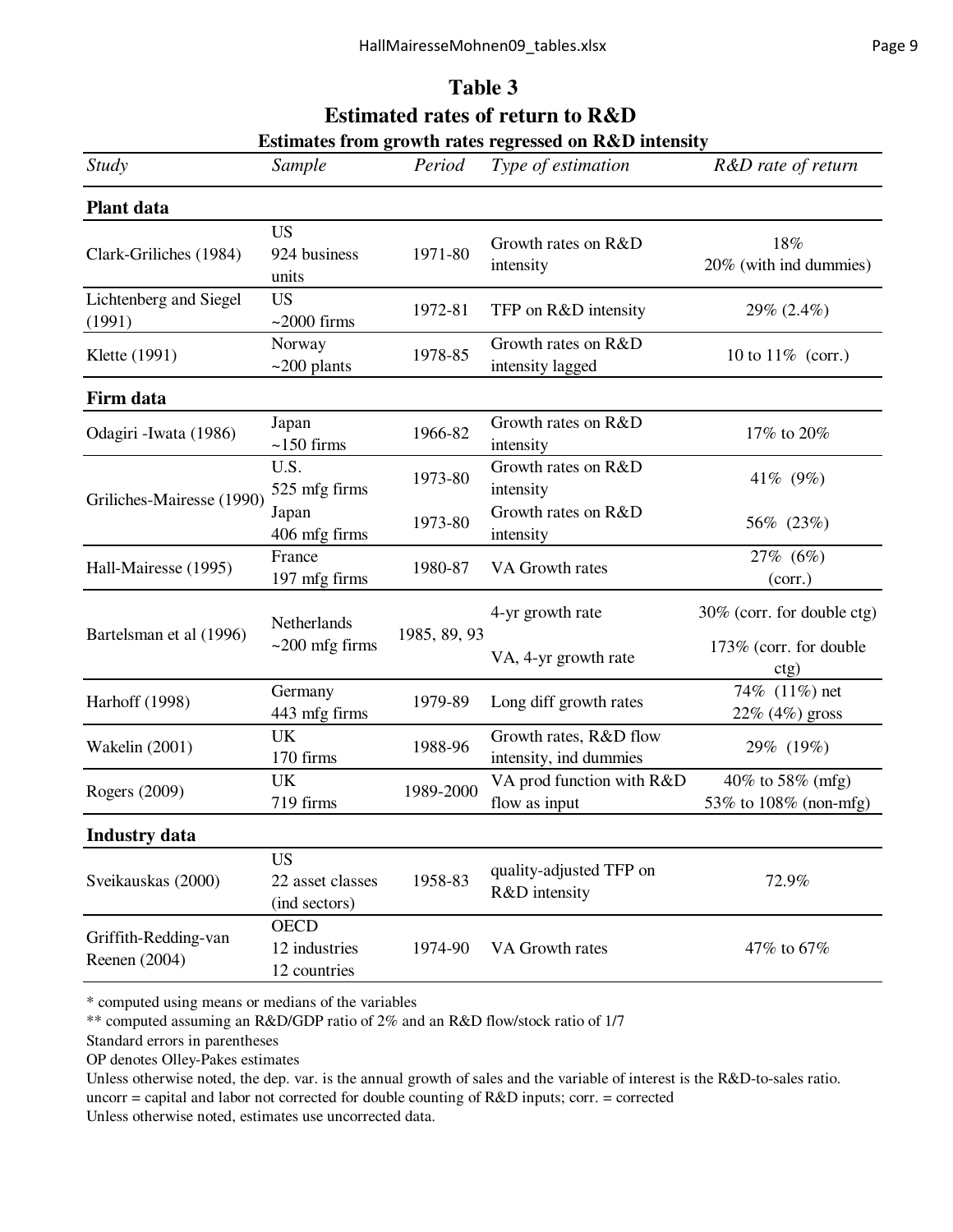| Table 4                         |
|---------------------------------|
| Rate of return to R&D Estimates |
| Using the dual approach         |

|                                |                                     |                        |                                                                                                        | Private rate of return                         |
|--------------------------------|-------------------------------------|------------------------|--------------------------------------------------------------------------------------------------------|------------------------------------------------|
| Study                          | Sample                              | Period                 | Model                                                                                                  | estimate                                       |
| Firm data                      |                                     |                        |                                                                                                        |                                                |
| Bernstein (1988)               | Canada<br>680 mfg firms             | 1978-81                | Translog cost function and factor<br>demand equations                                                  | 12%                                            |
| Bernstein and Nadiri<br>(1990) | <b>US</b><br>35 firms               | 1959-66                | Factor demand equations with adj<br>costs; from quadratic cost function                                | 9% to 20%                                      |
| <b>Industry data</b>           |                                     |                        |                                                                                                        |                                                |
| Bernstein (1989)               | Canada<br>9 industries              | 1963-83                | Truncated translog cost function<br>and factor demand eqs.                                             | 24% to 47%                                     |
| Bernstein-Nadiri (1989)        | U.S.<br>4 industries                | 1965-78                | Factor demand equations with adj<br>costs; from quadratic val function                                 | 7%                                             |
| Mohnen-Lepine (1991)           | Canada<br>12 mfg industries         | 1975, 77,<br>79, 81-83 | Truncated translog cost function<br>and variable factor demand eqs.                                    | 56%<br>$(5\% \text{ to } 275\%)$               |
| Bernstein-Yan (1997)           | Canada, Japan<br>10 industries      | 1964-82                | Quadratic cost function plus capital<br>factor demand eqs with adj costs                               | 17.2% (Canada)<br>17.4% (Japan)                |
| Bernstein (1998)               | Canada and US<br>11 industries      | 1962-89                | Quadratic cost function plus capital<br>factor demand eqs with adj costs                               | $16.4\%$ (US)<br>12.8% (Canada)                |
| Bernstein-Mohnen<br>(1998)     | Canada, Japan<br>11 industries      | 1962-86                | Quadratic cost function plus capital<br>factor demand eqs with adj costs                               | 44% (US)<br>$47\%$ (Japan)                     |
| <b>Country data</b>            |                                     |                        |                                                                                                        |                                                |
| Mohnen-Nadiri-Prucha<br>(1986) | US, Japan,<br>German<br>mfg sectors | 1965-77                | Factor demand eqs derived from<br>truncated quadratic cost function;<br>capital adj costs nonseparable | $11\%$ (US)<br>$15\%$ (Japan)<br>13% (Germany) |
| <b>Mohnen</b> (1990)           | Canadian<br>mfg sector              | 1965-82                | Factor demand eqs derived from<br>truncated quadratic cost function;<br>capital adj costs; IV est.     | 20%                                            |
| Mohnen (1992b)                 | <b>OECD</b><br>5 countries          | 1964-85                | Factor demand eqs derived from<br>truncated quadratic cost function;<br>capital adj costs; GMM est.    | $6\%$ to $9\%$                                 |
| Nadiri-Kim (1996a)             | US, Japan, Korea<br>Total mfg       | 1975-90                | Translog cost function and factor<br>demand eqs.                                                       | $12\%$ (US)<br>$12\%$ (Japan)<br>19% (Korea)   |
| Nadiri-Kim (1996b)             | 7 countries                         | 1964-91                | Translog cost function and factor<br>demand eqs.                                                       | 14% to 16%                                     |

"Truncated" means that some interaction terms were dropped as insignificant.

Where a range is given, it is the range of values obtained across industries.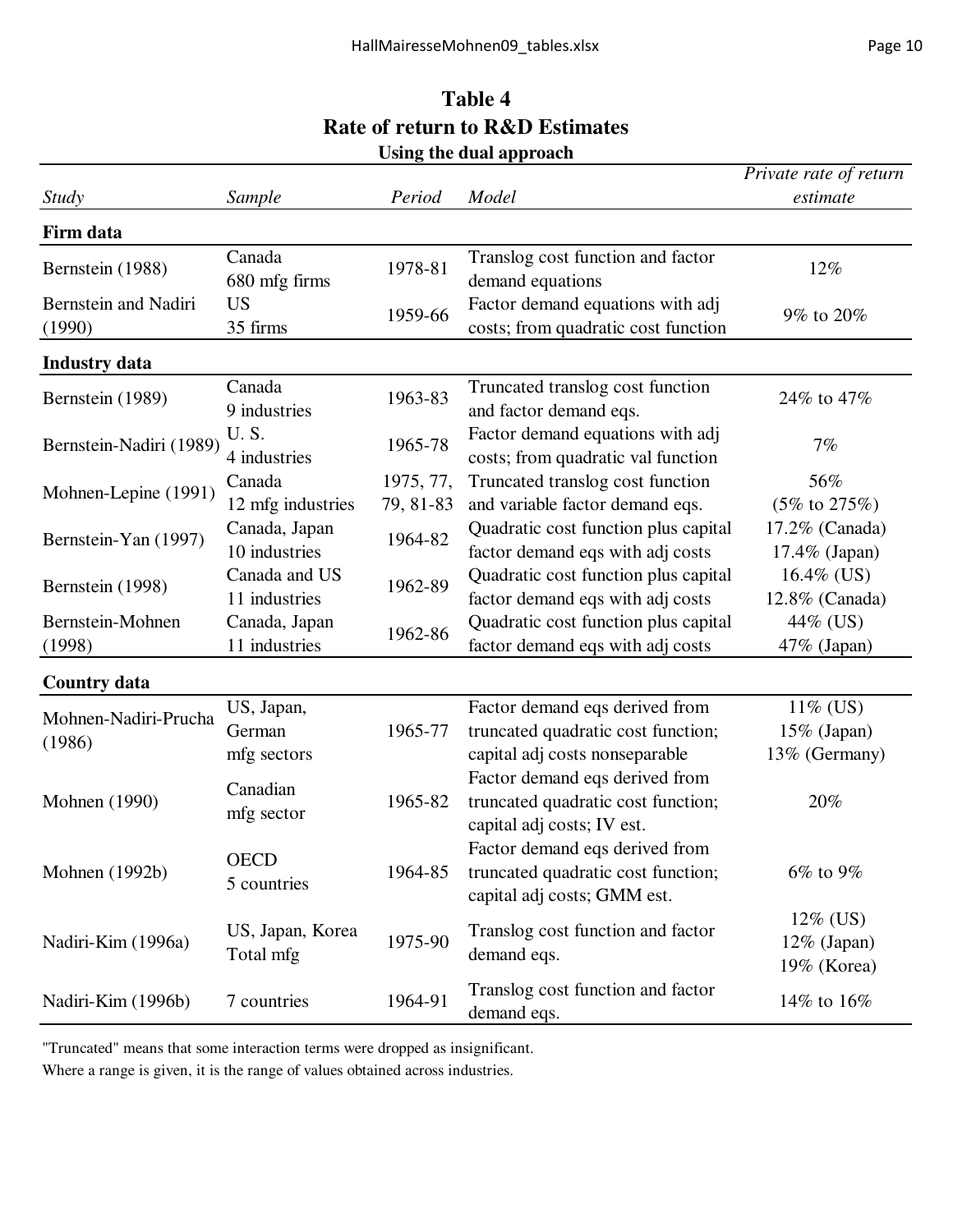## **Elasticities and rate of return to own and others' R&D Table 5**

|                                  |                                      |                        |                                                                     | Own R&D           |                                  | External R&D      |                                 |
|----------------------------------|--------------------------------------|------------------------|---------------------------------------------------------------------|-------------------|----------------------------------|-------------------|---------------------------------|
| <b>Study</b>                     | Sample                               | Period                 | Weighting scheme                                                    | Output elasticity | Rate of return                   | Output elasticity | Rate of return                  |
| <b>Plant</b> data                |                                      |                        |                                                                     |                   |                                  |                   |                                 |
| Adams-Jaffe (1996)               | US chem sector<br>$21,546$ plant-yrs | 1974-88                | Spatial correlation in<br>R&D product fields                        | 0.05(0.005)       |                                  | 0.07(0.01)        |                                 |
| Firm data                        |                                      |                        |                                                                     |                   |                                  |                   |                                 |
| Jaffe (1988)                     | <b>US</b><br>434 firms               | 1972-77                | Spatial correlation in<br>patent space                              | 0.03(0.01)        | 27% (0.8%)                       | 0.10(0.04)        |                                 |
| Bernstein (1988)                 | Canada<br>680 mfg firms              | 1978-81                | Simple external sector-<br>specific R&D stocks                      |                   | 12%                              |                   | 22%                             |
| Los-Verspagen (2000)             | <b>US</b><br>859 firms               | 1977-91                | external R&D stocks;<br>weighted by patent flows<br>in several ways | $0.0$ to $0.07$   |                                  | 0.33 to 0.68      |                                 |
| <b>Industry</b> data             |                                      |                        |                                                                     |                   |                                  |                   |                                 |
| Griliches-Lichtenberg<br>(1984a) | <b>US</b><br>193 mfg industries      |                        | 1959-78 Patent flows                                                |                   | 11% to 31%<br>$(8\%)$            |                   | 50% to 90%<br>(36%)             |
| Odagiri (1985)                   | Japan<br>15 mfg industries           | 1960-77                | Inter-industry<br>transactions                                      |                   | 157% to 315%                     |                   | -606% to 734%                   |
| Sterlacchini (1989)              | <b>UK</b><br>15 mfg industries       | 1945-83                | Inter-industry<br>transactions                                      |                   | 12% to 20%                       |                   | 19% to 20%                      |
|                                  |                                      |                        | Innovation flows                                                    |                   |                                  |                   | 15% to 35%                      |
| Goto-Suzuki (1989)               | Japan<br>50 mfg industries           | 1978-83                | Inter-industry<br>transactions                                      |                   | 26%                              |                   | 80%                             |
| Bernstein (1989)                 | Canada<br>11 mfg industries          | 1963-83                | Simple external sector-<br>specific R&D stocks                      |                   | 24% to 47%                       |                   | 29% to 94% (social)             |
| Bernstein-Nadiri<br>(1989)       | <b>U.S.</b><br>4 industries          | 1965-78                | Simple external sector-<br>specific R&D stocks                      |                   | 7%                               |                   | 9% to 13%                       |
| Mohnen-Lepine (1991)             | Canada<br>12 mfg industries          | 1975, 77,<br>79, 81-83 | Patent flows                                                        |                   | 56%<br>$(5\% \text{ to } 275\%)$ |                   | 30%<br>$(2\% \text{ to } 90\%)$ |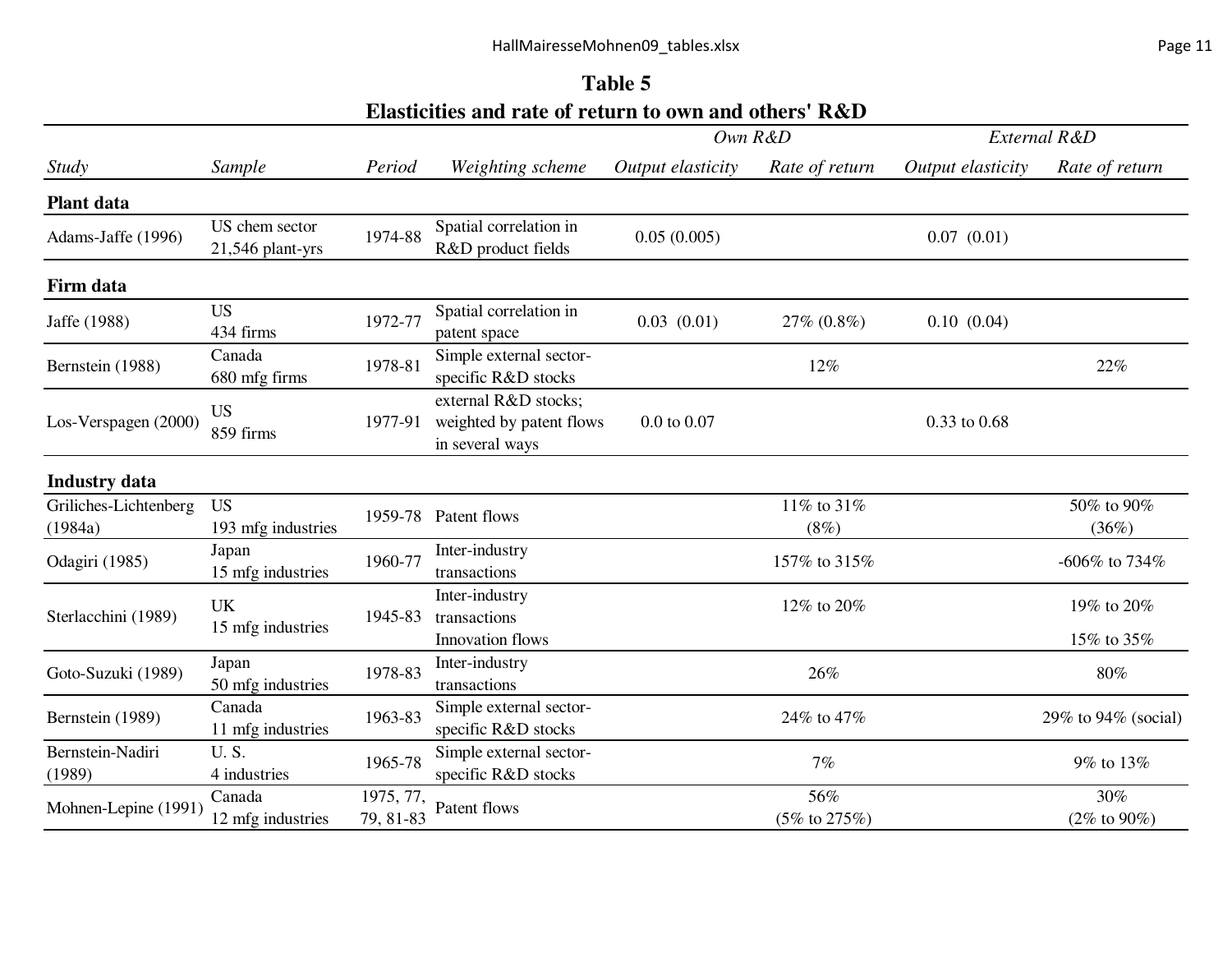| Lichtenberg (1993)                    | 53 countries                                       | 1960-85                       | None - external is own<br>govt-funded                  | $0.07(0.02)$ pooled<br>$0.07(0.03)$ within |                                 |                                                     | $0.004$ pooled<br>0.0 within                 |
|---------------------------------------|----------------------------------------------------|-------------------------------|--------------------------------------------------------|--------------------------------------------|---------------------------------|-----------------------------------------------------|----------------------------------------------|
| Mohnen (1992b)                        | <b>OECD</b><br>5 countries                         | 1964-85                       | Simple foreign aggregate<br>R&D stocks                 |                                            | 6% to 9%                        |                                                     | 4% to 18%                                    |
| Mohnen (1990b)                        | Canadian mfg sector 1965-83 Hi-tech imports        |                               |                                                        | 0.01(0.10)                                 | 20%                             | 0.13(0.09)                                          | 29%                                          |
| <b>Country data</b>                   |                                                    |                               |                                                        |                                            |                                 |                                                     |                                              |
| Griffith-Redding-van<br>Reenen (2004) | <b>OECD</b><br>12 industries<br>12 countries       | 1974-90                       | industry-level TFP gap<br>from frontier                |                                            | 47% to 67%                      |                                                     | 57% to 105%                                  |
| Bernstein-Mohnen<br>(1998)            | Canada and Japan;<br>11 industries                 | 1962-86                       | Simple external sector-<br>specific R&D stocks         |                                            | 44% (US)<br>$47\%$ (Japan)      |                                                     | 47% (US)<br>0% (Japan)                       |
| Bernstein (1998)                      | Canada and US<br>11 mfg industries<br>(separately) | 1962-89                       | Simple external sector-<br>specific R&D stocks         |                                            | $16.4\%$ (US)<br>12.8% (Canada) |                                                     | 28% to 167% (US)<br>19% to 145%<br>(Canada)  |
| Bernstein-Yan (1997)                  | Canada and Japan;<br>10 industries                 | 1964-82                       | Simple external sector-<br>specific R&D stocks         |                                            | 17.2% (Canada)<br>17.4% (Japan) |                                                     | 62% to 183%<br>(Canada)<br>9% to 56% (Japan) |
| Verspagen (1997)                      | 14 countries<br>22 industries                      | 1974-93                       | Patents, imports and<br>indirect imports; ECM<br>model | 0.10(0.01)                                 |                                 | 0.03(0.01)<br>(domestic)<br>0.05(0.01)<br>(foreign) |                                              |
|                                       | 50 industries                                      | 72,77                         | Investments (capital<br>inputs)                        |                                            | same                            |                                                     | 9%                                           |
| Wolff-Nadiri (1993)                   | 19 mfg industries<br>U.S.                          | 72,77<br>1947, 58,<br>63, 67, | Inter-industry<br>transactions                         |                                            | 19%                             |                                                     | 8%                                           |
|                                       |                                                    |                               | Investments (capital<br>inputs)                        |                                            | same                            |                                                     | $0\%$                                        |
| Wolff-Nadiri (1993)                   | U.S.                                               | 1947, 58,<br>63, 67,          | Inter-industry<br>transactions                         |                                            | 11%                             |                                                     | 14%                                          |